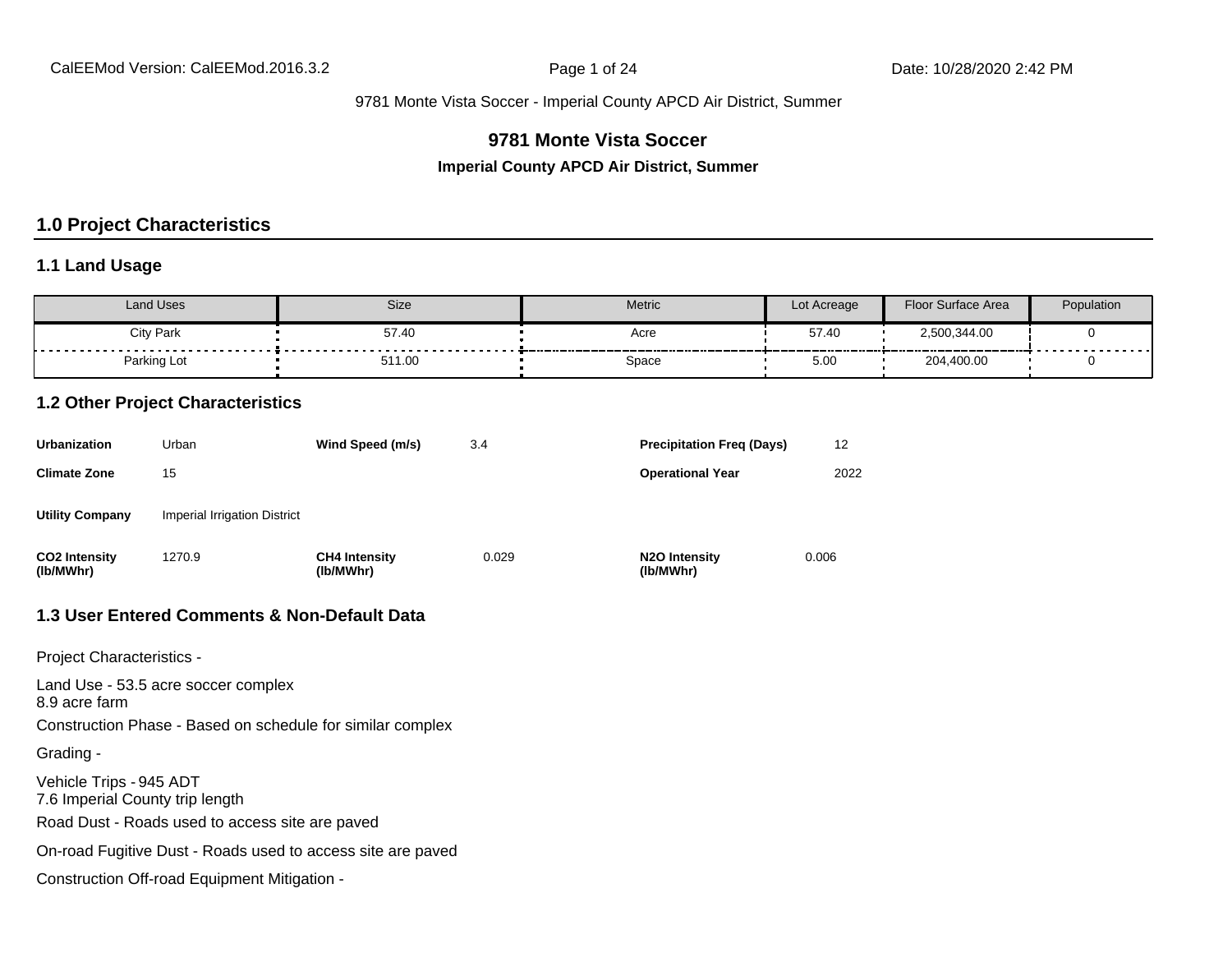| <b>Table Name</b>    | <b>Column Name</b> | Default Value | <b>New Value</b> |
|----------------------|--------------------|---------------|------------------|
| tblConstructionPhase | NumDays            | 75.00         | 22.00            |
| tblConstructionPhase | NumDays            | 1,110.00      | 129.00           |
| tblConstructionPhase | NumDays            | 110.00        | 43.00            |
| tblConstructionPhase | NumDays            | 75.00         | 132.00           |
| tblConstructionPhase | NumDays            | 40.00         | 22.00            |
| tblConstructionPhase | PhaseEndDate       | 8/26/2026     | 6/30/2022        |
| tblConstructionPhase | PhaseEndDate       | 1/28/2026     | 6/30/2022        |
| tblConstructionPhase | PhaseEndDate       | 10/27/2021    | 6/30/2021        |
| tblConstructionPhase | PhaseEndDate       | 5/13/2026     | 12/31/2021       |
| tblConstructionPhase | PhaseEndDate       | 5/26/2021     | 4/30/2021        |
| tblConstructionPhase | PhaseStartDate     | 5/14/2026     | 6/1/2022         |
| tblConstructionPhase | PhaseStartDate     | 10/28/2021    | 1/3/2022         |
| tblConstructionPhase | PhaseStartDate     | 5/27/2021     | 5/3/2021         |
| tblConstructionPhase | PhaseStartDate     | 1/29/2026     | 7/1/2021         |
| tblLandUse           | LotAcreage         | 4.60          | 5.00             |
| tblOnRoadDust        | HaulingPercentPave | 50.00         | 100.00           |
| tblOnRoadDust        | HaulingPercentPave | 50.00         | 100.00           |
| tblOnRoadDust        | HaulingPercentPave | 50.00         | 100.00           |
| tblOnRoadDust        | HaulingPercentPave | 50.00         | 100.00           |
| tblOnRoadDust        | HaulingPercentPave | 50.00         | 100.00           |
| tblOnRoadDust        | VendorPercentPave  | 50.00         | 100.00           |
| tblOnRoadDust        | VendorPercentPave  | 50.00         | 100.00           |
| tblOnRoadDust        | VendorPercentPave  | 50.00         | 100.00           |
| tblOnRoadDust        | VendorPercentPave  | 50.00         | 100.00           |
| tblOnRoadDust        | VendorPercentPave  | 50.00         | 100.00           |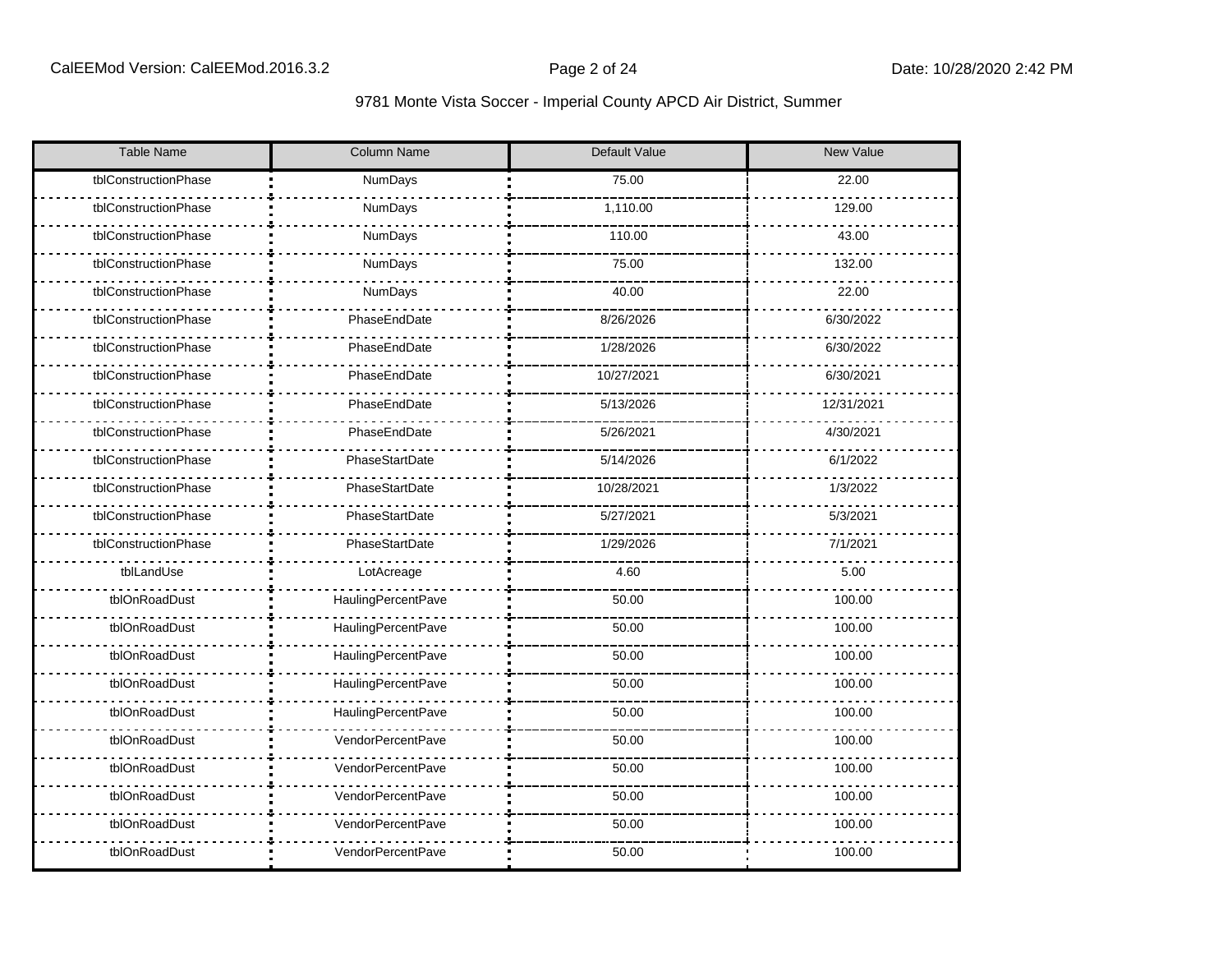| tblOnRoadDust   | <b>WorkerPercentPave</b> | 50.00 | 100.00 |
|-----------------|--------------------------|-------|--------|
| tblOnRoadDust   | <b>WorkerPercentPave</b> | 50.00 | 100.00 |
| tblOnRoadDust   | <b>WorkerPercentPave</b> | 50.00 | 100.00 |
| tblOnRoadDust   | <b>WorkerPercentPave</b> | 50.00 | 100.00 |
| tblOnRoadDust   | <b>WorkerPercentPave</b> | 50.00 | 100.00 |
| tblRoadDust     | <b>RoadPercentPave</b>   | 50    | 100    |
| tblVehicleTrips | CC_TL                    | 5.00  | 7.60   |
| tblVehicleTrips | CNW TL                   | 8.90  | 7.60   |
| tblVehicleTrips | CW_TL                    | 6.70  | 7.60   |
| tblVehicleTrips | ST_TR                    | 22.75 | 16.46  |
| tblVehicleTrips | SU_TR                    | 16.74 | 16.46  |
| tblVehicleTrips | WD_TR                    | 1.89  | 16.46  |

## **2.0 Emissions Summary**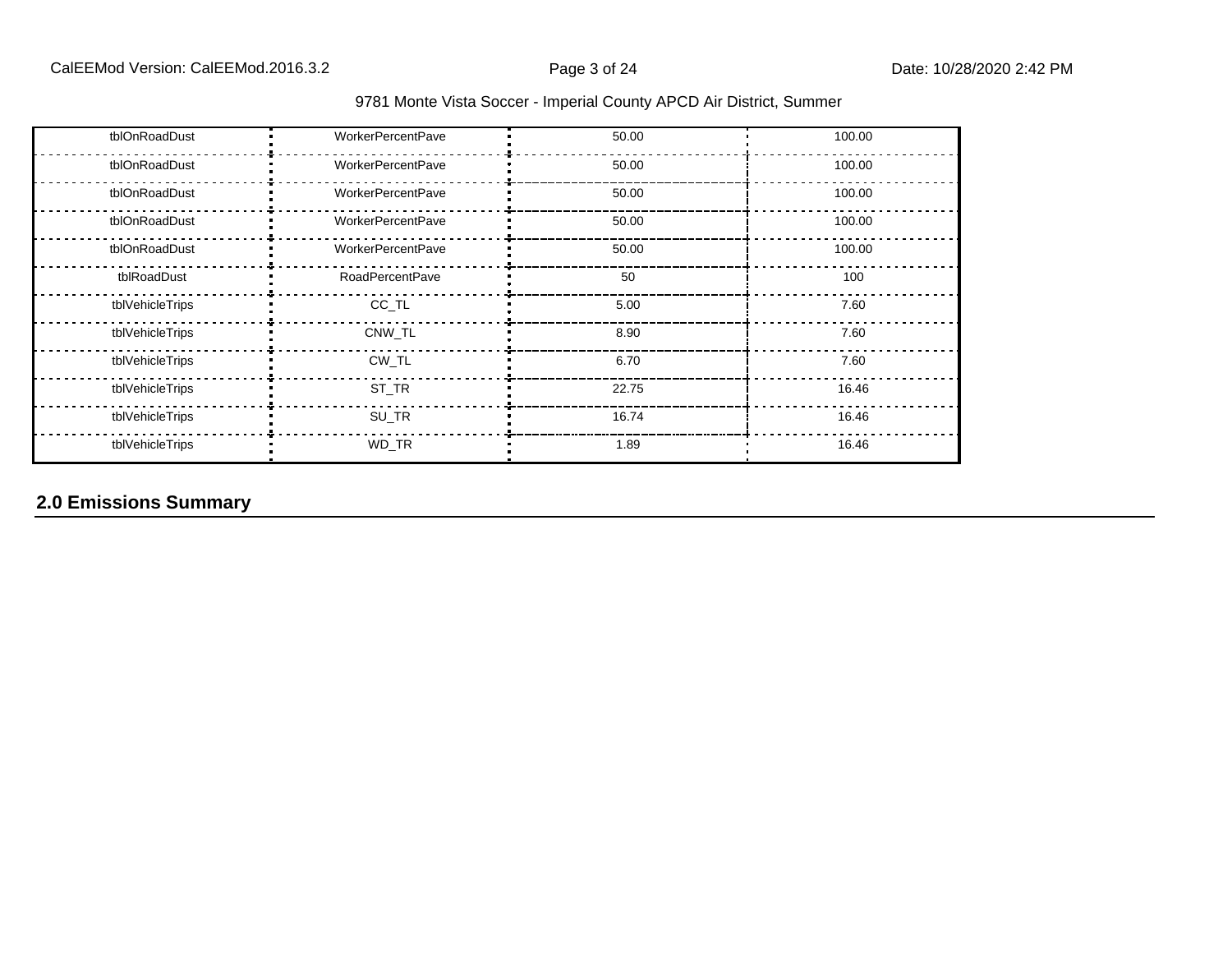#### **2.1 Overall Construction (Maximum Daily Emission)**

**Unmitigated Construction**

|                | <b>ROG</b>                | <b>NO<sub>x</sub></b> | <sub>CO</sub> | SO <sub>2</sub> | Fugitive<br><b>PM10</b> | Exhaust<br><b>PM10</b> | <b>PM10</b><br>Total | Fugitive<br>PM2.5 | Exhaust<br>PM2.5 | PM2.5 Total Bio- CO2 NBio- CO2 Total CO2 |        |                          |                           | CH <sub>4</sub> | <b>N2O</b> | CO <sub>2</sub> e |
|----------------|---------------------------|-----------------------|---------------|-----------------|-------------------------|------------------------|----------------------|-------------------|------------------|------------------------------------------|--------|--------------------------|---------------------------|-----------------|------------|-------------------|
| Year           |                           |                       |               |                 |                         | lb/day                 |                      |                   |                  |                                          |        |                          |                           | lb/day          |            |                   |
| 2021           | 4.3206                    | 46.4786               | 31.8095       | 0.0631          | 18.1663                 | 2.0451                 | 20.2114              | 9.9572            | 1.8815           | 11.8387                                  | 0.0000 | •6,116.3860•6,116.3860•  |                           | 1.9516          | 0.0000     | .6.165.176        |
| 2022           | $\bullet$ 17.5102 64.5164 |                       | 87.3691       | 0.2447          | 11.2318                 | 1.0360                 | 12.2678              | 3.0626            | 0.9801           | 4.0428                                   | 0.0000 | $-24,881.33 - 24,881.33$ | 26                        | 1.8779          | 0.0000     | .24,928.28<br>04  |
| <b>Maximum</b> | 17.5102                   | 64.5164               | 87.3691       | 0.2447          | 18.1663                 | 2.0451                 | 20.2114              | 9.9572            | 1.8815           | 11.8387                                  | 0.0000 | 26                       | 24,881.33 24,881.33<br>26 | 1.9516          | 0.0000     | 24,928.28<br>04   |

#### **Mitigated Construction**

|                             | <b>ROG</b> | <b>NO<sub>x</sub></b> | CO      | SO <sub>2</sub> | Fugitive<br><b>PM10</b> | Exhaust<br><b>PM10</b> | <b>PM10</b><br>Total | Fugitive<br>PM2.5 | Exhaust<br>PM2.5 | PM2.5 Total  |        | Bio- CO2   NBio- CO2   Total CO2 |                       | CH <sub>4</sub> | <b>N2O</b> | CO <sub>2e</sub>        |
|-----------------------------|------------|-----------------------|---------|-----------------|-------------------------|------------------------|----------------------|-------------------|------------------|--------------|--------|----------------------------------|-----------------------|-----------------|------------|-------------------------|
| Year                        |            | lb/day                |         |                 |                         |                        |                      |                   |                  |              | lb/day |                                  |                       |                 |            |                         |
| 2021                        | 4.3206     | 46.4786               | 31.8095 | 0.0631          | 7.1458                  | 2.0451                 | 9.1910               | 3.8995            | 1.8815           | 5.7810       | 0.0000 |                                  | 6,116.3860 6,116.3860 | 1.9516          | 0.0000     | .6,165.176<br>0         |
| 2022                        | 17.5102    | 64.5164 '             | 87.3691 | 0.2447          | 11.2318                 | 1.0360                 | 12.2678              | 3.0626            | 0.9801           | 4.0428       | 0.0000 | $-24,881.33 - 24,881.33$<br>26   | 26                    | 1.8779          | 0.0000     | $\cdot$ 24,928.28<br>04 |
| <b>Maximum</b>              | 17.5102    | 64.5164               | 87.3691 | 0.2447          | 11.2318                 | 2.0451                 | 12.2678              | 3.8995            | 1.8815           | 5.7810       | 0.0000 | 24,881.33<br>26                  | 24,881.33<br>26       | 1.9516          | 0.0000     | 24,928.28<br>04         |
|                             | <b>ROG</b> | <b>NO<sub>x</sub></b> | CO      | <b>SO2</b>      | <b>Fugitive</b>         | <b>Exhaust</b>         | <b>PM10</b>          | Fugitive          | <b>Exhaust</b>   | <b>PM2.5</b> |        | Bio- CO2   NBio-CO2   Total CO2  |                       | CH4             | <b>N20</b> | CO <sub>2e</sub>        |
|                             |            |                       |         |                 | <b>PM10</b>             | <b>PM10</b>            | <b>Total</b>         | <b>PM2.5</b>      | <b>PM2.5</b>     | <b>Total</b> |        |                                  |                       |                 |            |                         |
| Percent<br><b>Reduction</b> | 0.00       | 0.00                  | 0.00    | 0.00            | 37.49                   | 0.00                   | 33.93                | 46.53             | 0.00             | 38.14        | 0.00   | 0.00                             | 0.00                  | 0.00            | 0.00       | 0.00                    |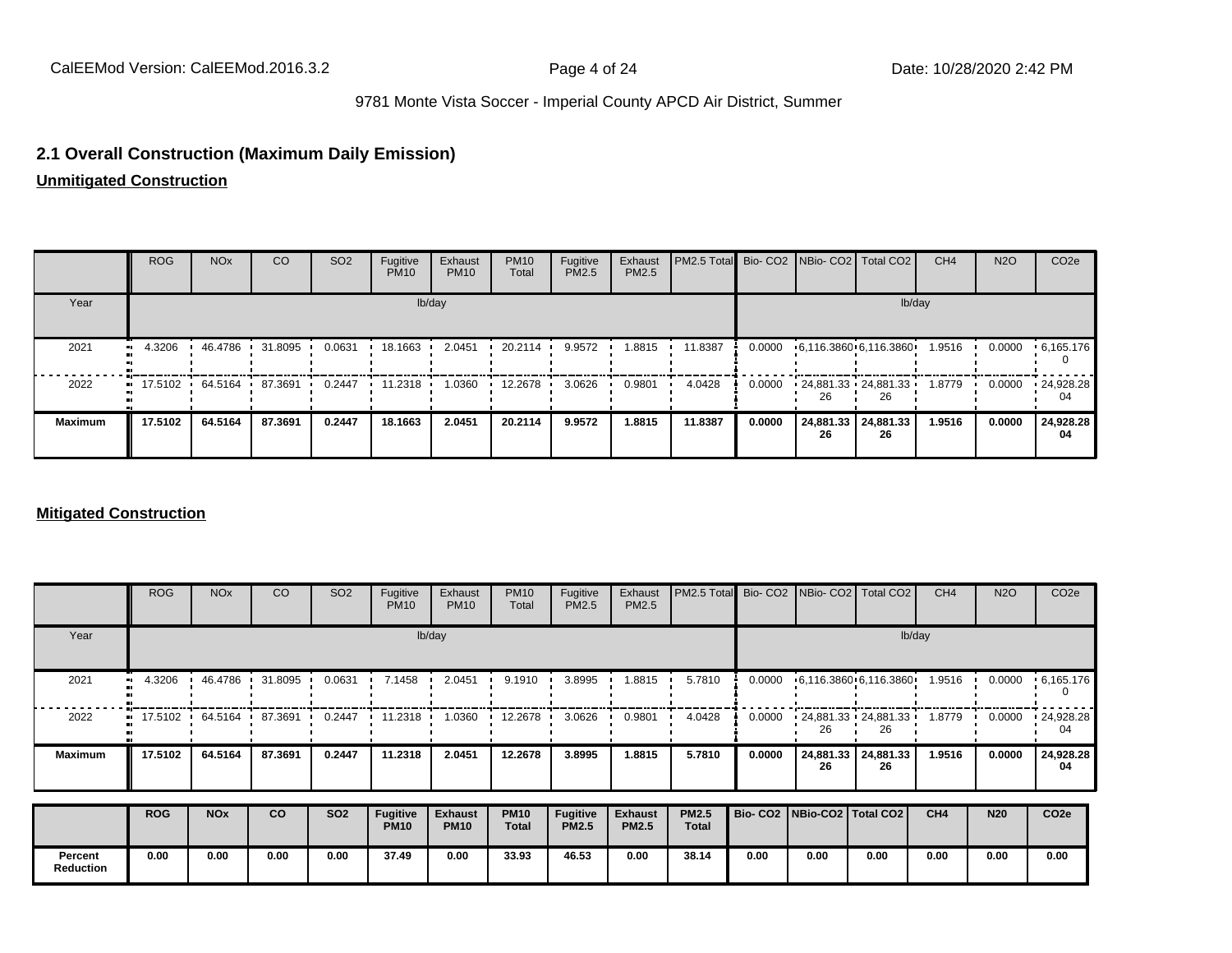## **2.2 Overall Operational**

#### **Unmitigated Operational**

|          | ROG        | <b>NO<sub>x</sub></b> | CO      | SO <sub>2</sub> | Fugitive<br><b>PM10</b> | Exhaust<br><b>PM10</b> | <b>PM10</b><br>Total | Fugitive<br>PM2.5 | Exhaust<br>PM2.5 | PM2.5 Total Bio- CO2 NBio- CO2   Total CO2 |  |        |                              | CH <sub>4</sub> | <b>N2O</b> | CO <sub>2e</sub> |
|----------|------------|-----------------------|---------|-----------------|-------------------------|------------------------|----------------------|-------------------|------------------|--------------------------------------------|--|--------|------------------------------|-----------------|------------|------------------|
| Category |            | lb/day                |         |                 |                         |                        |                      |                   |                  |                                            |  |        | lb/day                       |                 |            |                  |
| Area     | 0.3055<br> | 5.3000e-<br>004       | 0.0581  | 0.0000          |                         | 2.1000e-<br>004        | 2.1000e-<br>004      |                   | 2.1000e-<br>004  | 2.1000e-<br>004                            |  | 0.1244 | 0.1244                       | 3.3000e-<br>004 |            | 0.1326           |
| Energy   | 0.0000<br> | 0.0000                | 0.0000  | 0.0000          |                         | 0.0000                 | 0.0000               |                   | 0.0000           | 0.0000                                     |  | 0.0000 | 0.0000                       | 0.0000          | 0.0000     | 0.0000           |
| Mobile   | 3.0237<br> | 19.1428 •             | 30.5833 | 0.0765          | 4.1083                  | 0.0462                 | 4.1545               | 1.1018            | 0.0435           | 1.1453                                     |  |        | $.7,804.900 \cdot 7,804.900$ | 0.6072          |            | .7,820.080       |
| Total    | 3.3292     | 19.1433               | 30.6414 | 0.0765          | 4.1083                  | 0.0464                 | 4.1547               | 1.1018            | 0.0437           | 1.1455                                     |  |        | 7,805.024 7,805.024          | 0.6076          | 0.0000     | 7,820.213        |

#### **Mitigated Operational**

|              | <b>ROG</b> | <b>NO<sub>x</sub></b> | <b>CO</b> | SO <sub>2</sub> | Fugitive<br><b>PM10</b> | Exhaust<br><b>PM10</b> | <b>PM10</b><br>Total | Fugitive<br>PM2.5 | Exhaust<br>PM2.5 | <b>PM2.5 Total</b> Bio- CO2 NBio- CO2   Total CO2 |                     |                                             | CH <sub>4</sub> | <b>N2O</b> | CO <sub>2e</sub> |
|--------------|------------|-----------------------|-----------|-----------------|-------------------------|------------------------|----------------------|-------------------|------------------|---------------------------------------------------|---------------------|---------------------------------------------|-----------------|------------|------------------|
| Category     |            | lb/day                |           |                 |                         |                        |                      |                   |                  |                                                   |                     | lb/day                                      |                 |            |                  |
| Area         | 0.3055     | 5.3000e-<br>004       | 0.0581    | 0.0000          |                         | $2.1000e -$<br>004     | 2.1000e-<br>004      |                   | 2.1000e-<br>004  | 2.1000e-<br>004                                   | 0.1244              | 0.1244                                      | 3.3000e-<br>004 |            | 0.1326           |
| Energy       | 0.0000     | 0.0000                | 0.0000    | 0.0000          |                         | 0.0000                 | 0.0000               |                   | 0.0000           | 0.0000                                            | 0.0000              | 0.0000                                      | 0.0000          | 0.0000     | 0.0000           |
| Mobile       | 3.0237     | 19.1428               | 30.5833   | 0.0765          | 4.1083                  | 0.0462                 | 4.1545               | 1.1018            | 0.0435           | 1.1453                                            |                     | $\cdot$ 7,804.900 $\cdot$ 7,804.900 $\cdot$ | 0.6072          |            | .7,820.080       |
| <b>Total</b> | 3.3292     | 19.1433               | 30.6414   | 0.0765          | 4.1083                  | 0.0464                 | 4.1547               | 1.1018            | 0.0437           | 1.1455                                            | 7,805.024 7,805.024 |                                             | 0.6076          | 0.0000     | 7,820.213        |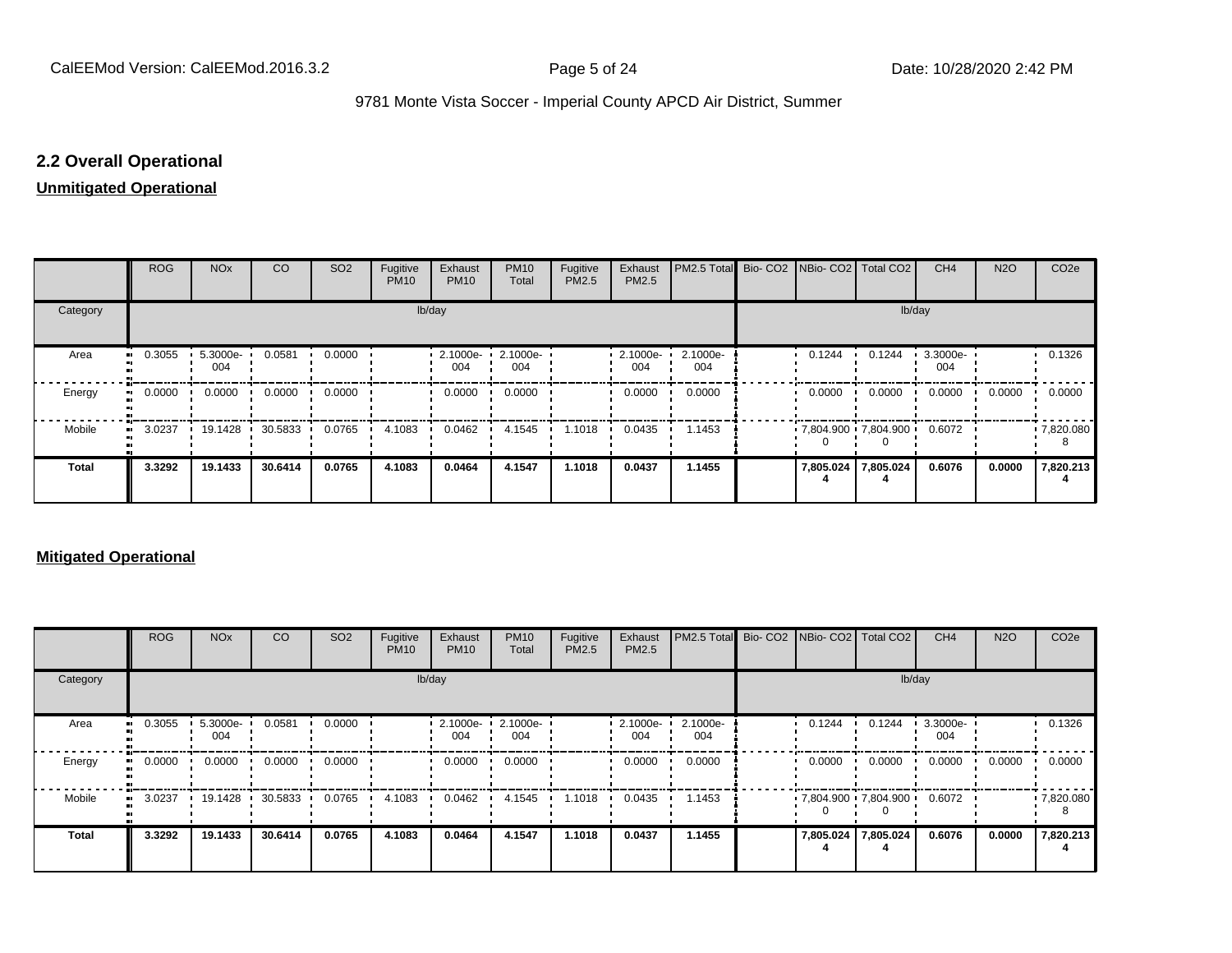|                             | <b>ROG</b> | <b>NO<sub>x</sub></b> | CO   | <b>SO2</b> | <b>Fugitive</b><br><b>PM10</b> | <b>Exhaust</b><br><b>PM10</b> | <b>PM10</b><br><b>Total</b> | <b>Fugitive</b><br><b>PM2.5</b> | <b>Exhaust</b><br><b>PM2.5</b> | <b>PM2.5</b><br><b>Total</b> |      |      | Bio- CO2   NBio-CO2   Total CO2 | CH <sub>4</sub> | <b>N20</b> | CO <sub>2e</sub> |
|-----------------------------|------------|-----------------------|------|------------|--------------------------------|-------------------------------|-----------------------------|---------------------------------|--------------------------------|------------------------------|------|------|---------------------------------|-----------------|------------|------------------|
| Percent<br><b>Reduction</b> | 0.00       | 0.00                  | 0.00 | 0.00       | 0.00                           | 0.00                          | 0.00                        | 0.00                            | 0.00                           | 0.00                         | 0.00 | 0.00 | 0.00                            | 0.00            | 0.00       | 0.00             |

### **3.0 Construction Detail**

#### **Construction Phase**

| Phase<br><b>Number</b> | <b>Phase Name</b>            | Phase Type                   | <b>Start Date</b> | <b>End Date</b> | Num Days<br>Week | Num Days | <b>Phase Description</b> |
|------------------------|------------------------------|------------------------------|-------------------|-----------------|------------------|----------|--------------------------|
|                        | Site Preparation             | •Site Preparation            | 14/1/2021         | !4/30/2021      |                  | 22!      |                          |
|                        | •Grading                     | •Grading                     | 15/3/2021         | !6/30/2021      |                  | 43       |                          |
|                        | <b>Building Construction</b> | <b>Building Construction</b> | 1/3/2022          | !6/30/2022      |                  | 129      |                          |
|                        | • Paving                     | • Paving                     | 17/1/2021         | !12/31/2021     |                  | 132!     |                          |
|                        | Architectural Coating        | • Architectural Coating      | .6/1/2022         | .6/30/2022      |                  | 22'      |                          |

**Acres of Grading (Site Preparation Phase): 0**

**Acres of Grading (Grading Phase): 107.5**

**Acres of Paving: 5**

**Residential Indoor: 0; Residential Outdoor: 0; Non-Residential Indoor: 4,500; Non-Residential Outdoor: 1,500; Striped Parking Area: 12,264 (Architectural Coating ±sqft)**

**OffRoad Equipment**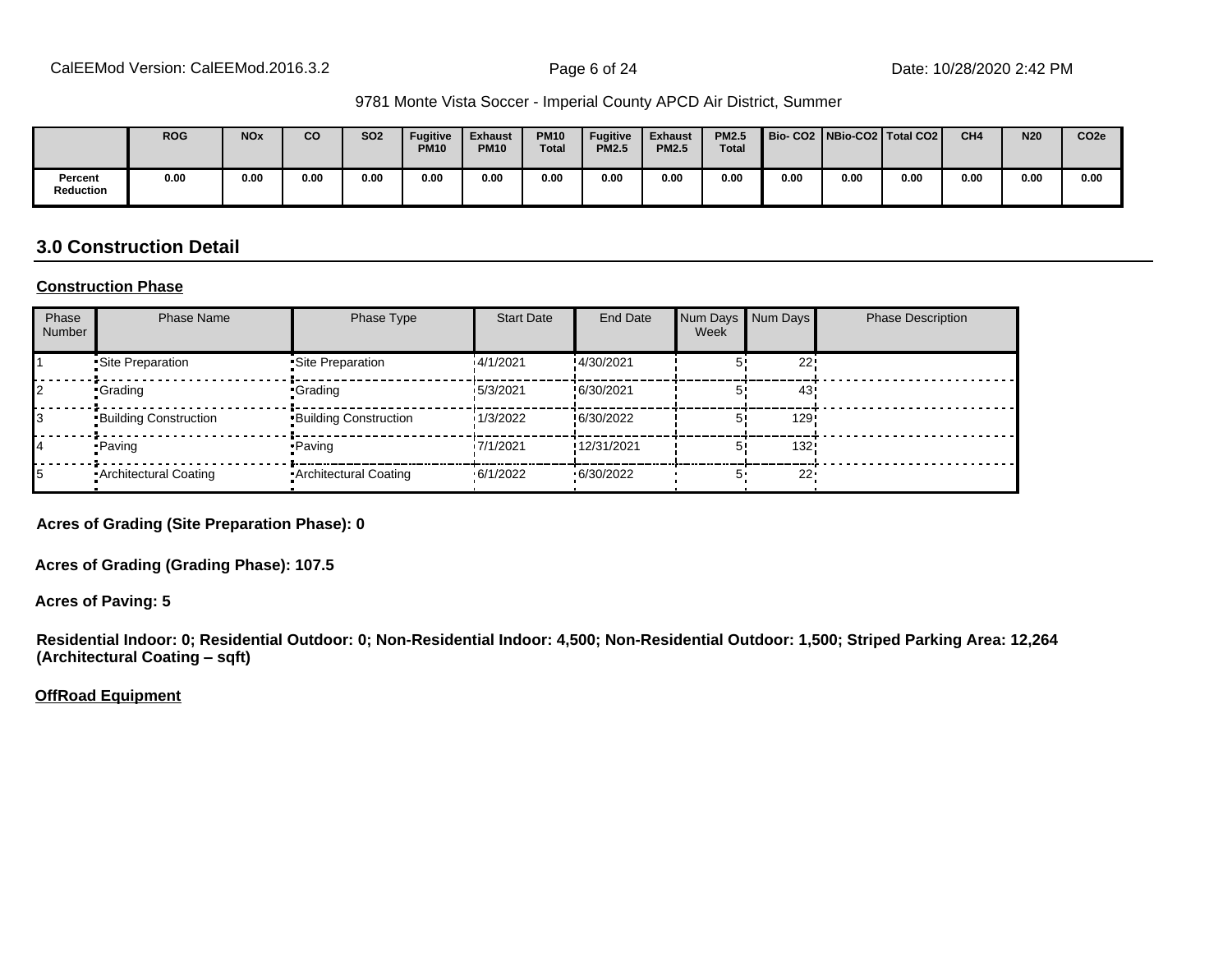| 9781 Monte Vista Soccer - Imperial County APCD Air District, Summer |  |  |  |
|---------------------------------------------------------------------|--|--|--|
|---------------------------------------------------------------------|--|--|--|

| <b>Phase Name</b>            | Offroad Equipment Type    | Amount | <b>Usage Hours</b> | <b>Horse Power</b> | Load Factor |
|------------------------------|---------------------------|--------|--------------------|--------------------|-------------|
| <b>Architectural Coating</b> | Air Compressors           |        | 6.00               | 78:                | 0.48        |
| Grading                      | <b>Excavators</b>         |        | 8.00 <sub>1</sub>  | 158                | 0.38        |
| <b>Building Construction</b> | Cranes                    |        | 7.00               | 231                | 0.29        |
| <b>Building Construction</b> | -Forklifts                | зi     | 8.00 <sub>1</sub>  | 89'                | 0.20        |
| <b>Building Construction</b> | Generator Sets            |        | $8.00$ !           | 84'                | 0.74        |
| Paving                       | ·Pavers                   |        | 8.00               | 130!               | 0.42        |
| Paving                       | ·Rollers                  |        | 8.00 <sub>1</sub>  | 80'                | 0.38        |
| Grading                      | Rubber Tired Dozers       |        | 8.00               | 247!               | 0.40        |
| <b>Building Construction</b> | Tractors/Loaders/Backhoes | 3      | 7.00               | 97                 | 0.37        |
| Grading                      | <b>Graders</b>            |        | 8.00               | 187                | 0.41        |
| Grading                      | Tractors/Loaders/Backhoes |        | 8.00               | 97                 | 0.37        |
| Paving                       | Paving Equipment          | 2      | 8.00 <sub>1</sub>  | 132!               | 0.36        |
| Site Preparation             | Tractors/Loaders/Backhoes |        | 8.00 <sub>1</sub>  | 97                 | 0.37        |
| Site Preparation             | Rubber Tired Dozers       | 3      | 8.00               | 247!               | 0.40        |
| Grading                      | Scrapers                  |        | 8.00               | 367                | 0.48        |
| <b>Building Construction</b> | :Welders                  |        | 8.00               | 46'                | 0.45        |

### **Trips and VMT**

| <b>Phase Name</b>       | <b>Offroad Equipment</b><br>Count | <b>Worker Trip</b><br><b>Number</b> | Vendor Trip<br><b>Number</b> | <b>Hauling Trip</b><br><b>Number</b> | <b>Worker Trip</b><br>Length | <b>Vendor Trip</b><br>Length | <b>Hauling Trip</b><br>Length | <b>Worker Vehicle</b><br>Class | Vendor         | Hauling<br>Vehicle Class Vehicle Class |
|-------------------------|-----------------------------------|-------------------------------------|------------------------------|--------------------------------------|------------------------------|------------------------------|-------------------------------|--------------------------------|----------------|----------------------------------------|
| Site Preparation        |                                   | $18.00 \cdot$                       | 0.00!                        | $0.00 \cdot$                         | 7.30i                        | 8.90!                        |                               | 20.00 LD Mix                   | <b>HDT Mix</b> | !HHDT                                  |
| Grading                 | 81                                | 20.00                               | 0.00!                        | $0.00 \cdot$                         | 7.30i                        | $8.90$ !                     |                               | 20.00 LD Mix                   | <b>HDT Mix</b> | !HHDT                                  |
| Building Construction . | 91                                | 1.136.00                            | 443.00                       | $0.00 \cdot$                         | 7.30i                        | $8.90$ !                     |                               | 20.00 LD Mix                   | <b>HDT Mix</b> | !HHDT                                  |
| Paving                  |                                   | $15.00 -$                           | 0.00!                        | $0.00 \cdot$                         | 7.30i                        | $8.90$ !                     |                               | 20.00 LD Mix                   | <b>HDT Mix</b> | !HHDT                                  |
| Architectural Coating   |                                   | $227.00 -$                          | $0.00 \cdot$                 | $0.00 \cdot$                         | 7.30 <sub>1</sub>            | $8.90 -$                     |                               | 20.00 LD Mix                   | <b>HDT Mix</b> | <b>HHDT</b>                            |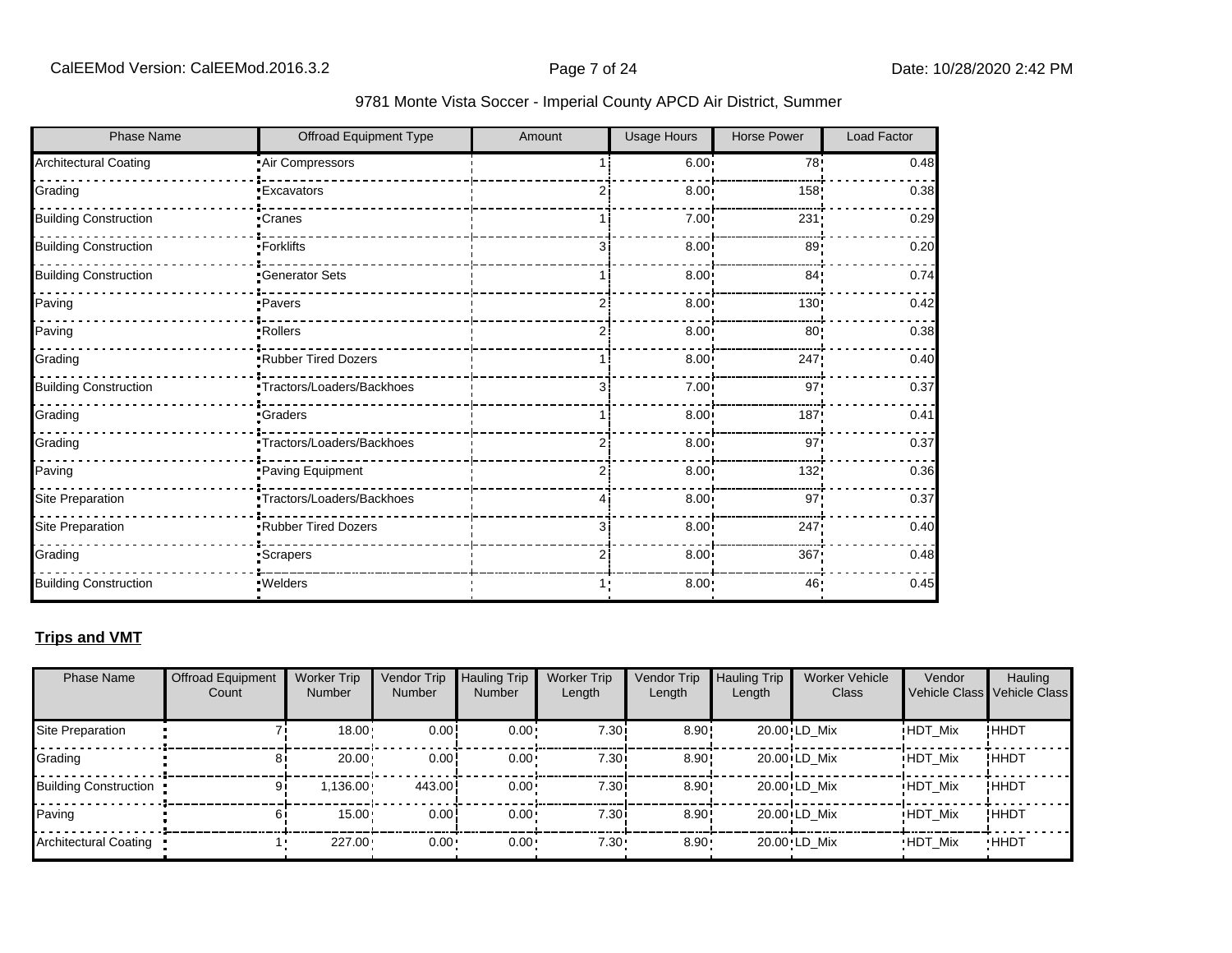CalEEMod Version: CalEEMod.2016.3.2 **Page 8 of 24** Page 8 of 24 Date: 10/28/2020 2:42 PM

#### 9781 Monte Vista Soccer - Imperial County APCD Air District, Summer

#### **3.1 Mitigation Measures Construction**

Water Exposed Area

## **3.2 Site Preparation - 2021**

|                      | ROG    | <b>NO<sub>x</sub></b> | CO                      | SO <sub>2</sub> | Fugitive<br><b>PM10</b> | Exhaust<br><b>PM10</b> | <b>PM10</b><br>Total | Fugitive<br>PM2.5 | Exhaust<br><b>PM2.5</b> | PM2.5 Total Bio- CO2 NBio- CO2   Total CO2 |  |                       | CH <sub>4</sub> | <b>N2O</b> | CO <sub>2e</sub> |
|----------------------|--------|-----------------------|-------------------------|-----------------|-------------------------|------------------------|----------------------|-------------------|-------------------------|--------------------------------------------|--|-----------------------|-----------------|------------|------------------|
| Category             |        |                       |                         |                 |                         | lb/day                 |                      |                   |                         |                                            |  | lb/day                |                 |            |                  |
| <b>Fugitive Dust</b> |        |                       |                         |                 | 18.0663                 | 0.0000                 | 18.0663              | 9.9307            | 0.0000                  | 9.9307                                     |  | 0.0000                |                 |            | 0.0000           |
| Off-Road             | 3.8882 | 40.4971               | $\cdot$ 21.1543 $\cdot$ | 0.0380          |                         | 2.0445                 | 2.0445               |                   | 1.8809                  | 1.8809                                     |  | $3,685.656$ 3,685.656 | 1.1920          |            | $-3,715.457$     |
| <b>Total</b>         | 3.8882 | 40.4971               | 21.1543                 | 0.0380          | 18.0663                 | 2.0445                 | 20.1107              | 9.9307            | 1.8809                  | 11.8116                                    |  | 3,685.656 3,685.656   | 1.1920          |            | 3,715.457        |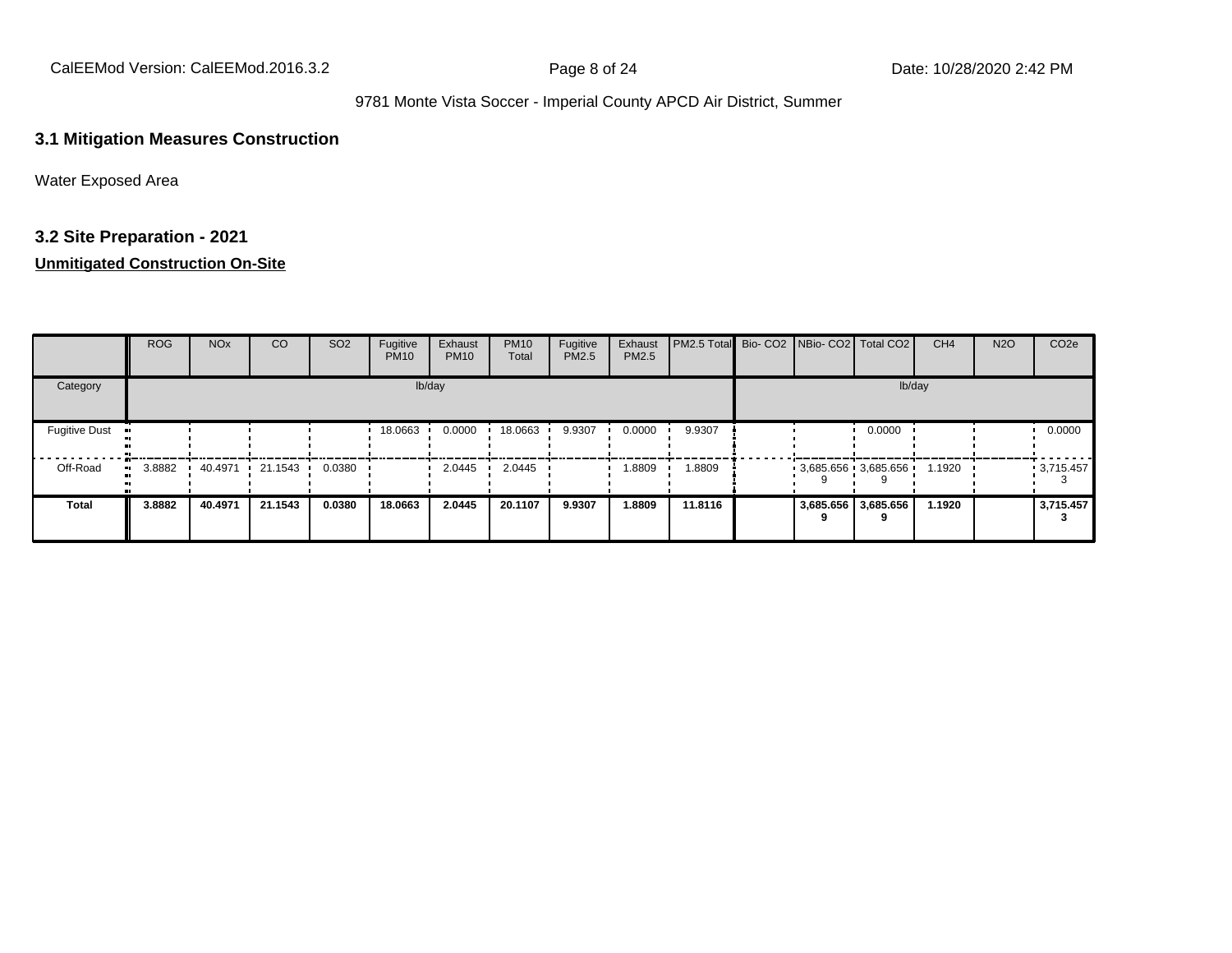#### **3.2 Site Preparation - 2021**

#### **Unmitigated Construction Off-Site**

|                      | <b>ROG</b> | <b>NO<sub>x</sub></b> | CO     | SO <sub>2</sub> | Fugitive<br><b>PM10</b> | Exhaust<br><b>PM10</b> | <b>PM10</b><br>Total | Fugitive<br>PM2.5 | Exhaust<br>PM2.5 | PM2.5 Total | Bio- CO2 NBio- CO2 Total CO2 |         | CH <sub>4</sub> | <b>N2O</b> | CO <sub>2e</sub> |
|----------------------|------------|-----------------------|--------|-----------------|-------------------------|------------------------|----------------------|-------------------|------------------|-------------|------------------------------|---------|-----------------|------------|------------------|
| Category             |            |                       |        |                 |                         | lb/day                 |                      |                   |                  |             |                              | lb/day  |                 |            |                  |
| Hauling<br>$\bullet$ | 0.0000     | 0.0000                | 0.0000 | 0.0000          | 0.0000                  | 0.0000                 | 0.0000               | 0.0000            | 0.0000           | 0.0000      | 0.0000                       | 0.0000  | 0.0000          |            | 0.0000           |
| Vendor<br>$\bullet$  | 0.0000     | 0.0000                | 0.0000 | 0.0000          | 0.0000                  | 0.0000                 | 0.0000               | 0.0000            | 0.0000           | 0.0000      | 0.0000                       | 0.0000  | 0.0000          |            | 0.0000           |
| Worker<br>$\bullet$  | 0.1165     | 0.0709                | 0.8379 | 1.0000e-<br>003 | 0.1000                  | 6.6000e-<br>004        | 0.1007               | 0.0265            | 6.0000e-<br>004  | 0.0271      | 98.4083                      | 98.4083 | 7.9200e-<br>003 |            | 98.6063          |
| <b>Total</b>         | 0.1165     | 0.0709                | 0.8379 | 1.0000e-<br>003 | 0.1000                  | 6.6000e-<br>004        | 0.1007               | 0.0265            | 6.0000e-<br>004  | 0.0271      | 98.4083                      | 98.4083 | 7.9200e-<br>003 |            | 98.6063          |

|                      | <b>ROG</b> | <b>NO<sub>x</sub></b> | CO      | SO <sub>2</sub> | Fugitive<br><b>PM10</b> | Exhaust<br><b>PM10</b> | <b>PM10</b><br>Total | Fugitive<br><b>PM2.5</b> | Exhaust<br>PM2.5 | PM2.5 Total Bio- CO2 NBio- CO2 Total CO2 |        |                       | CH <sub>4</sub> | <b>N2O</b> | CO <sub>2e</sub> |
|----------------------|------------|-----------------------|---------|-----------------|-------------------------|------------------------|----------------------|--------------------------|------------------|------------------------------------------|--------|-----------------------|-----------------|------------|------------------|
| Category             |            |                       |         |                 |                         | lb/day                 |                      |                          |                  |                                          |        | lb/day                |                 |            |                  |
| <b>Fugitive Dust</b> |            |                       |         |                 | 7.0458                  | 0.0000                 | 7.0458               | 3.8730                   | 0.0000           | 3.8730                                   |        | 0.0000                |                 |            | 0.0000           |
| Off-Road             | 3.8882     | 40.4971               | 21.1543 | 0.0380          |                         | 2.0445                 | 2.0445               |                          | 1.8809           | 1.8809                                   | 0.0000 | $3,685.656$ 3,685.656 | 1.1920          |            | .3715.457        |
| <b>Total</b>         | 3.8882     | 40.4971               | 21.1543 | 0.0380          | 7.0458                  | 2.0445                 | 9.0903               | 3.8730                   | 1.8809           | 5.7539                                   | 0.0000 | 3,685.656 3,685.656   | 1.1920          |            | 3,715.457        |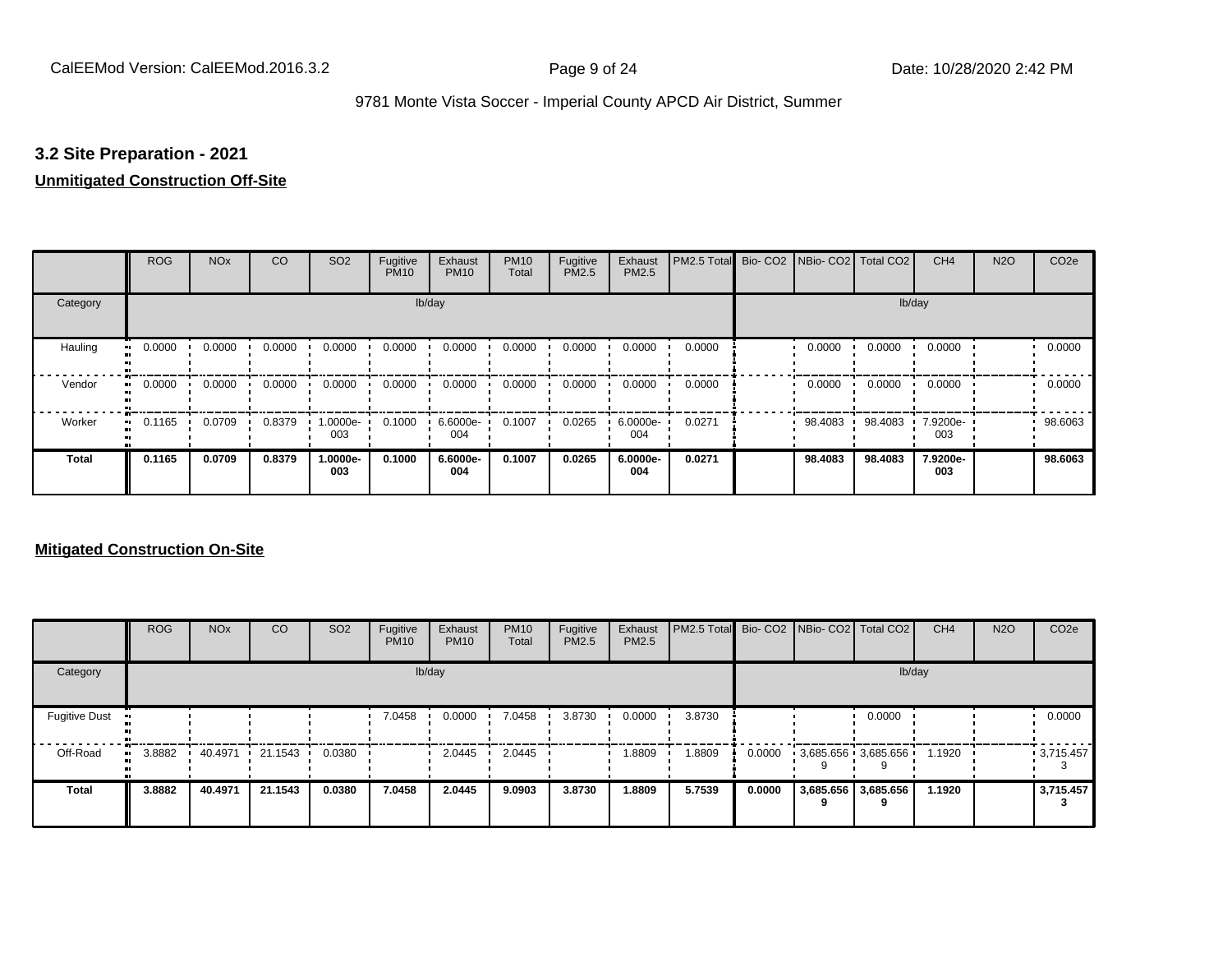#### **3.2 Site Preparation - 2021**

## **Mitigated Construction Off-Site**

|                            | <b>ROG</b> | <b>NO<sub>x</sub></b> | CO     | SO <sub>2</sub> | Fugitive<br><b>PM10</b> | Exhaust<br><b>PM10</b> | <b>PM10</b><br>Total | Fugitive<br>PM2.5 | Exhaust<br>PM2.5 | PM2.5 Total | Bio- CO2   NBio- CO2   Total CO2 |         | CH <sub>4</sub> | <b>N2O</b> | CO <sub>2e</sub> |
|----------------------------|------------|-----------------------|--------|-----------------|-------------------------|------------------------|----------------------|-------------------|------------------|-------------|----------------------------------|---------|-----------------|------------|------------------|
| Category                   |            |                       |        |                 |                         | lb/day                 |                      |                   |                  |             |                                  | lb/day  |                 |            |                  |
| Hauling<br>$\bullet$       | 0.0000     | 0.0000                | 0.0000 | 0.0000          | 0.0000                  | 0.0000                 | 0.0000               | 0.0000            | 0.0000           | 0.0000      | 0.0000                           | 0.0000  | 0.0000          |            | 0.0000           |
| Vendor<br>$\bullet\bullet$ | 0.0000     | 0.0000                | 0.0000 | 0.0000          | 0.0000                  | 0.0000                 | 0.0000               | 0.0000            | 0.0000           | 0.0000      | 0.0000                           | 0.0000  | 0.0000          |            | 0.0000           |
| Worker<br>$\bullet\bullet$ | 0.1165     | 0.0709                | 0.8379 | 1.0000e-<br>003 | 0.1000                  | 6.6000e-<br>004        | 0.1007               | 0.0265            | 6.0000e-<br>004  | 0.0271      | 98.4083                          | 98.4083 | 7.9200e-<br>003 |            | 98.6063          |
| <b>Total</b>               | 0.1165     | 0.0709                | 0.8379 | 1.0000e-<br>003 | 0.1000                  | 6.6000e-<br>004        | 0.1007               | 0.0265            | 6.0000e-<br>004  | 0.0271      | 98.4083                          | 98.4083 | 7.9200e-<br>003 |            | 98.6063          |

**3.3 Grading - 2021**

|                      | <b>ROG</b>             | <b>NO<sub>x</sub></b> | CO      | SO <sub>2</sub> | Fugitive<br><b>PM10</b> | Exhaust<br><b>PM10</b> | <b>PM10</b><br>Total | Fugitive<br><b>PM2.5</b> | Exhaust<br>PM2.5 | PM2.5 Total Bio- CO2 NBio- CO2 Total CO2 |  |                                          | CH <sub>4</sub> | <b>N2O</b> | CO <sub>2e</sub> |
|----------------------|------------------------|-----------------------|---------|-----------------|-------------------------|------------------------|----------------------|--------------------------|------------------|------------------------------------------|--|------------------------------------------|-----------------|------------|------------------|
| Category             |                        |                       |         |                 |                         | lb/day                 |                      |                          |                  |                                          |  | lb/day                                   |                 |            |                  |
| <b>Fugitive Dust</b> |                        |                       |         |                 | 8.6733                  | 0.0000                 | 8.6733               | 3.5965                   | 0.0000           | 3.5965                                   |  | 0.0000                                   |                 |            | 0.0000           |
| Off-Road             | 4.1912<br><b>COLLE</b> | 46.3998               | 30.8785 | 0.0620          |                         | 1.9853                 | .9853                |                          | 1.8265           | 1.8265                                   |  | $6,007.043 \cdot 6,007.043 \cdot 1.9428$ |                 |            | .6055.613        |
| <b>Total</b>         | 4.1912                 | 46.3998               | 30.8785 | 0.0620          | 8.6733                  | 1.9853                 | 10.6587              | 3.5965                   | 1.8265           | 5.4230                                   |  | 6,007.043 6,007.043                      | 1.9428          |            | 6,055.613        |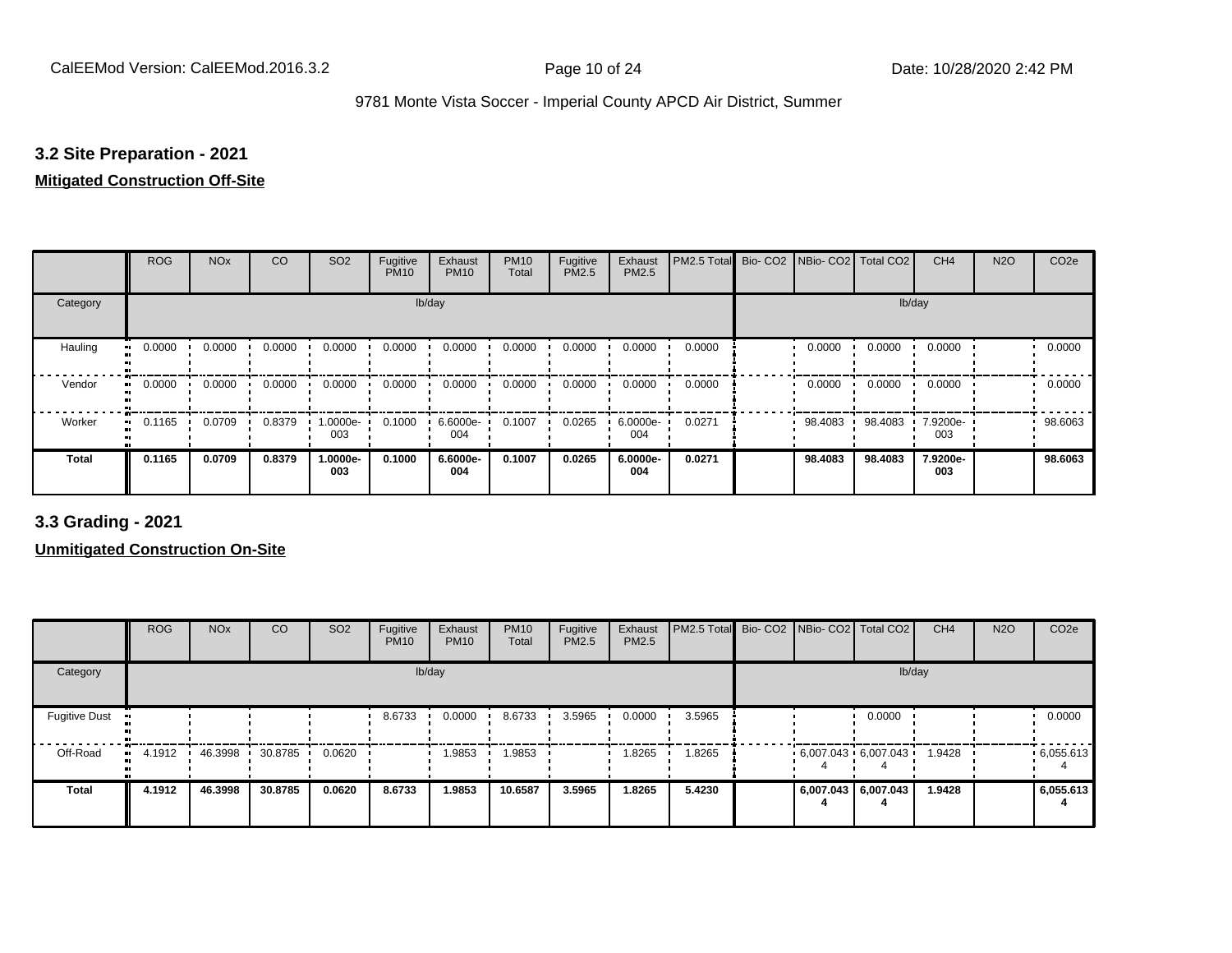#### **3.3 Grading - 2021**

#### **Unmitigated Construction Off-Site**

|                      | <b>ROG</b>                 | <b>NO<sub>x</sub></b> | CO     | SO <sub>2</sub> | Fugitive<br><b>PM10</b> | Exhaust<br><b>PM10</b> | <b>PM10</b><br>Total | Fugitive<br>PM2.5 | Exhaust<br>PM2.5 | PM2.5 Total Bio- CO2 NBio- CO2 Total CO2 |          |          | CH <sub>4</sub> | <b>N2O</b> | CO <sub>2e</sub> |
|----------------------|----------------------------|-----------------------|--------|-----------------|-------------------------|------------------------|----------------------|-------------------|------------------|------------------------------------------|----------|----------|-----------------|------------|------------------|
| Category             |                            |                       |        |                 |                         | lb/day                 |                      |                   |                  |                                          |          |          | lb/day          |            |                  |
| Hauling<br>$\bullet$ | 0.0000                     | 0.0000                | 0.0000 | 0.0000          | 0.0000                  | 0.0000                 | 0.0000               | 0.0000            | 0.0000           | 0.0000                                   | 0.0000   | 0.0000   | 0.0000          |            | 0.0000           |
| Vendor               | 0.0000<br>$\bullet\bullet$ | 0.0000                | 0.0000 | 0.0000          | 0.0000                  | 0.0000                 | 0.0000               | 0.0000            | 0.0000           | 0.0000                                   | 0.0000   | 0.0000   | 0.0000          |            | 0.0000           |
| Worker               | 0.1295<br>$\bullet$        | 0.0788                | 0.9310 | 1.1100e-<br>003 | 0.1111                  | 7.3000e-<br>004        | 0.1118               | 0.0295            | 6.7000e-<br>004  | 0.0302                                   | 109.3425 | 109.3425 | 8.8000e-<br>003 |            | .109.5626        |
| <b>Total</b>         | 0.1295                     | 0.0788                | 0.9310 | 1.1100e-<br>003 | 0.1111                  | 7.3000e-<br>004        | 0.1118               | 0.0295            | 6.7000e-<br>004  | 0.0302                                   | 109.3425 | 109.3425 | 8.8000e-<br>003 |            | 109.5626         |

|                      | <b>ROG</b> | <b>NO<sub>x</sub></b> | <b>CO</b> | SO <sub>2</sub> | Fugitive<br><b>PM10</b> | Exhaust<br><b>PM10</b> | <b>PM10</b><br>Total | Fugitive<br><b>PM2.5</b> | Exhaust<br><b>PM2.5</b> | <b>PM2.5 Total</b> Bio- CO2 NBio- CO2 Total CO2 |        |                             |                     | CH <sub>4</sub> | <b>N2O</b> | CO <sub>2e</sub> |
|----------------------|------------|-----------------------|-----------|-----------------|-------------------------|------------------------|----------------------|--------------------------|-------------------------|-------------------------------------------------|--------|-----------------------------|---------------------|-----------------|------------|------------------|
| Category             |            |                       |           |                 |                         | lb/day                 |                      |                          |                         |                                                 |        |                             | lb/day              |                 |            |                  |
| <b>Fugitive Dust</b> |            |                       |           |                 | 3.3826                  | 0.0000                 | 3.3826               | 1.4026                   | 0.0000                  | 1.4026                                          |        |                             | 0.0000              |                 |            | 0.0000           |
| Off-Road             | 4.1912<br> | 46.3998               | 30.8785   | 0.0620          |                         | 1.9853                 | 1.9853               |                          | 1.8265                  | 1.8265                                          | 0.0000 | $6,007.043 \cdot 6,007.043$ |                     | 1.9428          |            | .6,055.613       |
| Total                | 4.1912     | 46.3998               | 30.8785   | 0.0620          | 3.3826                  | 1.9853                 | 5.3679               | 1.4026                   | 1.8265                  | 3.2292                                          | 0.0000 |                             | 6,007.043 6,007.043 | 1.9428          |            | 6,055.613        |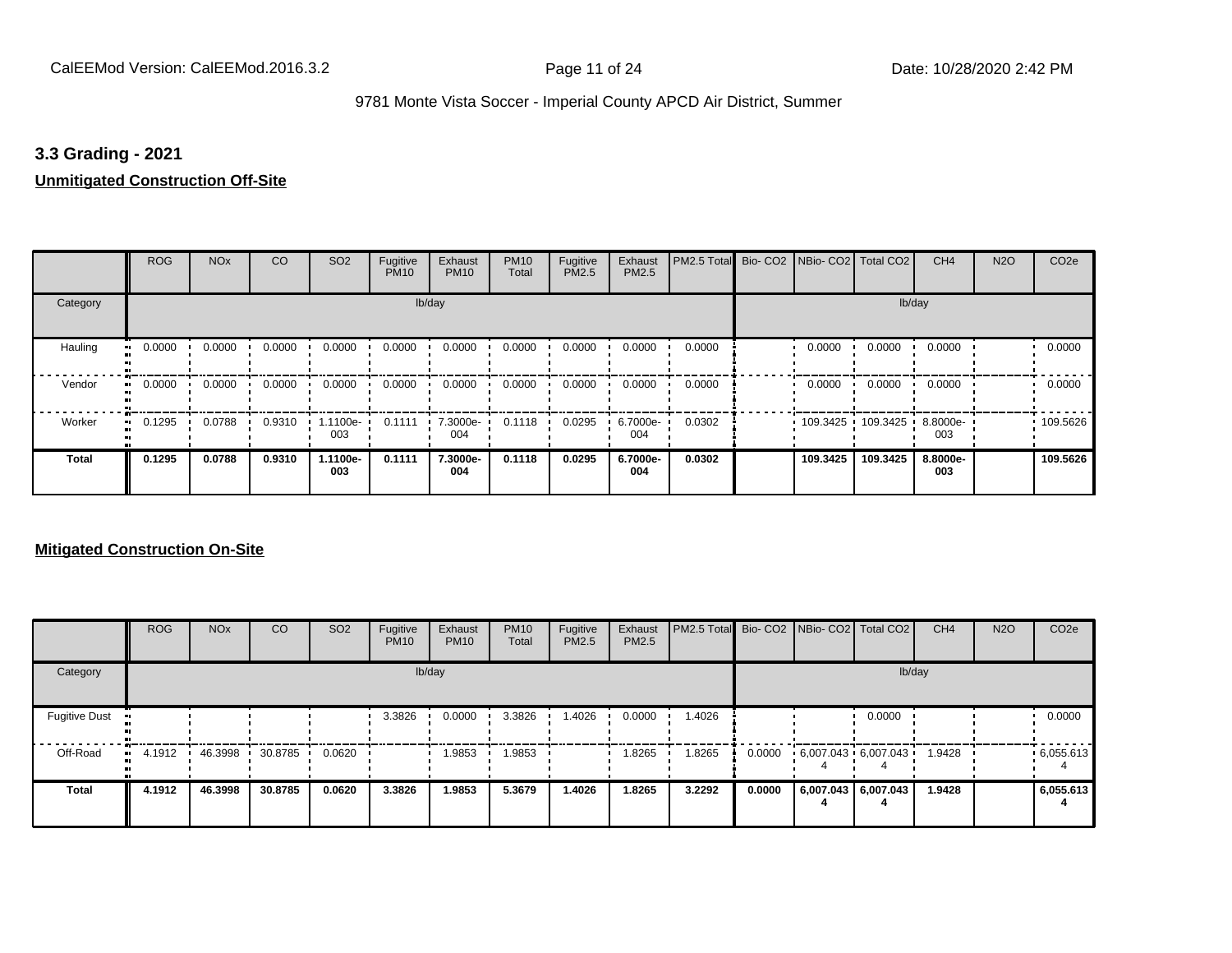#### **3.3 Grading - 2021**

## **Mitigated Construction Off-Site**

|                     | <b>ROG</b> | <b>NO<sub>x</sub></b> | CO     | SO <sub>2</sub> | Fugitive<br><b>PM10</b> | Exhaust<br><b>PM10</b> | <b>PM10</b><br>Total | Fugitive<br>PM2.5 | Exhaust<br>PM2.5 | PM2.5 Total | Bio- CO2   NBio- CO2   Total CO2 |          | CH <sub>4</sub> | <b>N2O</b> | CO <sub>2e</sub> |
|---------------------|------------|-----------------------|--------|-----------------|-------------------------|------------------------|----------------------|-------------------|------------------|-------------|----------------------------------|----------|-----------------|------------|------------------|
| Category            |            |                       |        |                 | lb/day                  |                        |                      |                   |                  |             |                                  | lb/day   |                 |            |                  |
| Hauling             | 0.0000     | 0.0000                | 0.0000 | 0.0000          | 0.0000                  | 0.0000                 | 0.0000               | 0.0000            | 0.0000           | 0.0000      | 0.0000                           | 0.0000   | 0.0000          |            | 0.0000           |
| Vendor<br>$\bullet$ | 0.0000     | 0.0000                | 0.0000 | 0.0000          | 0.0000                  | 0.0000                 | 0.0000               | 0.0000            | 0.0000           | 0.0000      | 0.0000                           | 0.0000   | 0.0000          |            | 0.0000           |
| Worker<br>$\bullet$ | 0.1295     | 0.0788                | 0.9310 | 1.1100e-<br>003 | 0.1111                  | 7.3000e-<br>004        | 0.1118               | 0.0295            | 6.7000e-<br>004  | 0.0302      | 109.3425 109.3425                |          | 8.8000e-<br>003 |            | .109.5626        |
| <b>Total</b>        | 0.1295     | 0.0788                | 0.9310 | 1.1100e-<br>003 | 0.1111                  | 7.3000e-<br>004        | 0.1118               | 0.0295            | 6.7000e-<br>004  | 0.0302      | 109.3425                         | 109.3425 | 8.8000e-<br>003 |            | 109.5626         |

**3.4 Building Construction - 2022**

|              | <b>ROG</b>          | <b>NO<sub>x</sub></b> | CO                | SO <sub>2</sub> | Fugitive<br><b>PM10</b> | Exhaust<br><b>PM10</b> | <b>PM10</b><br>Total | Fugitive<br><b>PM2.5</b> | Exhaust<br><b>PM2.5</b> | <b>PM2.5 Total</b> Bio- CO2 NBio- CO2   Total CO2 |  |                                      | CH <sub>4</sub> | <b>N2O</b> | CO <sub>2e</sub> |
|--------------|---------------------|-----------------------|-------------------|-----------------|-------------------------|------------------------|----------------------|--------------------------|-------------------------|---------------------------------------------------|--|--------------------------------------|-----------------|------------|------------------|
| Category     |                     |                       |                   |                 |                         | lb/day                 |                      |                          |                         |                                                   |  | lb/day                               |                 |            |                  |
| Off-Road     | 1.7062<br>$\bullet$ |                       | 15.6156 16.3634 ' | 0.0269          |                         | 0.8090                 | 0.8090               |                          | 0.7612                  | 0.7612                                            |  | $2,554.333$ $2,554.333$ $\cdot$<br>6 | 0.6120          |            | $-2,569.632$     |
| <b>Total</b> | 1.7062              | 15.6156               | 16.3634           | 0.0269          |                         | 0.8090                 | 0.8090               |                          | 0.7612                  | 0.7612                                            |  | 2,554.333 2,554.333<br>6             | 0.6120          |            | 2,569.632        |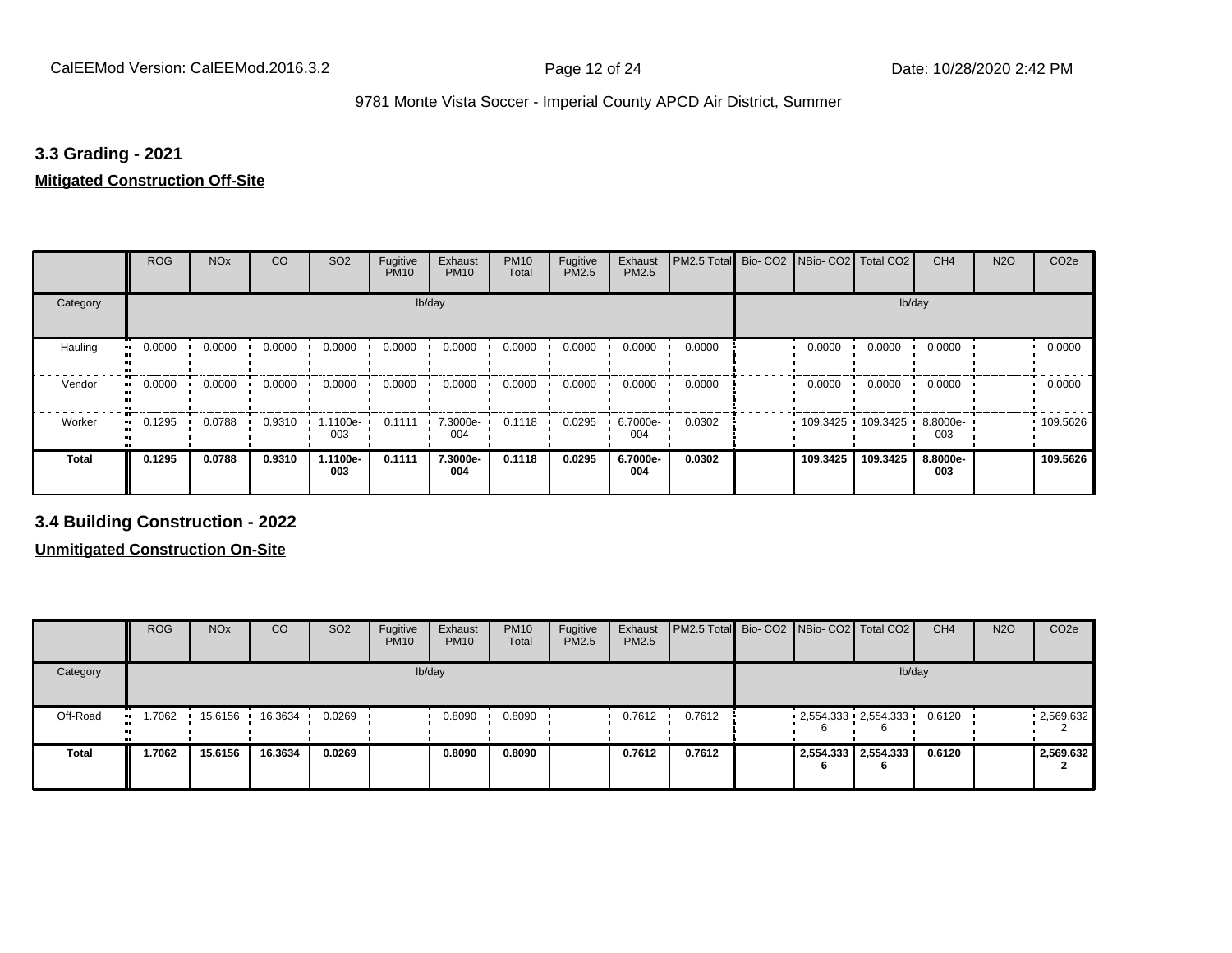## **3.4 Building Construction - 2022**

### **Unmitigated Construction Off-Site**

|                          | <b>ROG</b>          | <b>NO<sub>x</sub></b> | CO        | SO <sub>2</sub> | Fugitive<br><b>PM10</b> | Exhaust<br><b>PM10</b> | <b>PM10</b><br>Total | Fugitive<br><b>PM2.5</b> | Exhaust<br>PM2.5 | PM2.5 Total Bio- CO2 NBio- CO2 Total CO2 |                 |                             | CH <sub>4</sub> | <b>N2O</b> | CO <sub>2e</sub>        |
|--------------------------|---------------------|-----------------------|-----------|-----------------|-------------------------|------------------------|----------------------|--------------------------|------------------|------------------------------------------|-----------------|-----------------------------|-----------------|------------|-------------------------|
| Category                 |                     |                       |           |                 |                         | lb/day                 |                      |                          |                  |                                          |                 |                             | lb/day          |            |                         |
| Hauling<br>$\bullet$     | 0.0000              | 0.0000                | 0.0000    | 0.0000          | 0.0000                  | 0.0000                 | 0.0000               | 0.0000                   | 0.0000           | 0.0000                                   | 0.0000          | 0.0000                      | 0.0000          |            | 0.0000                  |
| Vendor<br>$\blacksquare$ | 1.6052              | 42.5674               | 11.0757   | 0.1422          | 3.6593                  | 0.0977                 | 3.7570               | 1.0535                   | 0.0935           | 1.1470                                   |                 | $14,865.64$ 14,865.64<br>72 | 0.6999          |            | $\cdot$ 14,883.14<br>47 |
| Worker                   | 6.8529<br>$\bullet$ | 4.1046                | 48.4375 . | 0.0606          | 6.3114                  | 0.0396                 | 6.3510               | 1.6745                   | 0.0365           | 1.7110                                   |                 | 5,984.1311 5,984.1311       | 0.4565          |            | .5,995.544              |
| <b>Total</b>             | 8.4582              | 46.6720               | 59.5132   | 0.2027          | 9.9706                  | 0.1374                 | 10.1080              | 2.7280                   | 0.1300           | 2.8580                                   | 20,849.77<br>83 | 20,849.77<br>83             | 1.1564          |            | 20,878.68<br>88         |

|              | <b>ROG</b>           | <b>NO<sub>x</sub></b> | CO      | SO <sub>2</sub> | Fugitive<br><b>PM10</b> | Exhaust<br><b>PM10</b> | <b>PM10</b><br>Total | Fugitive<br>PM2.5 | Exhaust<br><b>PM2.5</b> | <b>PM2.5 Total</b> Bio- CO2 NBio- CO2 Total CO2 |        |   |                                      | CH <sub>4</sub> | <b>N2O</b> | CO <sub>2e</sub> |
|--------------|----------------------|-----------------------|---------|-----------------|-------------------------|------------------------|----------------------|-------------------|-------------------------|-------------------------------------------------|--------|---|--------------------------------------|-----------------|------------|------------------|
| Category     |                      |                       |         |                 |                         | lb/day                 |                      |                   |                         |                                                 |        |   |                                      | lb/day          |            |                  |
| Off-Road     | 1.7062<br><b>ALC</b> | 15.6156               | 16.3634 | 0.0269          |                         | 0.8090                 | 0.8090               |                   | 0.7612                  | 0.7612                                          | 0.0000 | h | $2,554.333$ $2,554.333$ $\cdot$<br>6 | 0.6120          |            | .2,569.632       |
| <b>Total</b> | 1.7062               | 15.6156               | 16.3634 | 0.0269          |                         | 0.8090                 | 0.8090               |                   | 0.7612                  | 0.7612                                          | 0.0000 | n | 2,554.333 2,554.333<br>6             | 0.6120          |            | 2,569.632        |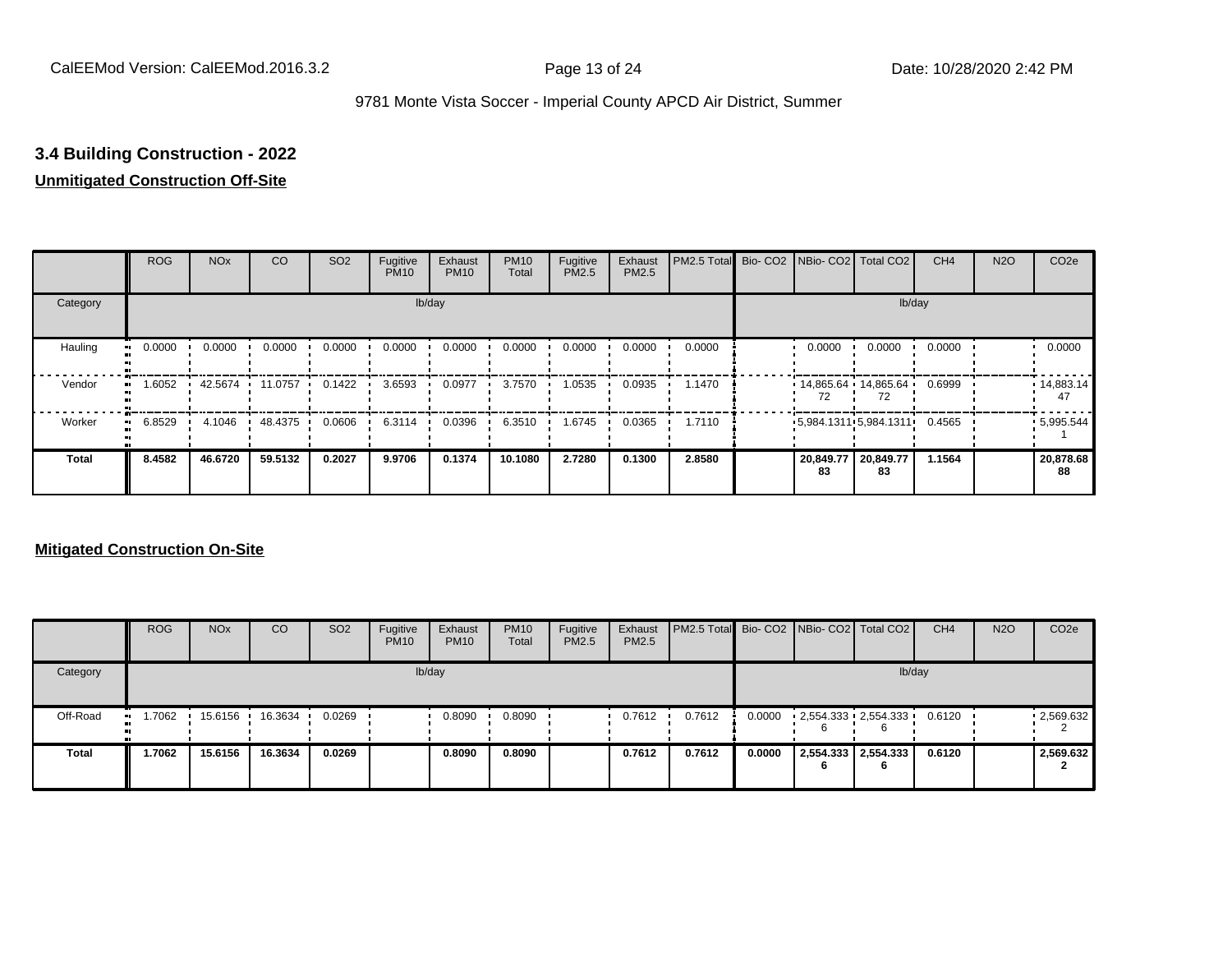### **3.4 Building Construction - 2022**

### **Mitigated Construction Off-Site**

|                           | <b>ROG</b>          | <b>NO<sub>x</sub></b> | CO      | SO <sub>2</sub> | Fugitive<br><b>PM10</b> | Exhaust<br><b>PM10</b> | <b>PM10</b><br>Total | Fugitive<br>PM2.5 | Exhaust<br>PM2.5 | PM2.5 Total | Bio- CO2 NBio- CO2 Total CO2 |                             | CH <sub>4</sub> | <b>N2O</b> | CO <sub>2e</sub>        |
|---------------------------|---------------------|-----------------------|---------|-----------------|-------------------------|------------------------|----------------------|-------------------|------------------|-------------|------------------------------|-----------------------------|-----------------|------------|-------------------------|
| Category                  |                     |                       |         |                 |                         | lb/day                 |                      |                   |                  |             |                              | lb/day                      |                 |            |                         |
| Hauling<br>$\blacksquare$ | 0.0000              | 0.0000                | 0.0000  | 0.0000          | 0.0000                  | 0.0000                 | 0.0000               | 0.0000            | 0.0000           | 0.0000      | 0.0000                       | 0.0000                      | 0.0000          |            | 0.0000                  |
| Vendor<br>$\bullet$       | 1.6052              | 42.5674               | 11.0757 | 0.1422          | 3.6593                  | 0.0977                 | 3.7570               | 1.0535            | 0.0935           | 1.1470      |                              | $14.865.64$ 14.865.64<br>72 | 0.6999          |            | $\cdot$ 14,883.14<br>47 |
| Worker                    | 6.8529<br>$\bullet$ | 4.1046                | 48.4375 | 0.0606          | 6.3114                  | 0.0396                 | 6.3510               | 1.6745            | 0.0365           | 1.7110      |                              | 5,984.1311 5,984.1311       | 0.4565          |            | .5,995.544              |
| <b>Total</b>              | 8.4582              | 46.6720               | 59.5132 | 0.2027          | 9.9706                  | 0.1374                 | 10.1080              | 2.7280            | 0.1300           | 2.8580      | 20,849.77<br>83              | 20,849.77<br>83             | 1.1564          |            | 20,878.68<br>88         |

**3.5 Paving - 2021**

|              | <b>ROG</b> | <b>NO<sub>x</sub></b> | CO      | SO <sub>2</sub> | Fugitive<br><b>PM10</b> | Exhaust<br><b>PM10</b> | <b>PM10</b><br>Total | Fugitive<br><b>PM2.5</b> | Exhaust<br>PM2.5 | PM2.5 Total Bio- CO2 NBio- CO2 Total CO2 |  |                                   | CH <sub>4</sub> | <b>N2O</b> | CO <sub>2e</sub> |
|--------------|------------|-----------------------|---------|-----------------|-------------------------|------------------------|----------------------|--------------------------|------------------|------------------------------------------|--|-----------------------------------|-----------------|------------|------------------|
| Category     |            |                       |         |                 |                         | lb/day                 |                      |                          |                  |                                          |  | lb/day                            |                 |            |                  |
| Off-Road     | .2556      | 12.9191               | 14.6532 | 0.0228          |                         | 0.6777                 | 0.6777               |                          | 0.6235           | 0.6235                                   |  | $-2,207.210 - 2,207.210 - 0.7139$ |                 |            | .2,225.057       |
| Paving       | 0.0992     |                       |         |                 |                         | 0.0000                 | 0.0000               |                          | 0.0000           | 0.0000                                   |  | 0.0000                            |                 |            | 0.0000           |
| <b>Total</b> | 1.3548     | 12.9191               | 14.6532 | 0.0228          |                         | 0.6777                 | 0.6777               |                          | 0.6235           | 0.6235                                   |  | 2,207.210 2,207.210               | 0.7139          |            | 2,225.057        |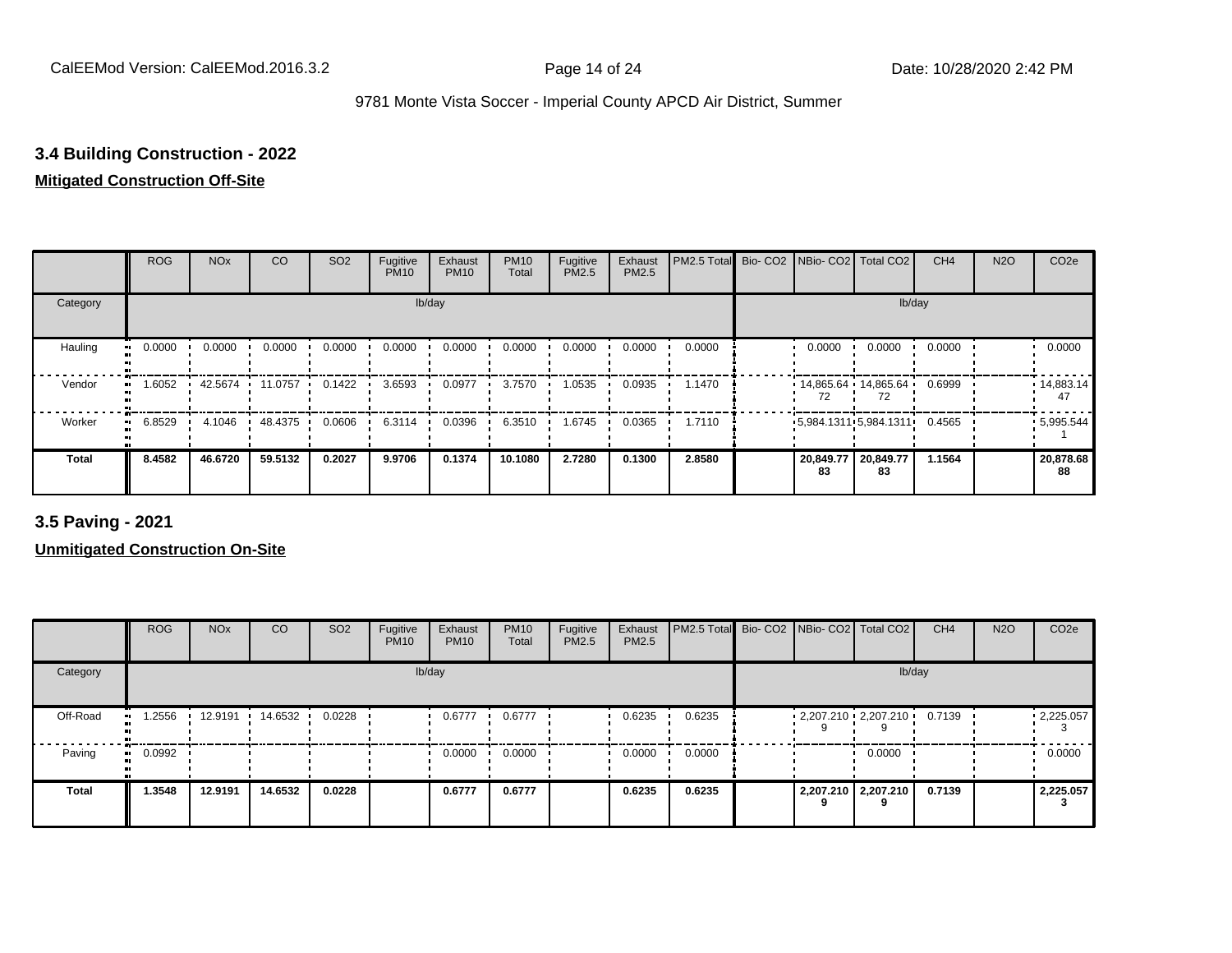#### **3.5 Paving - 2021**

#### **Unmitigated Construction Off-Site**

|                      | <b>ROG</b> | <b>NO<sub>x</sub></b> | CO     | SO <sub>2</sub> | Fugitive<br><b>PM10</b> | Exhaust<br><b>PM10</b> | <b>PM10</b><br>Total | Fugitive<br><b>PM2.5</b> | Exhaust<br>PM2.5 | PM2.5 Total Bio- CO2 NBio- CO2 Total CO2 |         |         | CH <sub>4</sub> | <b>N2O</b> | CO <sub>2e</sub> |
|----------------------|------------|-----------------------|--------|-----------------|-------------------------|------------------------|----------------------|--------------------------|------------------|------------------------------------------|---------|---------|-----------------|------------|------------------|
| Category             |            |                       |        |                 |                         | lb/day                 |                      |                          |                  |                                          |         | lb/day  |                 |            |                  |
| Hauling<br>$\bullet$ | 0.0000     | 0.0000                | 0.0000 | 0.0000          | 0.0000                  | 0.0000                 | 0.0000               | 0.0000                   | 0.0000           | 0.0000                                   | 0.0000  | 0.0000  | 0.0000          |            | 0.0000           |
| Vendor<br>$\bullet$  | 0.0000     | 0.0000                | 0.0000 | 0.0000          | 0.0000                  | 0.0000                 | 0.0000               | 0.0000                   | 0.0000           | 0.0000                                   | 0.0000  | 0.0000  | 0.0000          |            | 0.0000           |
| Worker<br>$\bullet$  | 0.0971     | 0.0591                | 0.6983 | 8.3000e-<br>004 | 0.0833                  | 5.5000e-<br>004        | 0.0839               | 0.0221                   | 5.0000e-<br>004  | 0.0226                                   | 82.0069 | 82.0069 | 6.6000e-<br>003 |            | 82.1720          |
| <b>Total</b>         | 0.0971     | 0.0591                | 0.6983 | 8.3000e-<br>004 | 0.0833                  | 5.5000e-<br>004        | 0.0839               | 0.0221                   | 5.0000e-<br>004  | 0.0226                                   | 82.0069 | 82.0069 | 6.6000e-<br>003 |            | 82.1720          |

|              | <b>ROG</b> | <b>NO<sub>x</sub></b> | CO      | SO <sub>2</sub> | Fugitive<br><b>PM10</b> | Exhaust<br><b>PM10</b> | <b>PM10</b><br>Total | Fugitive<br><b>PM2.5</b> | Exhaust<br>PM2.5 | PM2.5 Total Bio- CO2 NBio- CO2 Total CO2 |        |                             |                     | CH <sub>4</sub> | <b>N2O</b> | CO <sub>2e</sub>       |
|--------------|------------|-----------------------|---------|-----------------|-------------------------|------------------------|----------------------|--------------------------|------------------|------------------------------------------|--------|-----------------------------|---------------------|-----------------|------------|------------------------|
| Category     |            |                       |         |                 |                         | lb/day                 |                      |                          |                  |                                          |        |                             | lb/day              |                 |            |                        |
| Off-Road     | .2556      | 12.9191               | 14.6532 | 0.0228          |                         | 0.6777                 | 0.6777               |                          | 0.6235           | 0.6235                                   | 0.0000 | $2,207.210 \cdot 2,207.210$ |                     | 0.7139          |            | $\cdot$ 2,225.057<br>3 |
| Paving       | 0.0992     |                       |         |                 |                         | 0.0000                 | 0.0000               |                          | 0.0000           | 0.0000                                   |        |                             | 0.0000              |                 |            | 0.0000                 |
| <b>Total</b> | 1.3548     | 12.9191               | 14.6532 | 0.0228          |                         | 0.6777                 | 0.6777               |                          | 0.6235           | 0.6235                                   | 0.0000 |                             | 2,207.210 2,207.210 | 0.7139          |            | 2,225.057              |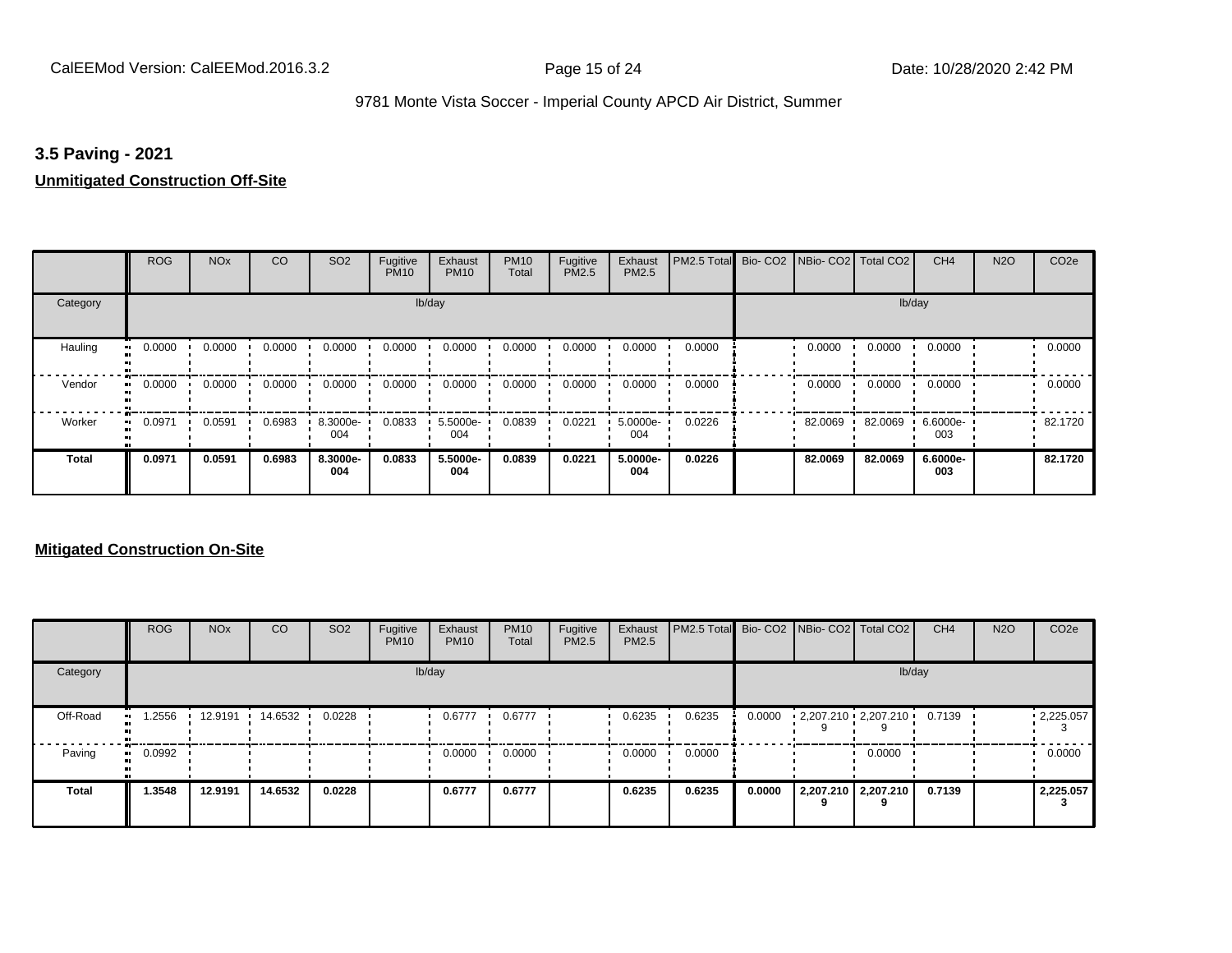#### **3.5 Paving - 2021**

#### **Mitigated Construction Off-Site**

|                           | <b>ROG</b> | <b>NO<sub>x</sub></b> | CO     | SO <sub>2</sub> | Fugitive<br><b>PM10</b> | Exhaust<br><b>PM10</b> | <b>PM10</b><br>Total | Fugitive<br>PM2.5 | Exhaust<br>PM2.5 | PM2.5 Total | Bio- CO2   NBio- CO2   Total CO2 |         | CH <sub>4</sub> | <b>N2O</b> | CO <sub>2e</sub> |
|---------------------------|------------|-----------------------|--------|-----------------|-------------------------|------------------------|----------------------|-------------------|------------------|-------------|----------------------------------|---------|-----------------|------------|------------------|
| Category                  |            |                       |        |                 | lb/day                  |                        |                      |                   |                  |             |                                  | lb/day  |                 |            |                  |
| Hauling<br>$\blacksquare$ | 0.0000     | 0.0000                | 0.0000 | 0.0000          | 0.0000                  | 0.0000                 | 0.0000               | 0.0000            | 0.0000           | 0.0000      | 0.0000                           | 0.0000  | 0.0000          |            | 0.0000           |
| Vendor<br>$\bullet$       | 0.0000     | 0.0000                | 0.0000 | 0.0000          | 0.0000                  | 0.0000                 | 0.0000               | 0.0000            | 0.0000           | 0.0000      | 0.0000                           | 0.0000  | 0.0000          |            | 0.0000           |
| Worker                    | 0.0971     | 0.0591                | 0.6983 | 8.3000e-<br>004 | 0.0833                  | 5.5000e-<br>004        | 0.0839               | 0.0221            | 5.0000e-<br>004  | 0.0226      | 82.0069                          | 82.0069 | 6.6000e-<br>003 |            | 82.1720          |
| <b>Total</b>              | 0.0971     | 0.0591                | 0.6983 | 8.3000e-<br>004 | 0.0833                  | 5.5000e-<br>004        | 0.0839               | 0.0221            | 5.0000e-<br>004  | 0.0226      | 82.0069                          | 82.0069 | 6.6000e-<br>003 |            | 82.1720          |

**3.6 Architectural Coating - 2022**

|                      | <b>ROG</b>          | <b>NO<sub>x</sub></b> | CO     | SO <sub>2</sub>    | Fugitive<br><b>PM10</b> | Exhaust<br><b>PM10</b> | <b>PM10</b><br>Total | Fugitive<br>PM2.5 | Exhaust<br>PM2.5 | PM2.5 Total Bio- CO2 NBio- CO2 Total CO2 |                   |          | CH <sub>4</sub> | <b>N2O</b> | CO <sub>2e</sub> |
|----------------------|---------------------|-----------------------|--------|--------------------|-------------------------|------------------------|----------------------|-------------------|------------------|------------------------------------------|-------------------|----------|-----------------|------------|------------------|
| Category             |                     |                       |        |                    |                         | lb/day                 |                      |                   |                  |                                          |                   |          | lb/day          |            |                  |
| Archit. Coating<br>. | 5.7718              |                       |        |                    |                         | 0.0000                 | 0.0000               |                   | 0.0000           | 0.0000                                   |                   | 0.0000   |                 |            | 0.0000           |
| Off-Road             | 0.2045<br>$\bullet$ | 1.4085                | 1.8136 | $-2.9700e-$<br>003 |                         | 0.0817                 | 0.0817               |                   | 0.0817           | 0.0817                                   | 281.4481 281.4481 |          | 0.0183          |            | 281.9062         |
| <b>Total</b>         | 5.9764              | 1.4085                | 1.8136 | 2.9700e-<br>003    |                         | 0.0817                 | 0.0817               |                   | 0.0817           | 0.0817                                   | 281.4481          | 281.4481 | 0.0183          |            | 281.9062         |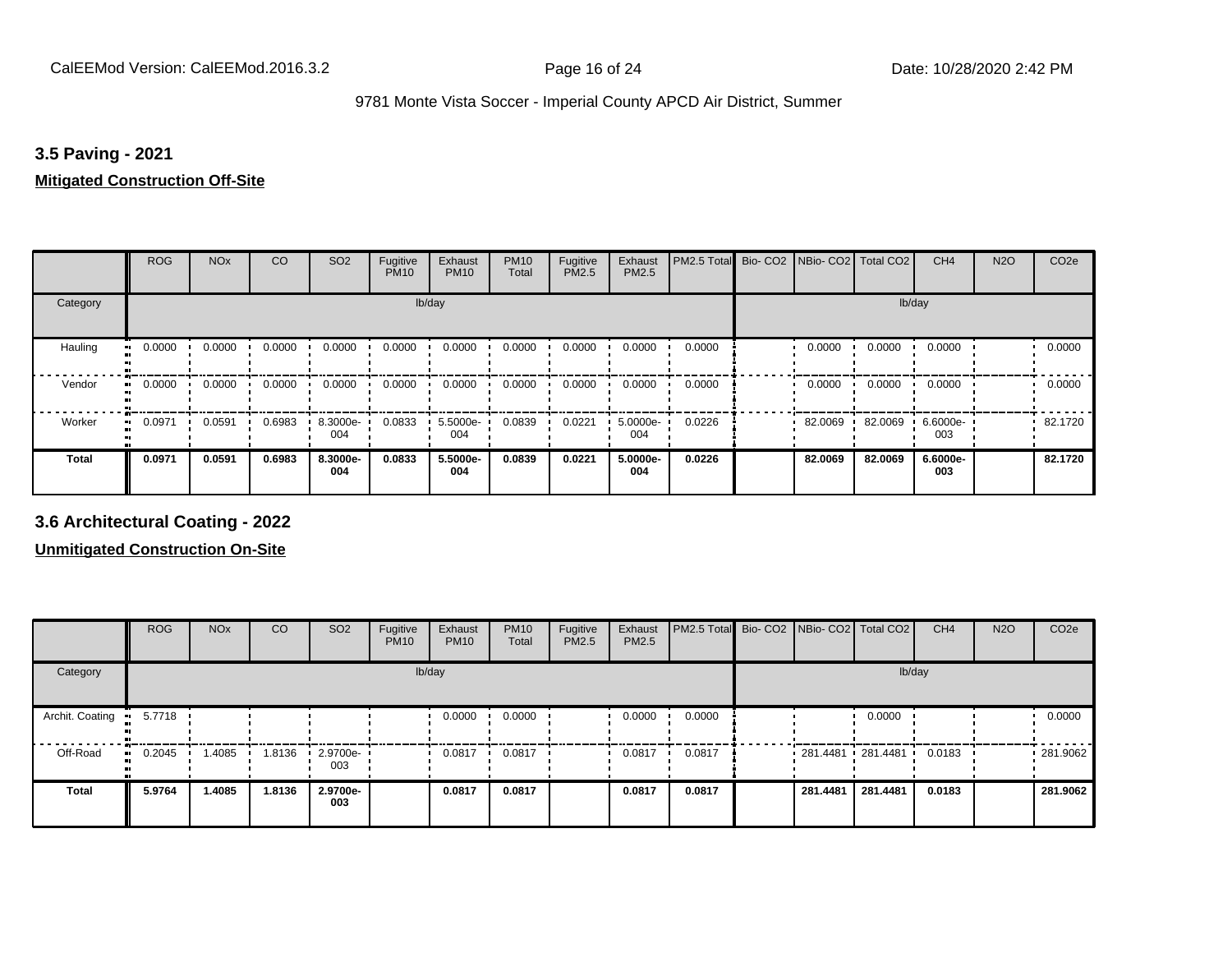## **3.6 Architectural Coating - 2022**

### **Unmitigated Construction Off-Site**

|                           | <b>ROG</b>          | <b>NO<sub>x</sub></b> | CO     | SO <sub>2</sub> | Fugitive<br><b>PM10</b> | Exhaust<br><b>PM10</b> | <b>PM10</b><br>Total | Fugitive<br><b>PM2.5</b> | Exhaust<br>PM2.5 | PM2.5 Total Bio- CO2 NBio- CO2 Total CO2 |                       |                     | CH <sub>4</sub> | <b>N2O</b> | CO <sub>2e</sub>  |
|---------------------------|---------------------|-----------------------|--------|-----------------|-------------------------|------------------------|----------------------|--------------------------|------------------|------------------------------------------|-----------------------|---------------------|-----------------|------------|-------------------|
| Category                  |                     |                       |        |                 |                         | lb/day                 |                      |                          |                  |                                          |                       |                     | lb/day          |            |                   |
| Hauling<br>$\blacksquare$ | 0.0000              | 0.0000                | 0.0000 | 0.0000          | 0.0000                  | 0.0000                 | 0.0000               | 0.0000                   | 0.0000           | 0.0000                                   | 0.0000                | 0.0000              | 0.0000          |            | 0.0000            |
| Vendor                    | 0.0000<br>$\bullet$ | 0.0000                | 0.0000 | 0.0000          | 0.0000                  | 0.0000                 | 0.0000               | 0.0000                   | 0.0000           | 0.0000                                   | 0.0000                | 0.0000              | 0.0000          |            | 0.0000            |
| Worker<br>$\bullet$       | 1.3694              | 0.8202                | 9.6790 | 0.0121          | 1.2612                  | 7.9200e-<br>003        | .2691                | 0.3346                   | 7.2900e-<br>003  | 0.3419                                   | $1,195.772$ 1,195.772 |                     | 0.0912          |            | $\cdot$ 1,198.053 |
| <b>Total</b>              | 1.3694              | 0.8202                | 9.6790 | 0.0121          | 1.2612                  | 7.9200e-<br>003        | 1.2691               | 0.3346                   | 7.2900e-<br>003  | 0.3419                                   |                       | 1,195.772 1,195.772 | 0.0912          |            | 1,198.053         |

|                 | <b>ROG</b> | <b>NO<sub>x</sub></b> | CO     | SO <sub>2</sub> | Fugitive<br><b>PM10</b> | Exhaust<br><b>PM10</b> | <b>PM10</b><br>Total | Fugitive<br><b>PM2.5</b> | Exhaust<br><b>PM2.5</b> | PM2.5 Total Bio- CO2 NBio- CO2 Total CO2 |        |                   |          | CH <sub>4</sub> | <b>N2O</b> | CO <sub>2e</sub> |
|-----------------|------------|-----------------------|--------|-----------------|-------------------------|------------------------|----------------------|--------------------------|-------------------------|------------------------------------------|--------|-------------------|----------|-----------------|------------|------------------|
| Category        |            |                       |        |                 |                         | lb/day                 |                      |                          |                         |                                          |        |                   | lb/day   |                 |            |                  |
| Archit. Coating | 5.7718     |                       |        |                 |                         | 0.0000                 | 0.0000               |                          | 0.0000                  | 0.0000                                   |        |                   | 0.0000   |                 |            | 0.0000           |
| Off-Road        | 0.2045     | 1.4085                | 1.8136 | 2.9700e-<br>003 |                         | 0.0817                 | 0.0817               |                          | 0.0817                  | 0.0817                                   | 0.0000 | 281.4481 281.4481 |          | 0.0183          |            | .281.9062        |
| <b>Total</b>    | 5.9764     | 1.4085                | 1.8136 | 2.9700e-<br>003 |                         | 0.0817                 | 0.0817               |                          | 0.0817                  | 0.0817                                   | 0.0000 | 281.4481          | 281.4481 | 0.0183          |            | 281.9062         |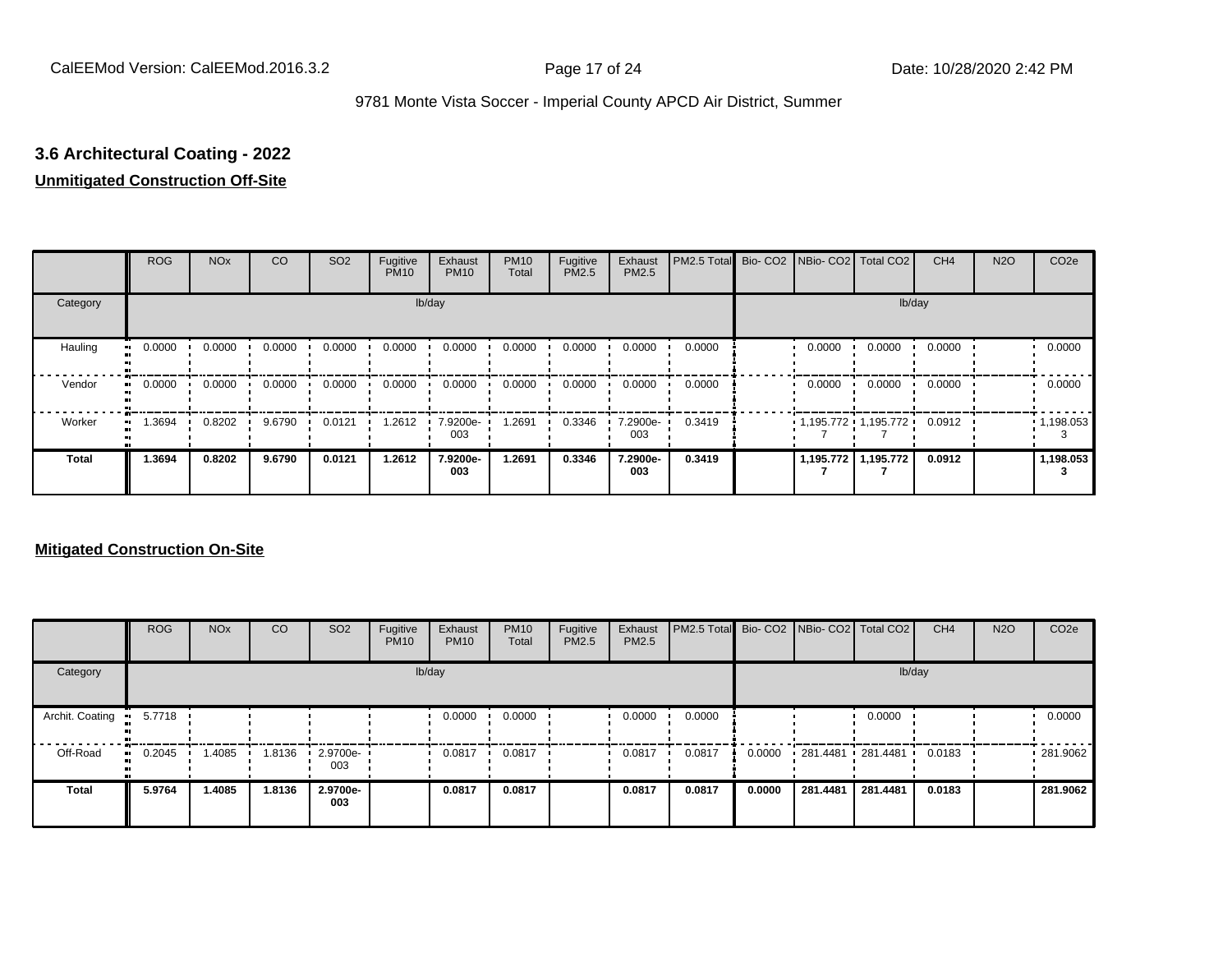# **3.6 Architectural Coating - 2022**

## **Mitigated Construction Off-Site**

|                      | <b>ROG</b> | <b>NO<sub>x</sub></b> | CO     | SO <sub>2</sub> | Fugitive<br><b>PM10</b> | Exhaust<br><b>PM10</b> | <b>PM10</b><br>Total | Fugitive<br>PM2.5 | Exhaust<br>PM2.5 | PM2.5 Total Bio- CO2 NBio- CO2 Total CO2 |                       |                     | CH <sub>4</sub> | <b>N2O</b> | CO <sub>2e</sub>  |
|----------------------|------------|-----------------------|--------|-----------------|-------------------------|------------------------|----------------------|-------------------|------------------|------------------------------------------|-----------------------|---------------------|-----------------|------------|-------------------|
| Category             |            |                       |        |                 |                         | lb/day                 |                      |                   |                  |                                          |                       | lb/day              |                 |            |                   |
| Hauling<br>$\bullet$ | 0.0000     | 0.0000                | 0.0000 | 0.0000          | 0.0000                  | 0.0000                 | 0.0000               | 0.0000            | 0.0000           | 0.0000                                   | 0.0000                | 0.0000              | 0.0000          |            | 0.0000            |
| Vendor<br>$\bullet$  | 0.0000     | 0.0000                | 0.0000 | 0.0000          | 0.0000                  | 0.0000                 | 0.0000               | 0.0000            | 0.0000           | 0.0000                                   | 0.0000                | 0.0000              | 0.0000          |            | 0.0000            |
| Worker<br>$\bullet$  | 1.3694     | 0.8202                | 9.6790 | 0.0121          | 1.2612                  | 7.9200e-<br>003        | 1.2691               | 0.3346            | .2900e-<br>003   | 0.3419                                   | $1,195.772$ 1,195.772 |                     | 0.0912          |            | $\cdot$ 1,198.053 |
| Total                | 1.3694     | 0.8202                | 9.6790 | 0.0121          | 1.2612                  | 7.9200e-<br>003        | 1.2691               | 0.3346            | 7.2900e-<br>003  | 0.3419                                   |                       | 1,195.772 1,195.772 | 0.0912          |            | 1,198.053         |

## **4.0 Operational Detail - Mobile**

**4.1 Mitigation Measures Mobile**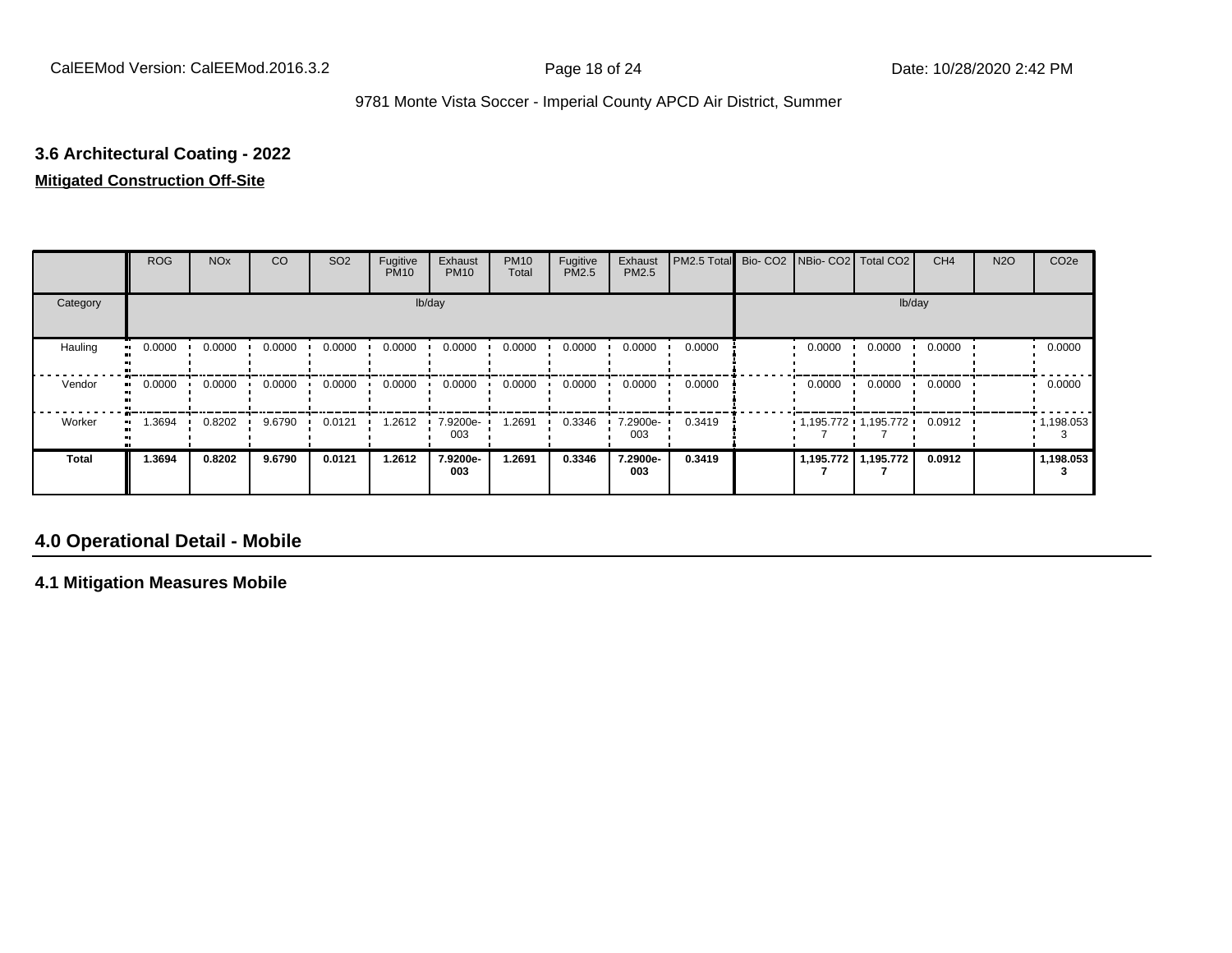|                        | <b>ROG</b> | <b>NO<sub>x</sub></b> | CO        | SO <sub>2</sub> | Fugitive<br><b>PM10</b> | Exhaust<br><b>PM10</b> | <b>PM10</b><br>Total | Fugitive<br><b>PM2.5</b> | Exhaust<br>PM2.5 | <b>PM2.5 Total</b> Bio- CO2 NBio- CO2 Total CO2 |  |                     | CH <sub>4</sub> | <b>N2O</b> | CO <sub>2e</sub> |
|------------------------|------------|-----------------------|-----------|-----------------|-------------------------|------------------------|----------------------|--------------------------|------------------|-------------------------------------------------|--|---------------------|-----------------|------------|------------------|
| Category               |            |                       |           |                 |                         | lb/day                 |                      |                          |                  |                                                 |  | lb/day              |                 |            |                  |
| Mitigated<br>$\bullet$ | 3.0237     | 19.1428               | 30.5833   | 0.0765          | 4.1083                  | 0.0462                 | 4.1545               | 1.1018                   | 0.0435           | .1453                                           |  | 7,804.900 7,804.900 | 0.6072          |            | .7820.080        |
| Unmitigated            | 3.0237     | 19.1428 ·             | 30.5833 · | 0.0765          | 4.1083                  | 0.0462                 | 4.1545               | 1.1018                   | 0.0435           | .1453                                           |  | 7,804.900 7,804.900 | 0.6072          |            | .7,820.080       |

#### **4.2 Trip Summary Information**

|                       |         | Average Daily Trip Rate |        | Unmitigated       | Mitigated         |
|-----------------------|---------|-------------------------|--------|-------------------|-------------------|
| Land Use              | Weekdav | Saturdav                | Sunday | <b>Annual VMT</b> | <b>Annual VMT</b> |
| <b>City Park</b><br>. | 944.80  | 944.80                  | 944.80 | 910,069           | 1,910,069         |
| Parking Lot           | 0.00    | 0.00                    | 0.00   |                   |                   |
| Total                 | 944.80  | 944.80                  | 944.80 | 1,910,069         | 1,910,069         |

#### **4.3 Trip Type Information**

|             |            | <b>Miles</b> |      |       | Trip % |                                               |         | Trip Purpose %  |         |
|-------------|------------|--------------|------|-------|--------|-----------------------------------------------|---------|-----------------|---------|
| Land Use    | H-W or C-W | H-S or C-C   |      |       |        | H-O or C-NW H-W or C-W H-S or C-C H-O or C-NW | Primary | <b>Diverted</b> | Pass-by |
| City Park   | 7.60       | 7.60         | 7.60 | 33.00 | 48.00  | 19.00                                         | 66      | 28              |         |
| Parking Lot | 6.70       | 5.00         | 8.90 | 0.00  | 0.00   | 0.00                                          |         |                 |         |

## **4.4 Fleet Mix**

| Land Use    | LDA       | LDT <sub>1</sub> | LDT <sub>2</sub> | <b>MDV</b> | LHD1     | LHD2      | <b>MHD</b> | HHD                                      | <b>OBUS</b>       | UBUS     | <b>MCY</b> | <b>SBUS</b> | <b>MH</b> |
|-------------|-----------|------------------|------------------|------------|----------|-----------|------------|------------------------------------------|-------------------|----------|------------|-------------|-----------|
| City Park   | 0.514862  | 0.0317261        | 0.160627         | 0.119887i  | 0.016529 | 0.0049691 | 0.019101   | 0.120993i                                | 0.003465 <b>i</b> | 0.001214 | 0.0052361  | 0.000734    | 0.000658  |
| Parking Lot | 0.514862• | 0.031726         | 0.160627         | 0.119887   | 0.016529 | 0.004969  |            | $0.019101 \cdot 0.120993 \cdot 0.003465$ |                   | 0.001214 | 0.005236   | 0.000734    | 0.000658  |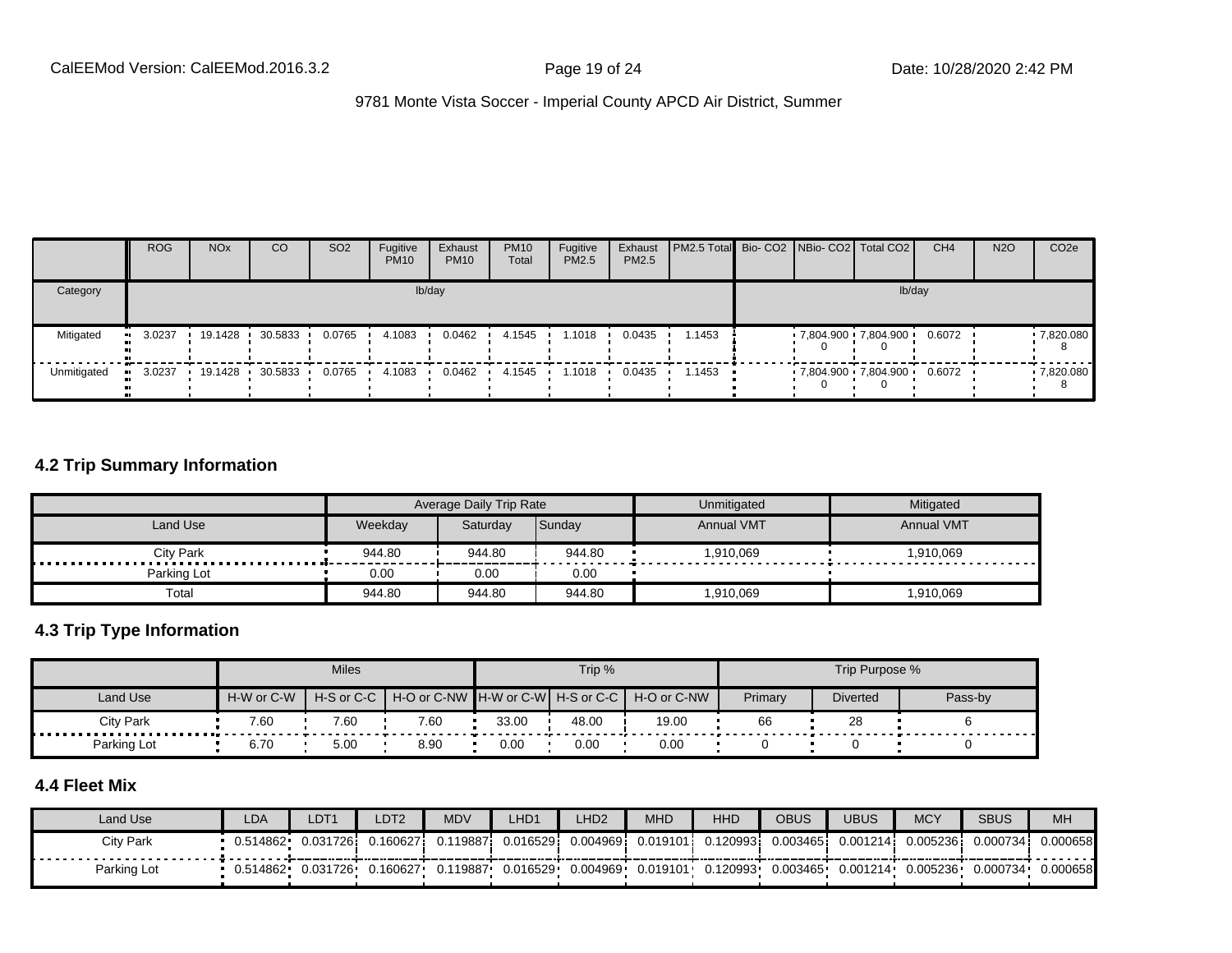## **5.0 Energy Detail**

Historical Energy Use: N

## **5.1 Mitigation Measures Energy**

|                           | <b>ROG</b> | <b>NO<sub>x</sub></b> | <sub>CO</sub> | <b>SO2</b> | Fugitive<br><b>PM10</b> | Exhaust<br><b>PM10</b> | <b>PM10</b><br>Total | Fugitive<br>PM2.5 | Exhaust<br>PM2.5 | PM2.5 Total  Bio- CO2   NBio- CO2   Total CO2 |        |        | CH <sub>4</sub> | <b>N2O</b> | CO <sub>2e</sub> |
|---------------------------|------------|-----------------------|---------------|------------|-------------------------|------------------------|----------------------|-------------------|------------------|-----------------------------------------------|--------|--------|-----------------|------------|------------------|
| Category                  |            |                       |               |            |                         | lb/day                 |                      |                   |                  |                                               |        | lb/day |                 |            |                  |
| NaturalGas<br>Mitigated   | 0.0000     | 0.0000                | 0.0000        | 0.0000     |                         | 0.0000                 | 0.0000               |                   | 0.0000           | 0.0000                                        | 0.0000 | 0.0000 | 0.0000          | 0.0000     | 0.0000           |
| NaturalGas<br>Unmitigated | 0.0000     | 0.0000                | 0.0000        | 0.0000     |                         | 0.0000                 | 0.0000               |                   | 0.0000           | 0.0000                                        | 0.0000 | 0.0000 | 0.0000          | 0.0000     | 0.0000           |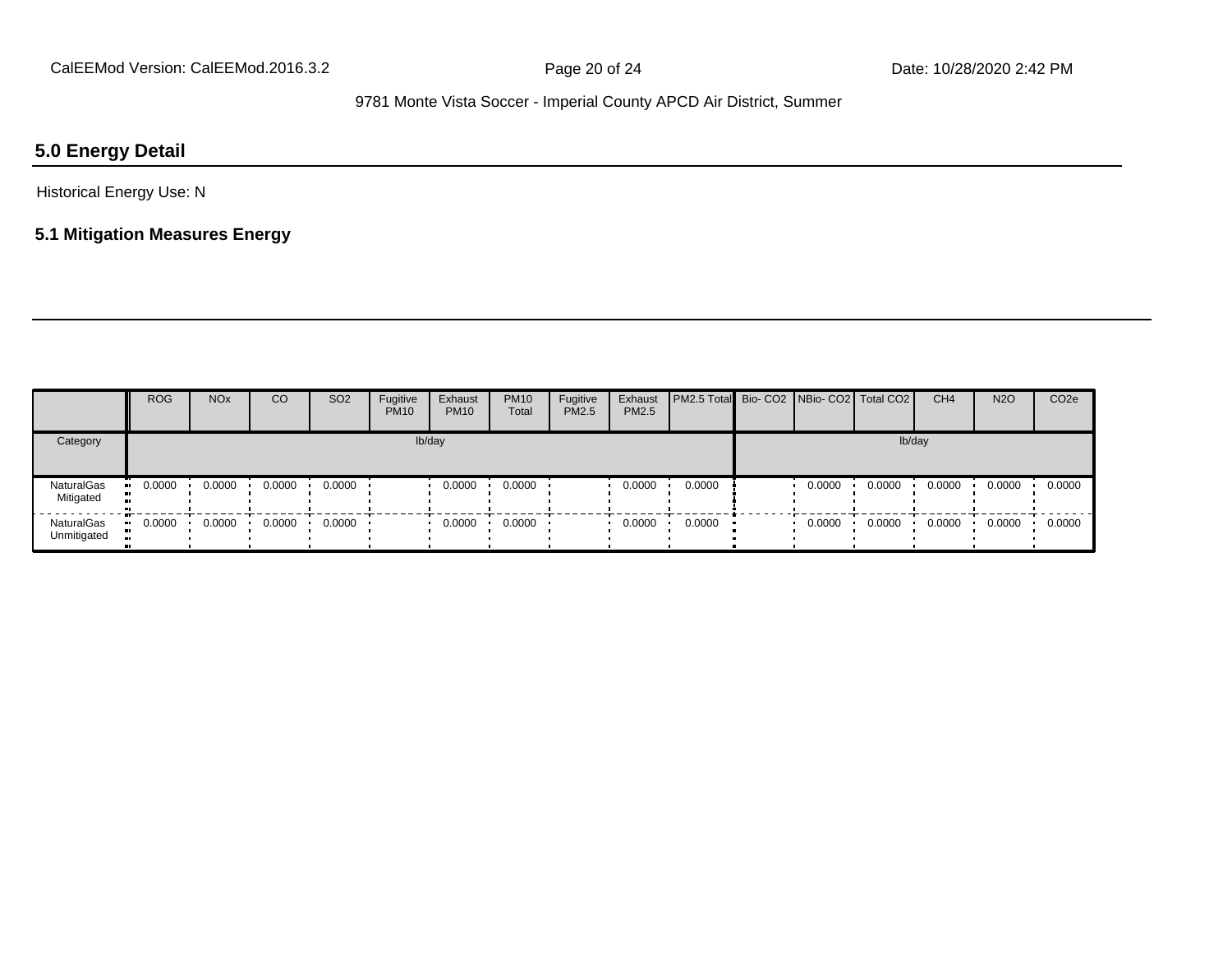## **5.2 Energy by Land Use - NaturalGas**

**Unmitigated**

|                  | NaturalGa<br>s Use | <b>ROG</b> | <b>NO<sub>x</sub></b> | CO     | SO <sub>2</sub> | Fugitive<br><b>PM10</b> | Exhaust<br><b>PM10</b> | <b>PM10</b><br>Total | Fugitive<br>PM2.5 | Exhaust<br>PM2.5 | PM2.5 Total Bio- CO2 NBio- CO2 Total CO2 |        |        | CH <sub>4</sub> | <b>N2O</b> | CO <sub>2</sub> e |
|------------------|--------------------|------------|-----------------------|--------|-----------------|-------------------------|------------------------|----------------------|-------------------|------------------|------------------------------------------|--------|--------|-----------------|------------|-------------------|
| Land Use         | kBTU/yr            |            |                       |        |                 |                         | lb/day                 |                      |                   |                  |                                          |        |        | lb/day          |            |                   |
| <b>City Park</b> | 0                  | 0.0000     | 0.0000                | 0.0000 | 0.0000          |                         | 0.0000                 | 0.0000               |                   | 0.0000           | 0.0000                                   | 0.0000 | 0.0000 | 0.0000          | 0.0000     | 0.0000            |
| Parking Lot      | 0                  | 0.0000     | 0.0000                | 0.0000 | 0.0000          |                         | 0.0000                 | 0.0000               |                   | 0.0000           | 0.0000                                   | 0.0000 | 0.0000 | 0.0000          | 0.0000     | 0.0000            |
| <b>Total</b>     |                    | 0.0000     | 0.0000                | 0.0000 | 0.0000          |                         | 0.0000                 | 0.0000               |                   | 0.0000           | 0.0000                                   | 0.0000 | 0.0000 | 0.0000          | 0.0000     | 0.0000            |

#### **Mitigated**

|                  | NaturalGa<br>s Use | <b>ROG</b> | <b>NO<sub>x</sub></b> | CO     | SO <sub>2</sub> | Fugitive<br><b>PM10</b> | Exhaust<br><b>PM10</b> | <b>PM10</b><br>Total | Fugitive<br>PM2.5 | Exhaust<br>PM2.5 | PM2.5 Total Bio- CO2 NBio- CO2 Total CO2 |        |        | CH <sub>4</sub> | <b>N2O</b> | CO <sub>2e</sub> |
|------------------|--------------------|------------|-----------------------|--------|-----------------|-------------------------|------------------------|----------------------|-------------------|------------------|------------------------------------------|--------|--------|-----------------|------------|------------------|
| Land Use         | kBTU/yr            |            |                       |        |                 |                         | lb/day                 |                      |                   |                  |                                          |        | lb/day |                 |            |                  |
| <b>City Park</b> | 0                  | 0.0000     | 0.0000                | 0.0000 | 0.0000          |                         | 0.0000                 | 0.0000               |                   | 0.0000           | 0.0000                                   | 0.0000 | 0.0000 | 0.0000          | 0.0000     | 0.0000           |
| Parking Lot      | 0                  | 0.0000     | 0.0000                | 0.0000 | 0.0000          |                         | 0.0000                 | 0.0000               |                   | 0.0000           | 0.0000                                   | 0.0000 | 0.0000 | 0.0000          | 0.0000     | 0.0000           |
| <b>Total</b>     |                    | 0.0000     | 0.0000                | 0.0000 | 0.0000          |                         | 0.0000                 | 0.0000               |                   | 0.0000           | 0.0000                                   | 0.0000 | 0.0000 | 0.0000          | 0.0000     | 0.0000           |

## **6.0 Area Detail**

**6.1 Mitigation Measures Area**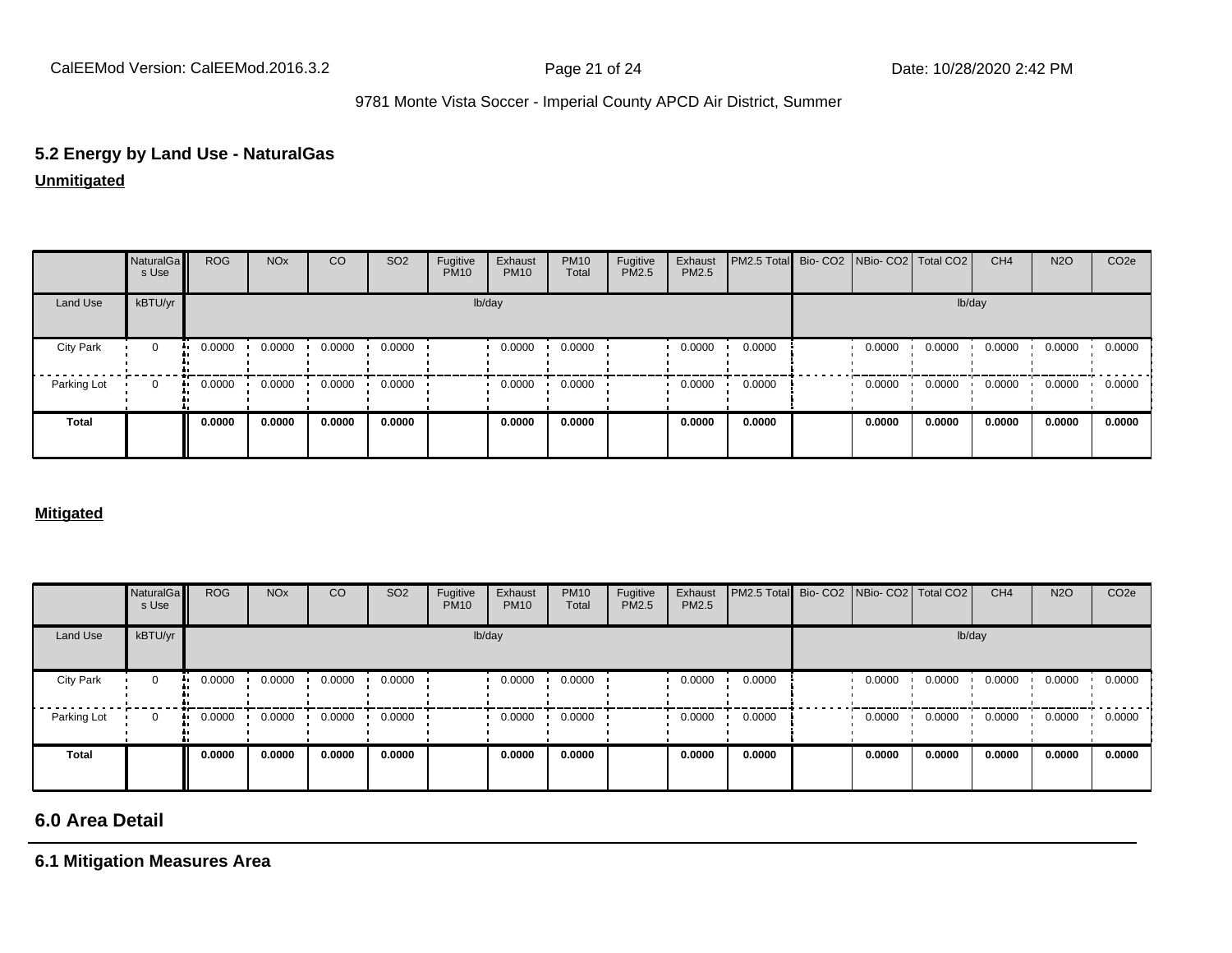|             | <b>ROG</b>            | <b>NO<sub>x</sub></b> | CO     | SO <sub>2</sub> | Fugitive<br><b>PM10</b> | Exhaust<br><b>PM10</b>                   | <b>PM10</b><br>Total         | Fugitive<br><b>PM2.5</b> | Exhaust<br>PM2.5   | <b>PM2.5 Total</b> Bio- CO2 NBio- CO2   Total CO2 |        |        | CH <sub>4</sub> | <b>N2O</b> | CO <sub>2e</sub> |
|-------------|-----------------------|-----------------------|--------|-----------------|-------------------------|------------------------------------------|------------------------------|--------------------------|--------------------|---------------------------------------------------|--------|--------|-----------------|------------|------------------|
| Category    |                       |                       |        |                 |                         | lb/day                                   |                              |                          |                    |                                                   |        |        | lb/day          |            |                  |
| Mitigated   | $\blacksquare$ 0.3055 | 5.3000e-<br>004       | 0.0581 | 0.0000          |                         | 004                                      | 2.1000e- 1 2.1000e- 1<br>004 |                          | 2.1000e-<br>004    | 2.1000e-<br>004                                   | 0.1244 | 0.1244 | 3.3000e-<br>004 |            | 0.1326           |
| Unmitigated | 0.3055                | 5.3000e-<br>004       | 0.0581 | 0.0000          |                         | $\cdot$ 2.1000e- $\cdot$ 2.1000e-<br>004 | 004                          |                          | $-2.1000e-$<br>004 | 2.1000e-<br>004                                   | 0.1244 | 0.1244 | 3.3000e-<br>004 |            | 0.1326           |

#### **6.2 Area by SubCategory**

**Unmitigated**

|                          | <b>ROG</b>      | <b>NO<sub>x</sub></b> | CO     | SO <sub>2</sub> | Fugitive<br><b>PM10</b> | Exhaust<br><b>PM10</b>  | <b>PM10</b><br>Total | Fugitive<br>PM2.5 | Exhaust<br>PM2.5 | PM2.5 Total Bio- CO2 NBio- CO2 Total CO2 |        |        | CH <sub>4</sub> | <b>N2O</b> | CO <sub>2</sub> e |
|--------------------------|-----------------|-----------------------|--------|-----------------|-------------------------|-------------------------|----------------------|-------------------|------------------|------------------------------------------|--------|--------|-----------------|------------|-------------------|
| SubCategory              |                 |                       |        |                 | lb/day                  |                         |                      |                   |                  |                                          |        | lb/day |                 |            |                   |
| Architectural<br>Coating | 0.0348          |                       |        |                 |                         | 0.0000                  | 0.0000               |                   | 0.0000           | 0.0000                                   |        | 0.0000 |                 |            | 0.0000            |
| Consumer<br>Products     | 0.2653          |                       |        |                 |                         | 0.0000                  | 0.0000               |                   | 0.0000           | 0.0000                                   |        | 0.0000 |                 |            | 0.0000            |
| Landscaping              | 5.4100e-<br>003 | 5.3000e-<br>004       | 0.0581 | 0.0000          |                         | $\cdot$ 2.1000e-<br>004 | 2.1000e-<br>004      |                   | 2.1000e-<br>004  | 2.1000e-<br>004                          | 0.1244 | 0.1244 | 3.3000e-<br>004 |            | 0.1326            |
| <b>Total</b>             | 0.3055          | 5.3000e-<br>004       | 0.0581 | 0.0000          |                         | 2.1000e-<br>004         | 2.1000e-<br>004      |                   | 2.1000e-<br>004  | 2.1000e-<br>004                          | 0.1244 | 0.1244 | 3.3000e-<br>004 |            | 0.1326            |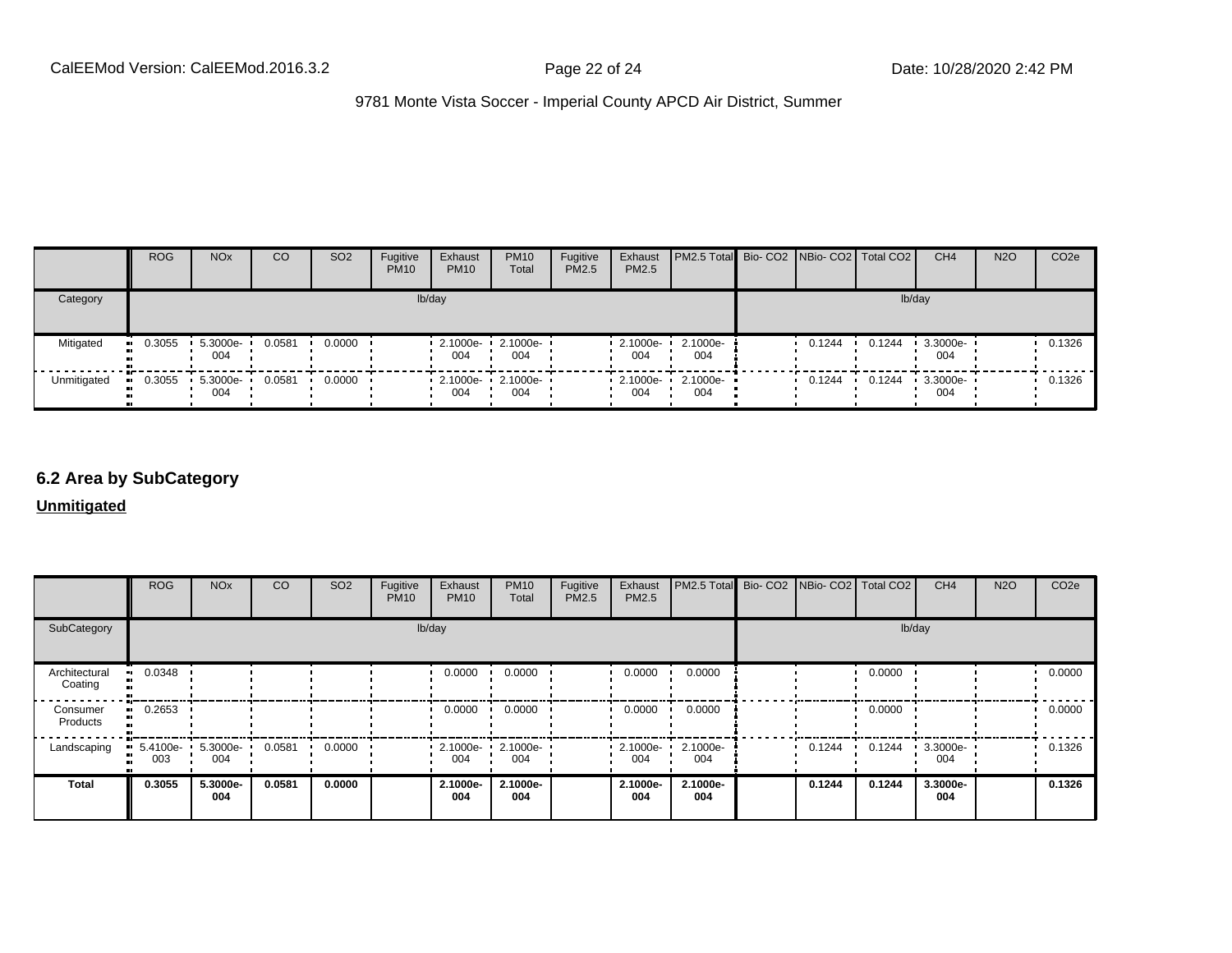#### **6.2 Area by SubCategory**

**Mitigated**

|                          | <b>ROG</b>                     | <b>NO<sub>x</sub></b> | CO     | SO <sub>2</sub> | Fugitive<br><b>PM10</b> | Exhaust<br><b>PM10</b> | <b>PM10</b><br>Total | Fugitive<br>PM2.5 | Exhaust<br><b>PM2.5</b> | PM2.5 Total Bio- CO2 NBio- CO2   Total CO2 |        |        | CH <sub>4</sub> | <b>N2O</b> | CO <sub>2e</sub> |
|--------------------------|--------------------------------|-----------------------|--------|-----------------|-------------------------|------------------------|----------------------|-------------------|-------------------------|--------------------------------------------|--------|--------|-----------------|------------|------------------|
| SubCategory              |                                |                       |        |                 |                         | lb/day                 |                      |                   |                         |                                            |        |        | lb/day          |            |                  |
| Architectural<br>Coating | $\blacksquare$ 0.0348          |                       |        |                 |                         | 0.0000                 | 0.0000               |                   | 0.0000                  | 0.0000                                     |        | 0.0000 |                 |            | 0.0000           |
| Consumer<br>Products     | $-0.2653$                      |                       |        |                 |                         | 0.0000                 | 0.0000               |                   | 0.0000                  | 0.0000                                     |        | 0.0000 |                 |            | 0.0000           |
| Landscaping              | $\blacksquare$ 5.4100e-<br>003 | 5.3000e-<br>004       | 0.0581 | 0.0000          |                         | 2.1000e-<br>004        | 2.1000e-<br>004      |                   | 2.1000e-<br>004         | 2.1000e-<br>004                            | 0.1244 | 0.1244 | 3.3000e-<br>004 |            | 0.1326           |
| <b>Total</b>             | 0.3055                         | 5.3000e-<br>004       | 0.0581 | 0.0000          |                         | 2.1000e-<br>004        | 2.1000e-<br>004      |                   | 2.1000e-<br>004         | 2.1000e-<br>004                            | 0.1244 | 0.1244 | 3.3000e-<br>004 |            | 0.1326           |

## **7.0 Water Detail**

#### **7.1 Mitigation Measures Water**

#### **8.0 Waste Detail**

#### **8.1 Mitigation Measures Waste**

#### **9.0 Operational Offroad**

| Eauipment Tvpe | Number | Hours/Day | Days/Year | Power<br>Horse | $\cdot$ $-$<br>Load Factor | Fuel<br><b>I</b> vpe |
|----------------|--------|-----------|-----------|----------------|----------------------------|----------------------|
|                |        |           |           |                |                            |                      |

## **10.0 Stationary Equipment**

**Fire Pumps and Emergency Generators**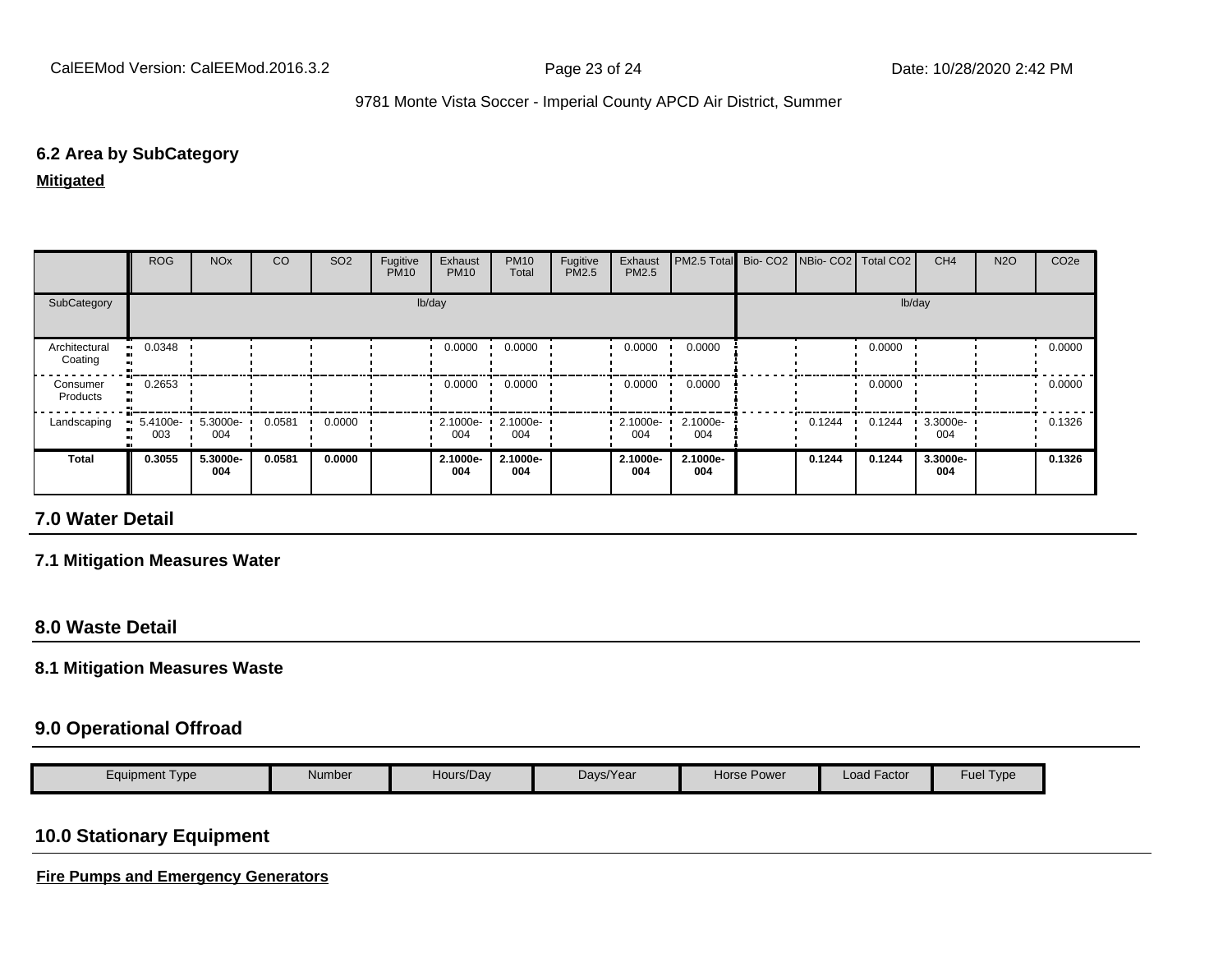| <b>Equipment Type</b>         | Number | Hours/Day      | Hours/Year      | <b>Horse Power</b>   | Load Factor | Fuel Type |
|-------------------------------|--------|----------------|-----------------|----------------------|-------------|-----------|
| <b>Boilers</b>                |        |                |                 |                      |             |           |
| <b>Equipment Type</b>         | Number | Heat Input/Day | Heat Input/Year | <b>Boiler Rating</b> | Fuel Type   |           |
| <b>User Defined Equipment</b> |        |                |                 |                      |             |           |
| Equipment Type                | Number |                |                 |                      |             |           |
|                               |        |                |                 |                      |             |           |
| <b>11.0 Vegetation</b>        |        |                |                 |                      |             |           |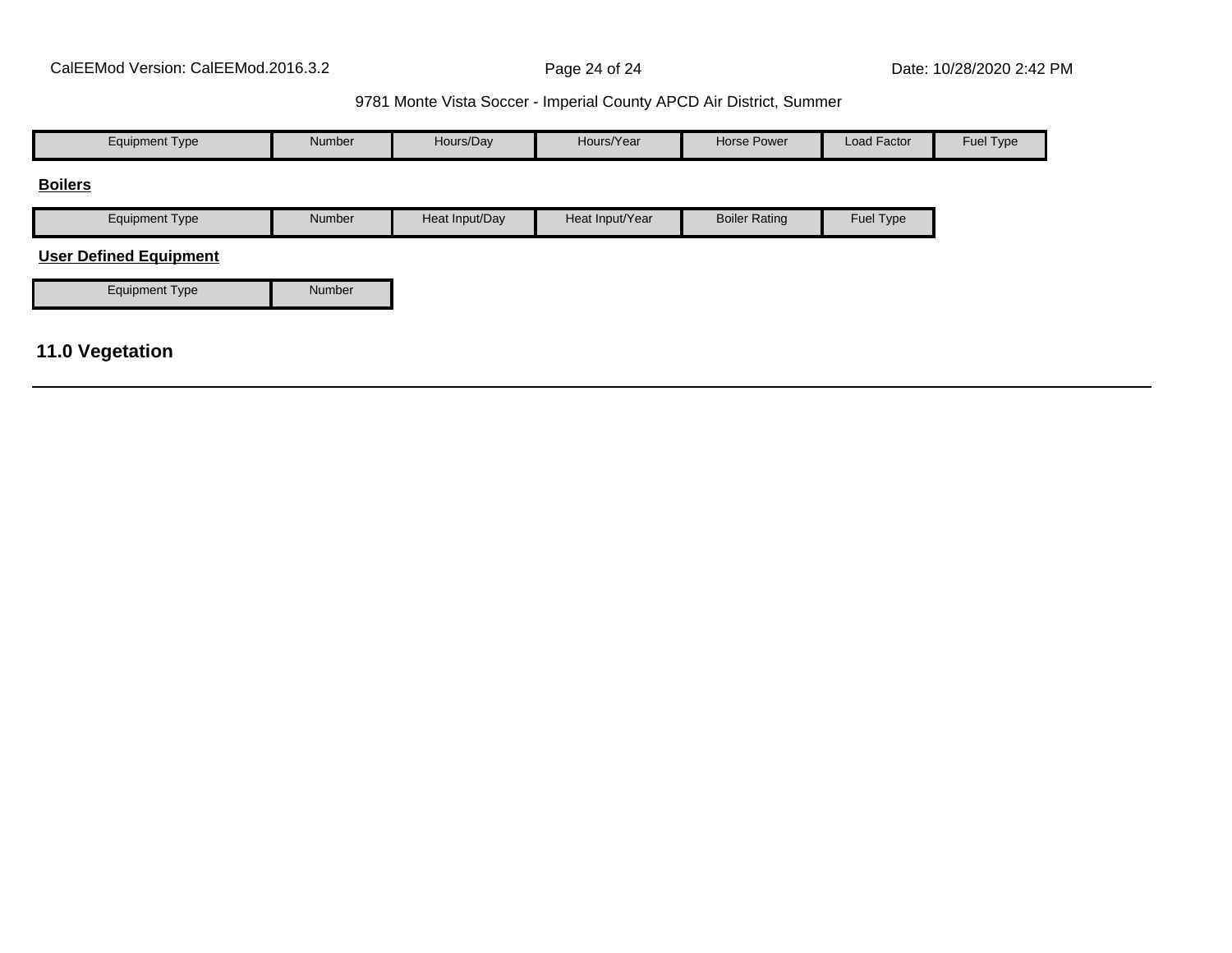### **9781 Monte Vista Soccer**

**Imperial County APCD Air District, Winter**

#### **1.0 Project Characteristics**

#### **1.1 Land Usage**

| Land Uses        | <b>Size</b> | Metric | Lot Acreage | Floor Surface Area | Population |
|------------------|-------------|--------|-------------|--------------------|------------|
| <b>City Park</b> | 57.40       | Acre   | 57.40       | 2,500,344.00       |            |
| Parking Lot      | 511.00      | Space  | 5.00        | 204,400.00         | .          |

#### **1.2 Other Project Characteristics**

| <b>Urbanization</b>               | Urban                        | Wind Speed (m/s)                  | 3.4   | <b>Precipitation Freg (Days)</b>        | 12    |
|-----------------------------------|------------------------------|-----------------------------------|-------|-----------------------------------------|-------|
| <b>Climate Zone</b>               | 15                           |                                   |       | <b>Operational Year</b>                 | 2022  |
| <b>Utility Company</b>            | Imperial Irrigation District |                                   |       |                                         |       |
| <b>CO2 Intensity</b><br>(lb/MWhr) | 1270.9                       | <b>CH4 Intensity</b><br>(lb/MWhr) | 0.029 | N <sub>2</sub> O Intensity<br>(lb/MWhr) | 0.006 |

#### **1.3 User Entered Comments & Non-Default Data**

Project Characteristics -

Land Use - 53.5 acre soccer complex 8.9 acre farm Construction Phase - Based on schedule for similar complex Grading - Vehicle Trips - 945 ADT 7.6 Imperial County trip length Road Dust - Roads used to access site are paved On-road Fugitive Dust - Roads used to access site are paved Construction Off-road Equipment Mitigation -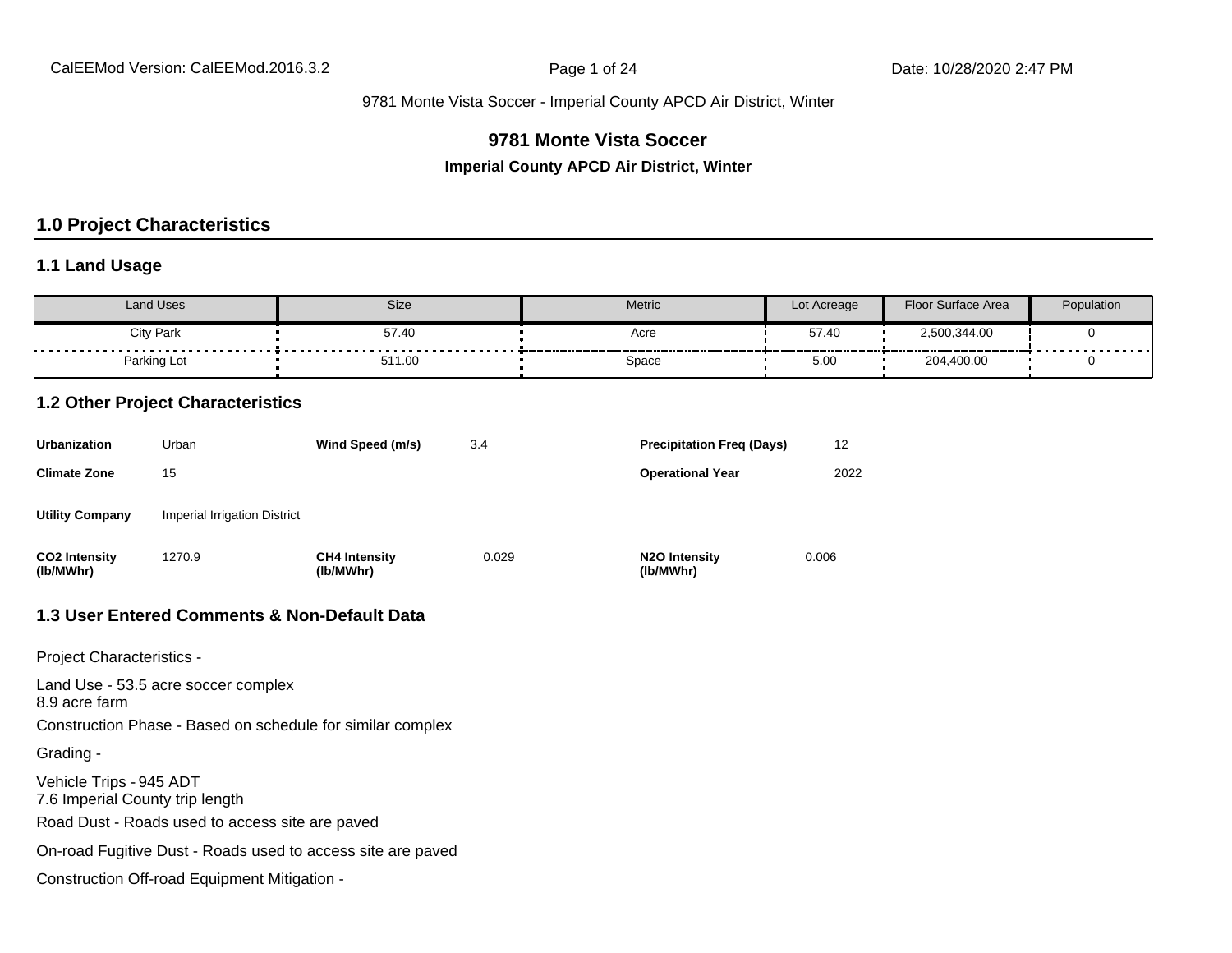| <b>Table Name</b>    | Column Name               | Default Value | New Value  |  |  |
|----------------------|---------------------------|---------------|------------|--|--|
| tblConstructionPhase | NumDays                   | 75.00         | 22.00      |  |  |
| tblConstructionPhase | NumDays                   | 1,110.00      | 129.00     |  |  |
| tblConstructionPhase | NumDays                   | 110.00        | 43.00      |  |  |
| tblConstructionPhase | NumDays                   | 75.00         | 132.00     |  |  |
| tblConstructionPhase | NumDays                   | 40.00         | 22.00      |  |  |
| tblConstructionPhase | PhaseEndDate              | 8/26/2026     | 6/30/2022  |  |  |
| tblConstructionPhase | PhaseEndDate              | 1/28/2026     | 6/30/2022  |  |  |
| tblConstructionPhase | PhaseEndDate              | 10/27/2021    | 6/30/2021  |  |  |
| tblConstructionPhase | PhaseEndDate              | 5/13/2026     | 12/31/2021 |  |  |
| tblConstructionPhase | PhaseEndDate              | 5/26/2021     | 4/30/2021  |  |  |
| tblConstructionPhase | PhaseStartDate            | 5/14/2026     | 6/1/2022   |  |  |
| tblConstructionPhase | PhaseStartDate            | 10/28/2021    | 1/3/2022   |  |  |
| tblConstructionPhase | PhaseStartDate            | 5/27/2021     | 5/3/2021   |  |  |
| tblConstructionPhase | PhaseStartDate            | 1/29/2026     | 7/1/2021   |  |  |
| tblLandUse           | LotAcreage                | 4.60          | 5.00       |  |  |
| tblOnRoadDust        | HaulingPercentPave        | 50.00         | 100.00     |  |  |
| tblOnRoadDust        | HaulingPercentPave        | 50.00         | 100.00     |  |  |
| tblOnRoadDust        | HaulingPercentPave        | 50.00         | 100.00     |  |  |
| tblOnRoadDust        | HaulingPercentPave        | 50.00         | 100.00     |  |  |
| tblOnRoadDust        | <b>HaulingPercentPave</b> | 50.00         | 100.00     |  |  |
| tblOnRoadDust        | VendorPercentPave         | 50.00         | 100.00     |  |  |
| tblOnRoadDust        | VendorPercentPave         | 50.00         | 100.00     |  |  |
| tblOnRoadDust        | VendorPercentPave         |               | 100.00     |  |  |
| tblOnRoadDust        | VendorPercentPave         | 50.00         | 100.00     |  |  |
| tblOnRoadDust        | <b>VendorPercentPave</b>  | 50.00         | 100.00     |  |  |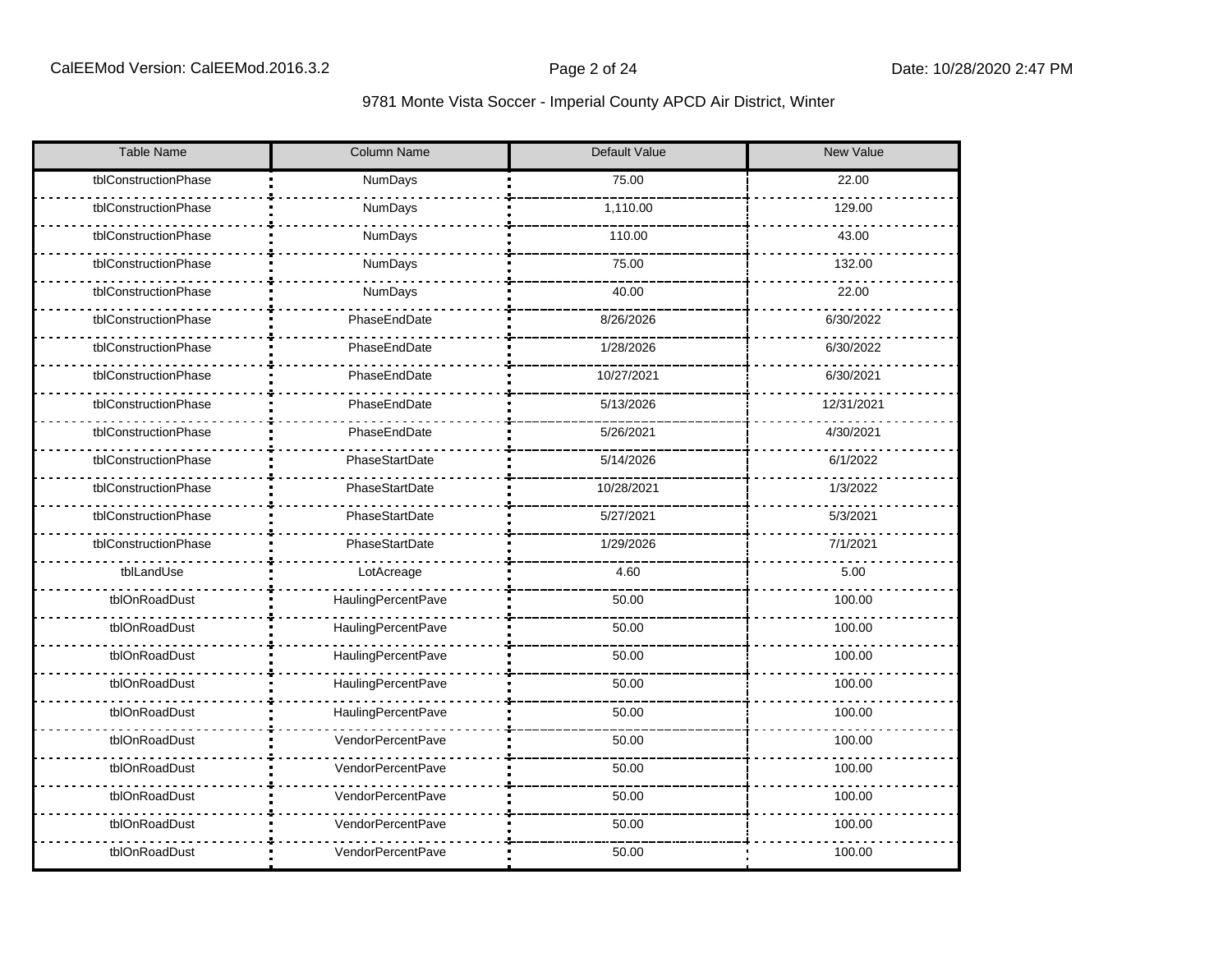|  |  |  | 9781 Monte Vista Soccer - Imperial County APCD Air District, Winter |  |
|--|--|--|---------------------------------------------------------------------|--|
|--|--|--|---------------------------------------------------------------------|--|

| tblOnRoadDust   | <b>WorkerPercentPave</b> | 50.00 | 100.00 |
|-----------------|--------------------------|-------|--------|
| tblOnRoadDust   | <b>WorkerPercentPave</b> | 50.00 | 100.00 |
| tblOnRoadDust   | <b>WorkerPercentPave</b> | 50.00 | 100.00 |
| tblOnRoadDust   | <b>WorkerPercentPave</b> | 50.00 | 100.00 |
| tblOnRoadDust   | <b>WorkerPercentPave</b> | 50.00 | 100.00 |
| tblRoadDust     | <b>RoadPercentPave</b>   | 50    | 100    |
| tblVehicleTrips | CC_TL                    | 5.00  | 7.60   |
| tblVehicleTrips | CNW TL                   | 8.90  | 7.60   |
| tblVehicleTrips | CW_TL                    | 6.70  | 7.60   |
| tblVehicleTrips | ST_TR                    | 22.75 | 16.46  |
| tblVehicleTrips | SU_TR                    | 16.74 | 16.46  |
| tblVehicleTrips | WD_TR                    | 1.89  | 16.46  |

## **2.0 Emissions Summary**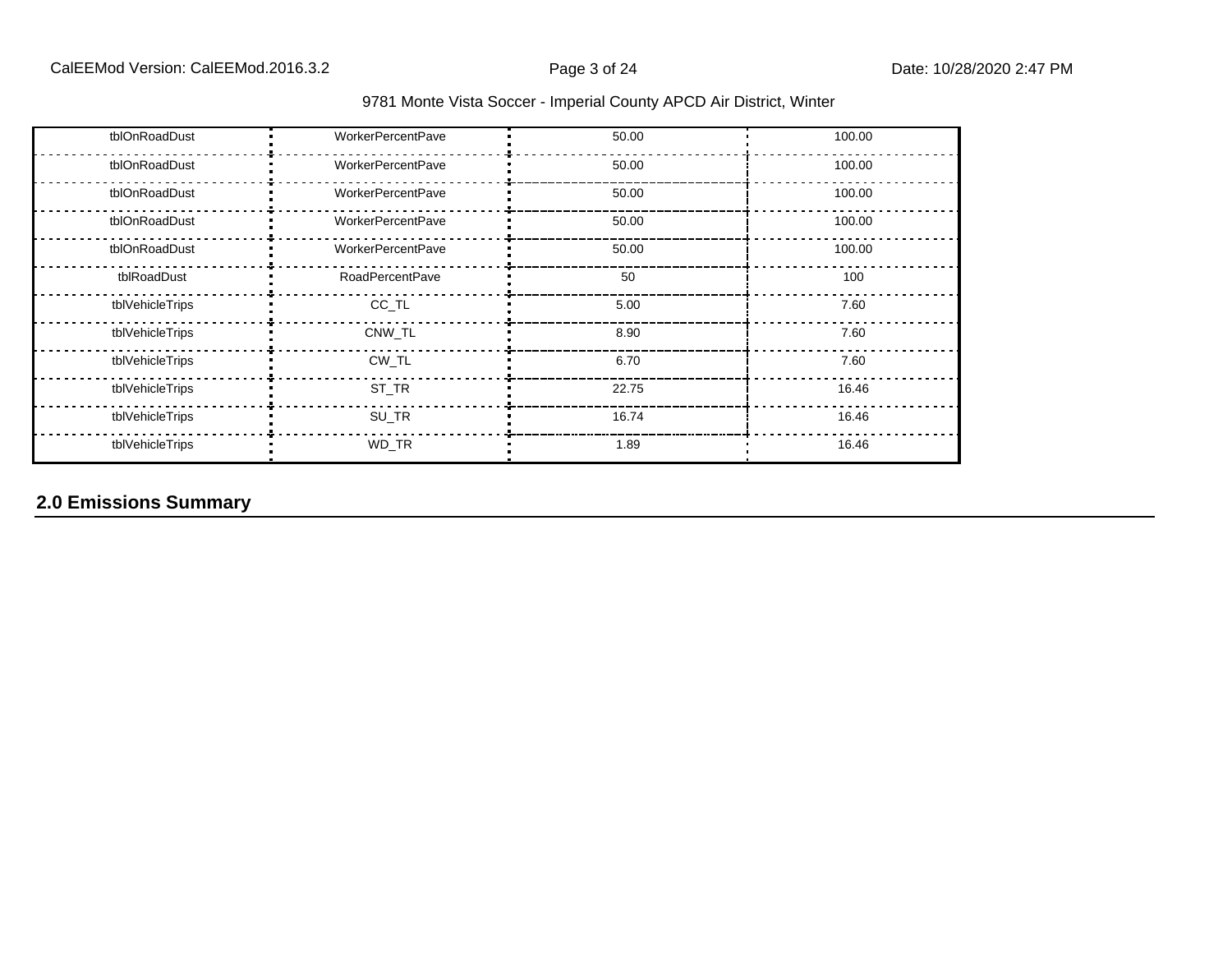#### **2.1 Overall Construction (Maximum Daily Emission)**

**Unmitigated Construction**

|                | <b>ROG</b>                                                           | <b>NO<sub>x</sub></b> | <sub>CO</sub> | SO <sub>2</sub> | Fugitive<br><b>PM10</b> | Exhaust<br><b>PM10</b> | <b>PM10</b><br>Total | Fugitive<br>PM2.5 | Exhaust<br>PM2.5 | PM2.5 Total Bio- CO2 NBio- CO2   Total CO2 |        |    |                                 | CH <sub>4</sub> | <b>N2O</b> | CO <sub>2e</sub>  |
|----------------|----------------------------------------------------------------------|-----------------------|---------------|-----------------|-------------------------|------------------------|----------------------|-------------------|------------------|--------------------------------------------|--------|----|---------------------------------|-----------------|------------|-------------------|
| Year           |                                                                      |                       |               |                 |                         | lb/day                 |                      |                   |                  |                                            |        |    |                                 | lb/day          |            |                   |
| 2021           | $-4.2957$                                                            | 46.4823               | 31.5803       | 0.0630          | 18.1663 ·               | 2.0451                 | 20.2114              | 9.9572            | 1.8815           | 11.8387                                    | 0.0000 |    | $6.098.746 \cdot 6.098.746$     | 1.9499          | 0.0000     | $\cdot$ 6.147.494 |
| 2022           | $\blacksquare$ 16.0176 $\blacksquare$ 65.1104 $\blacksquare$ 74.7457 |                       |               | 0.2278          | 11.2318                 | 1.0395                 | 12.2713              | 3.0626            | 0.9835           | 4.0461                                     | 0.0000 |    | $123,184.84$ $123,184.84$<br>06 | 1.8589          | 0.0000     | $-23,231.31$      |
| <b>Maximum</b> | 16.0176                                                              | 65.1104               | 74.7457       | 0.2278          | 18.1663                 | 2.0451                 | 20.2114              | 9.9572            | 1.8815           | 11.8387                                    | 0.0000 | 06 | 23,184.84 23,184.84<br>06       | 1.9499          | 0.0000     | 23,231.31<br>41   |

#### **Mitigated Construction**

|                | <b>ROG</b>        | <b>NO<sub>x</sub></b> | CO      | SO <sub>2</sub> | Fugitive<br><b>PM10</b>        | Exhaust<br><b>PM10</b>        | <b>PM10</b><br>Total        | Fugitive<br>PM2.5               | Exhaust<br>PM2.5               | PM2.5 Total                  |        | Bio- CO2   NBio- CO2   Total CO2 |                            | CH <sub>4</sub> | <b>N2O</b> | CO <sub>2e</sub>   |
|----------------|-------------------|-----------------------|---------|-----------------|--------------------------------|-------------------------------|-----------------------------|---------------------------------|--------------------------------|------------------------------|--------|----------------------------------|----------------------------|-----------------|------------|--------------------|
| Year           |                   |                       |         |                 |                                | lb/day                        |                             |                                 |                                |                              |        |                                  |                            | lb/day          |            |                    |
| 2021           | 4.2957            | 46.4823               | 31.5803 | 0.0630          | 7.1458                         | 2.0451                        | 9.1910                      | 3.8995                          | 1.8815                         | 5.7810                       | 0.0000 | $.6098.746 \cdot 6098.746$       |                            | 1.9499          | 0.0000     | .6,147.494         |
| 2022           | $16.0176$ $\cdot$ | 65.1104               | 74.7457 | 0.2278          | 11.2318                        | 1.0395                        | 12.2713                     | 3.0626                          | 0.9835                         | 4.0461                       | 0.0000 | 06                               | 123,184.84 23,184.84<br>06 | 1.8589          | 0.0000     | $-23,231.31$<br>41 |
| <b>Maximum</b> | 16.0176           | 65.1104               | 74.7457 | 0.2278          | 11.2318                        | 2.0451                        | 12.2713                     | 3.8995                          | 1.8815                         | 5.7810                       | 0.0000 | 23,184.84<br>06                  | 23,184.84<br>06            | 1.9499          | 0.0000     | 23,231.31<br>41    |
|                | <b>ROG</b>        | <b>NO<sub>x</sub></b> | CO      | <b>SO2</b>      | <b>Fugitive</b><br><b>PM10</b> | <b>Exhaust</b><br><b>PM10</b> | <b>PM10</b><br><b>Total</b> | <b>Fugitive</b><br><b>PM2.5</b> | <b>Exhaust</b><br><b>PM2.5</b> | <b>PM2.5</b><br><b>Total</b> |        | Bio- CO2   NBio-CO2   Total CO2  |                            | CH <sub>4</sub> | <b>N20</b> | CO <sub>2e</sub>   |
| Percent        | 0.00              | 0.00                  | 0.00    | 0.00            | 37.49                          | 0.00                          | 33.93                       | 46.53                           | 0.00                           | 38.14                        | 0.00   | 0.00                             | 0.00                       | 0.00            | 0.00       | 0.00               |
| Reduction      |                   |                       |         |                 |                                |                               |                             |                                 |                                |                              |        |                                  |                            |                 |            |                    |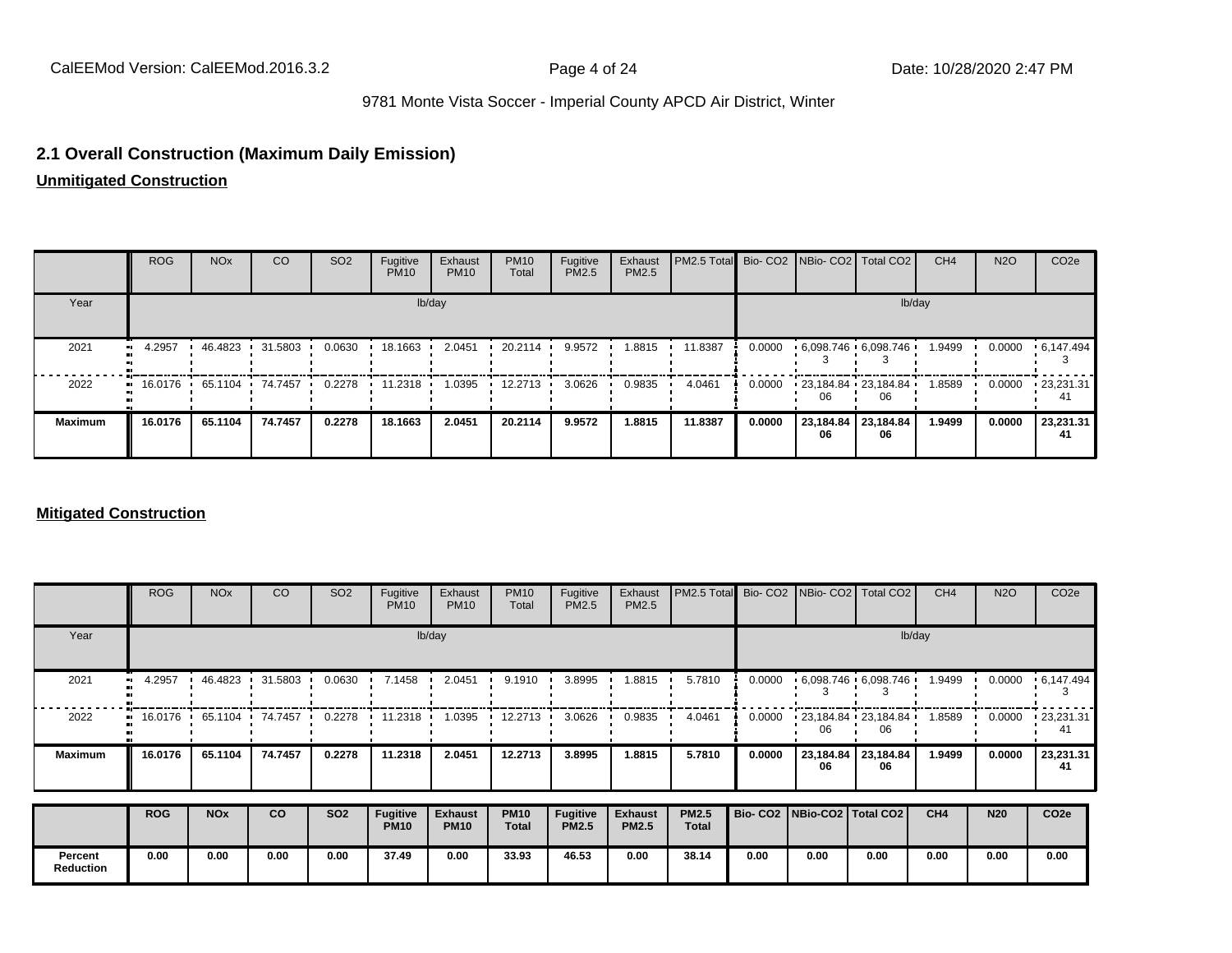## **2.2 Overall Operational**

#### **Unmitigated Operational**

|          | ROG        | <b>NO<sub>x</sub></b> | CO      | SO <sub>2</sub> | Fugitive<br><b>PM10</b> | Exhaust<br><b>PM10</b> | <b>PM10</b><br>Total | Fugitive<br>PM2.5 | Exhaust<br>PM2.5 | PM2.5 Total Bio- CO2 NBio- CO2 Total CO2 |                     |                           | CH <sub>4</sub> | <b>N2O</b> | CO <sub>2e</sub>  |
|----------|------------|-----------------------|---------|-----------------|-------------------------|------------------------|----------------------|-------------------|------------------|------------------------------------------|---------------------|---------------------------|-----------------|------------|-------------------|
| Category |            |                       |         |                 | lb/day                  |                        |                      |                   |                  |                                          |                     | lb/day                    |                 |            |                   |
| Area     | 0.3055<br> | 5.3000e-<br>004       | 0.0581  | 0.0000          |                         | 2.1000e-<br>004        | 2.1000e-<br>004      |                   | 2.1000e-<br>004  | 2.1000e-<br>004                          | 0.1244              | 0.1244                    | 3.3000e-<br>004 |            | 0.1326            |
| Energy   | 0.0000<br> | 0.0000                | 0.0000  | 0.0000          |                         | 0.0000                 | 0.0000               |                   | 0.0000           | 0.0000                                   | 0.0000              | 0.0000                    | 0.0000          | 0.0000     | 0.0000            |
| Mobile   | 2.3121<br> | 19.0780               | 25.2158 | 0.0685          | 4.1083                  | 0.0478                 | 4.1561               | 1.1018            | 0.0451           | 1.1468                                   |                     | $.7,003.826$ $.7,003.826$ | 0.6069          |            | $\cdot$ 7,018.998 |
| Total    | 2.6175     | 19.0786               | 25.2739 | 0.0685          | 4.1083                  | 0.0480                 | 4.1564               | 1.1018            | 0.0453           | 1.1470                                   | 7,003.950 7,003.950 |                           | 0.6072          | 0.0000     | 7,019.130         |

#### **Mitigated Operational**

|              | <b>ROG</b> | <b>NO<sub>x</sub></b> | CO      | SO <sub>2</sub> | Fugitive<br><b>PM10</b> | Exhaust<br><b>PM10</b> | <b>PM10</b><br>Total | Fugitive<br>PM2.5 | Exhaust<br>PM2.5 | <b>IPM2.5 Total</b> Bio- CO2 INBio- CO2 Total CO2 |        |                                             | CH <sub>4</sub> | <b>N2O</b> | CO <sub>2e</sub> |
|--------------|------------|-----------------------|---------|-----------------|-------------------------|------------------------|----------------------|-------------------|------------------|---------------------------------------------------|--------|---------------------------------------------|-----------------|------------|------------------|
| Category     |            |                       |         |                 |                         | lb/day                 |                      |                   |                  |                                                   |        | lb/day                                      |                 |            |                  |
| Area         | 0.3055     | 5.3000e-<br>004       | 0.0581  | 0.0000          |                         | 2.1000e-<br>004        | 2.1000e-<br>004      |                   | 2.1000e ·<br>004 | 2.1000e-<br>004                                   | 0.1244 | 0.1244                                      | 3.3000e-<br>004 |            | 0.1326           |
| Energy       | 0.0000     | 0.0000                | 0.0000  | 0.0000          |                         | 0.0000                 | 0.0000               |                   | 0.0000           | 0.0000                                            | 0.0000 | 0.0000                                      | 0.0000          | 0.0000     | 0.0000           |
| Mobile       | 2.3121     | 19.0780               | 25.2158 | 0.0685          | 4.1083                  | 0.0478                 | 4.1561               | 1.1018            | 0.0451           | 1.1468                                            |        | $\cdot$ 7,003.826 $\cdot$ 7,003.826 $\cdot$ | 0.6069          |            | .7018.998        |
| <b>Total</b> | 2.6175     | 19.0786               | 25.2739 | 0.0685          | 4.1083                  | 0.0480                 | 4.1564               | 1.1018            | 0.0453           | 1.1470                                            | 9      | 7,003.950 7,003.950                         | 0.6072          | 0.0000     | 7,019.130        |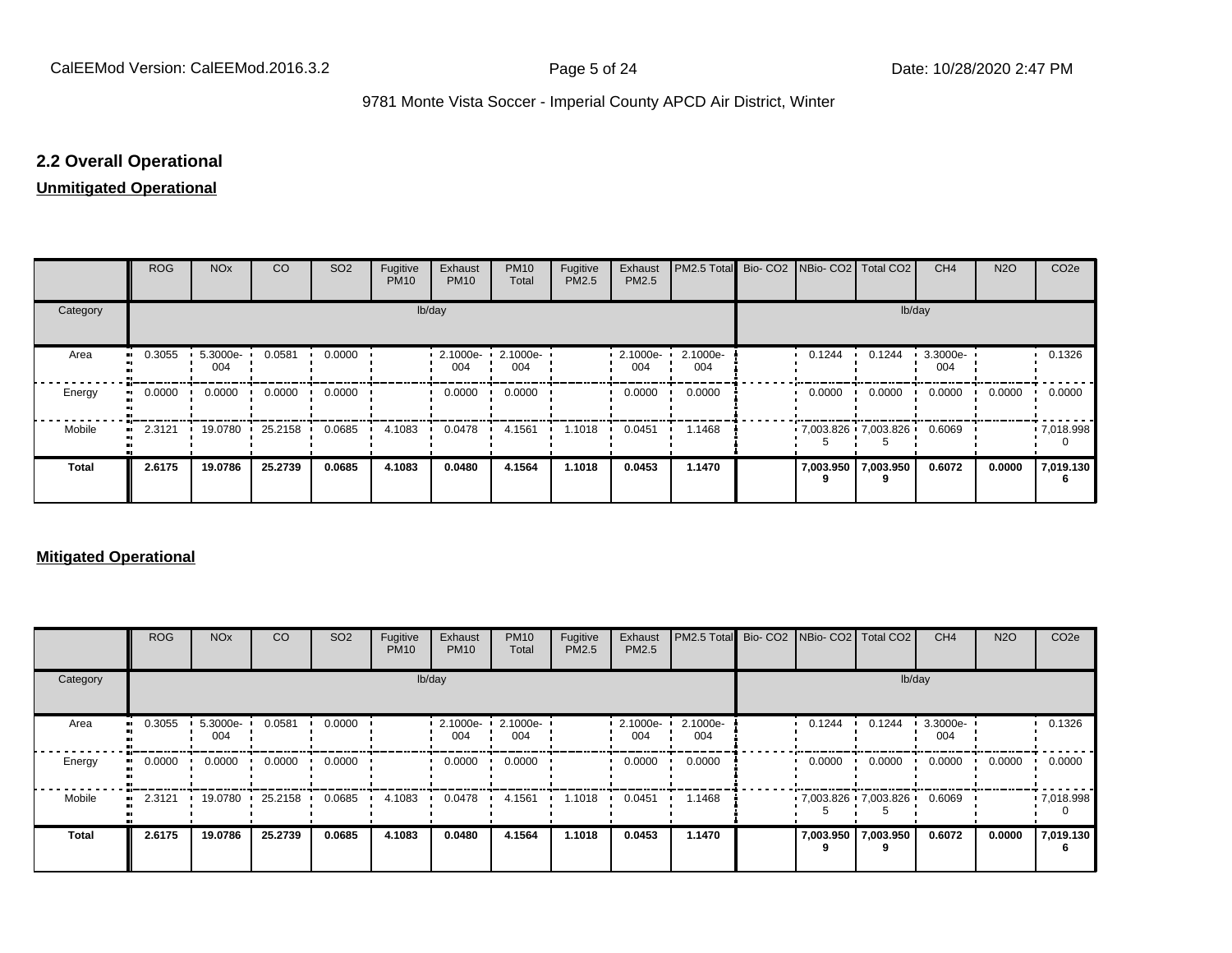|                      | <b>ROG</b> | <b>NO<sub>x</sub></b> | <b>CO</b> | <b>SO2</b> | <b>Fugitive</b><br><b>PM10</b> | <b>Exhaust</b><br><b>PM10</b> | <b>PM10</b><br><b>Total</b> | <b>Fugitive</b><br><b>PM2.5</b> | <b>Exhaust</b><br><b>PM2.5</b> | <b>PM2.5</b><br><b>Total</b> |      |      | Bio-CO2   NBio-CO2   Total CO2 | CH <sub>4</sub> | <b>N20</b> | CO <sub>2e</sub> |
|----------------------|------------|-----------------------|-----------|------------|--------------------------------|-------------------------------|-----------------------------|---------------------------------|--------------------------------|------------------------------|------|------|--------------------------------|-----------------|------------|------------------|
| Percent<br>Reduction | 0.00       | 0.00                  | 0.00      | 0.00       | 0.00                           | 0.00                          | 0.00                        | 0.00                            | 0.00                           | 0.00                         | 0.00 | 0.00 | 0.00                           | 0.00            | 0.00       | 0.00             |

#### **3.0 Construction Detail**

#### **Construction Phase**

| Phase<br><b>Number</b> | <b>Phase Name</b>            | Phase Type                   | <b>Start Date</b> | <b>End Date</b> | Num Days<br>Week | Num Days | <b>Phase Description</b> |
|------------------------|------------------------------|------------------------------|-------------------|-----------------|------------------|----------|--------------------------|
|                        | Site Preparation             | •Site Preparation            | 14/1/2021         | !4/30/2021      |                  | 22!      |                          |
|                        | •Grading                     | •Grading                     | 15/3/2021         | !6/30/2021      |                  | 43       |                          |
|                        | <b>Building Construction</b> | <b>Building Construction</b> | 1/3/2022          | !6/30/2022      |                  | 129      |                          |
|                        | • Paving                     | • Paving                     | 17/1/2021         | !12/31/2021     |                  | 132!     |                          |
|                        | Architectural Coating        | • Architectural Coating      | .6/1/2022         | .6/30/2022      |                  | 22'      |                          |

**Acres of Grading (Site Preparation Phase): 0**

**Acres of Grading (Grading Phase): 107.5**

**Acres of Paving: 5**

**Residential Indoor: 0; Residential Outdoor: 0; Non-Residential Indoor: 4,500; Non-Residential Outdoor: 1,500; Striped Parking Area: 12,264 (Architectural Coating ±sqft)**

**OffRoad Equipment**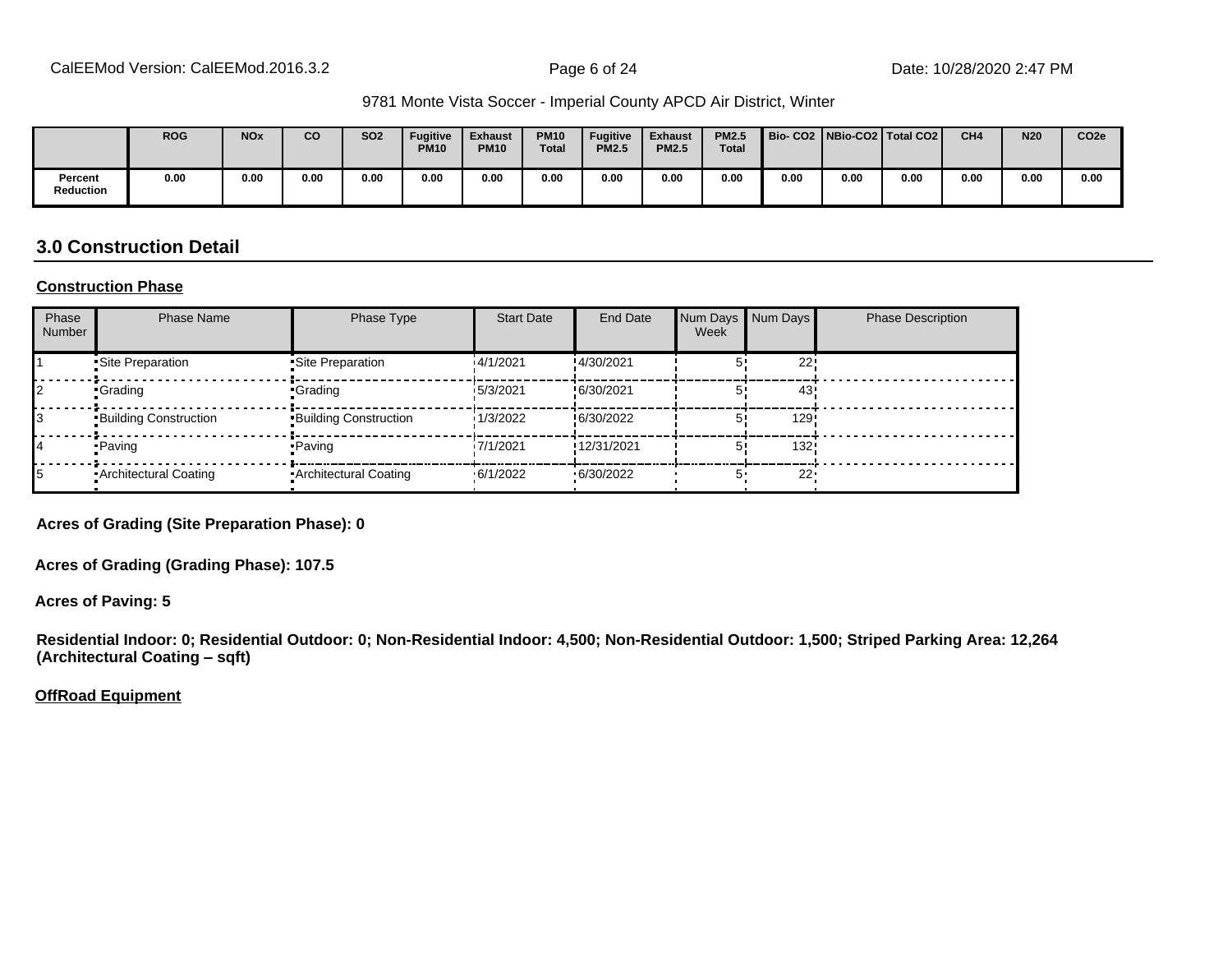| <b>Phase Name</b>            | <b>Offroad Equipment Type</b> | Amount | <b>Usage Hours</b> | <b>Horse Power</b> | <b>Load Factor</b> |
|------------------------------|-------------------------------|--------|--------------------|--------------------|--------------------|
| <b>Architectural Coating</b> | Air Compressors               |        | 6.00:              | 78!                | 0.48               |
| Grading                      | <b>Excavators</b>             |        | 8.00               | 158!               | 0.38               |
| <b>Building Construction</b> | Cranes                        |        | 7.00               | 231                | 0.29               |
| <b>Building Construction</b> | ·Forklifts                    | 31     | 8.00               | 89!                | 0.20               |
| <b>Building Construction</b> | <b>Generator Sets</b>         |        | 8.00 <sub>1</sub>  | 84 <sub>1</sub>    | 0.74               |
| Paving                       | Pavers                        |        | 8.00               | 130                | 0.42               |
| Paving                       | Rollers                       | 2      | 8.00               | 80 <sub>1</sub>    | 0.38               |
| Grading                      | Rubber Tired Dozers           |        | 8.00               | 247                | 0.40               |
| <b>Building Construction</b> | Tractors/Loaders/Backhoes     | 3      | 7.00               | 97                 | 0.37               |
| Grading                      | <b>Graders</b>                |        | 8.00               | 187                | 0.41               |
| Grading                      | Tractors/Loaders/Backhoes     |        | 8.00               | 97                 | 0.37               |
| Paving                       | Paving Equipment              | 2      | 8.00               | 132!               | 0.36               |
| Site Preparation             | Tractors/Loaders/Backhoes     |        | 8.00               | 97'                | 0.37               |
| Site Preparation             | Rubber Tired Dozers           | 3      | 8.00               | 247                | 0.40               |
| Grading                      | <b>Scrapers</b>               | 2      | 8.00               | 367                | 0.48               |
| <b>Building Construction</b> | · Welders                     |        | $8.00 -$           | 46                 | 0.45               |

### **Trips and VMT**

| <b>Phase Name</b>       | <b>Offroad Equipment</b><br>Count | <b>Worker Trip</b><br><b>Number</b> | Vendor Trip<br><b>Number</b> | <b>Hauling Trip</b><br><b>Number</b> | <b>Worker Trip</b><br>Length | <b>Vendor Trip</b><br>Length | <b>Hauling Trip</b><br>Length | <b>Worker Vehicle</b><br>Class | Vendor         | Hauling<br>Vehicle Class Vehicle Class |
|-------------------------|-----------------------------------|-------------------------------------|------------------------------|--------------------------------------|------------------------------|------------------------------|-------------------------------|--------------------------------|----------------|----------------------------------------|
| Site Preparation        |                                   | $18.00 \cdot$                       | 0.00!                        | $0.00 \cdot$                         | 7.30i                        | 8.90!                        |                               | 20.00 LD Mix                   | <b>HDT Mix</b> | !HHDT                                  |
| Grading                 | 81                                | $20.00 \cdot$                       | 0.00!                        | $0.00 \cdot$                         | 7.30i                        | $8.90$ !                     |                               | 20.00 LD Mix                   | <b>HDT Mix</b> | !HHDT                                  |
| Building Construction . | 91                                | $1.136.00 -$                        | 443.00                       | $0.00 \cdot$                         | 7.30i                        | $8.90$ !                     |                               | 20.00 LD Mix                   | <b>HDT Mix</b> | !HHDT                                  |
| Paving                  |                                   | $15.00 \cdot$                       | 0.00!                        | $0.00 \cdot$                         | 7.30i                        | 8.90!                        |                               | 20.00 LD Mix                   | <b>HDT Mix</b> | !HHDT                                  |
| Architectural Coating   |                                   | $227.00 -$                          | $0.00 \cdot$                 | $0.00 \cdot$                         | $7.30 -$                     | $8.90 -$                     |                               | 20.00 LD Mix                   | <b>HDT Mix</b> | <b>HHDT</b>                            |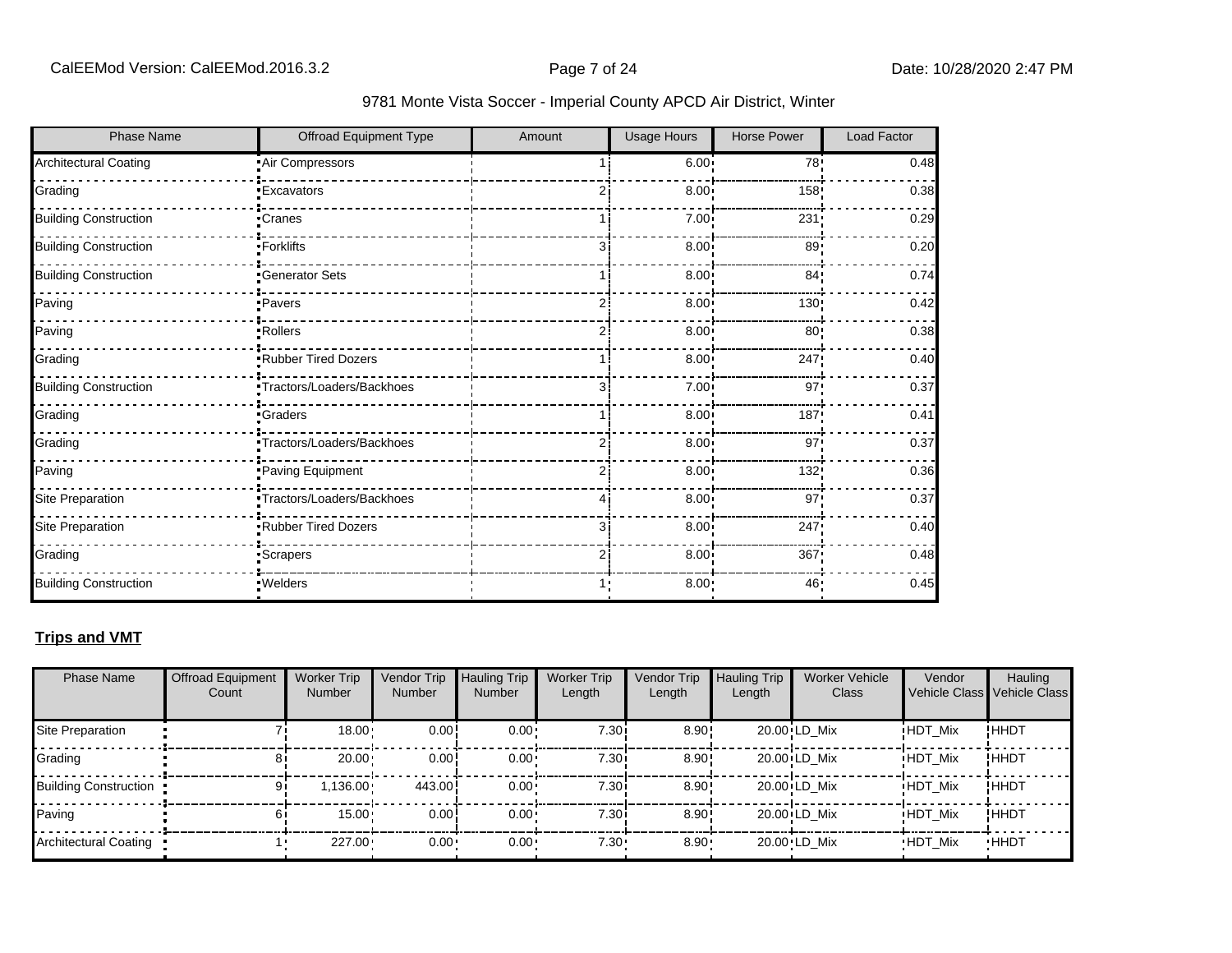CalEEMod Version: CalEEMod.2016.3.2 <br>
Page 8 of 24 Date: 10/28/2020 2:47 PM

#### 9781 Monte Vista Soccer - Imperial County APCD Air District, Winter

#### **3.1 Mitigation Measures Construction**

Water Exposed Area

## **3.2 Site Preparation - 2021**

|                      | ROG    | <b>NO<sub>x</sub></b> | CO                      | SO <sub>2</sub> | Fugitive<br><b>PM10</b> | Exhaust<br><b>PM10</b> | <b>PM10</b><br>Total | Fugitive<br>PM2.5 | Exhaust<br><b>PM2.5</b> | PM2.5 Total Bio- CO2 NBio- CO2   Total CO2 |  |                       | CH <sub>4</sub> | <b>N2O</b> | CO <sub>2e</sub> |
|----------------------|--------|-----------------------|-------------------------|-----------------|-------------------------|------------------------|----------------------|-------------------|-------------------------|--------------------------------------------|--|-----------------------|-----------------|------------|------------------|
| Category             |        |                       |                         |                 |                         | lb/day                 |                      |                   |                         |                                            |  | lb/day                |                 |            |                  |
| <b>Fugitive Dust</b> |        |                       |                         |                 | 18.0663                 | 0.0000                 | 18.0663              | 9.9307            | 0.0000                  | 9.9307                                     |  | 0.0000                |                 |            | 0.0000           |
| Off-Road             | 3.8882 | 40.4971               | $\cdot$ 21.1543 $\cdot$ | 0.0380          |                         | 2.0445                 | 2.0445               |                   | 1.8809                  | 1.8809                                     |  | $3,685.656$ 3,685.656 | 1.1920          |            | $-3,715.457$     |
| <b>Total</b>         | 3.8882 | 40.4971               | 21.1543                 | 0.0380          | 18.0663                 | 2.0445                 | 20.1107              | 9.9307            | 1.8809                  | 11.8116                                    |  | 3,685.656 3,685.656   | 1.1920          |            | 3,715.457        |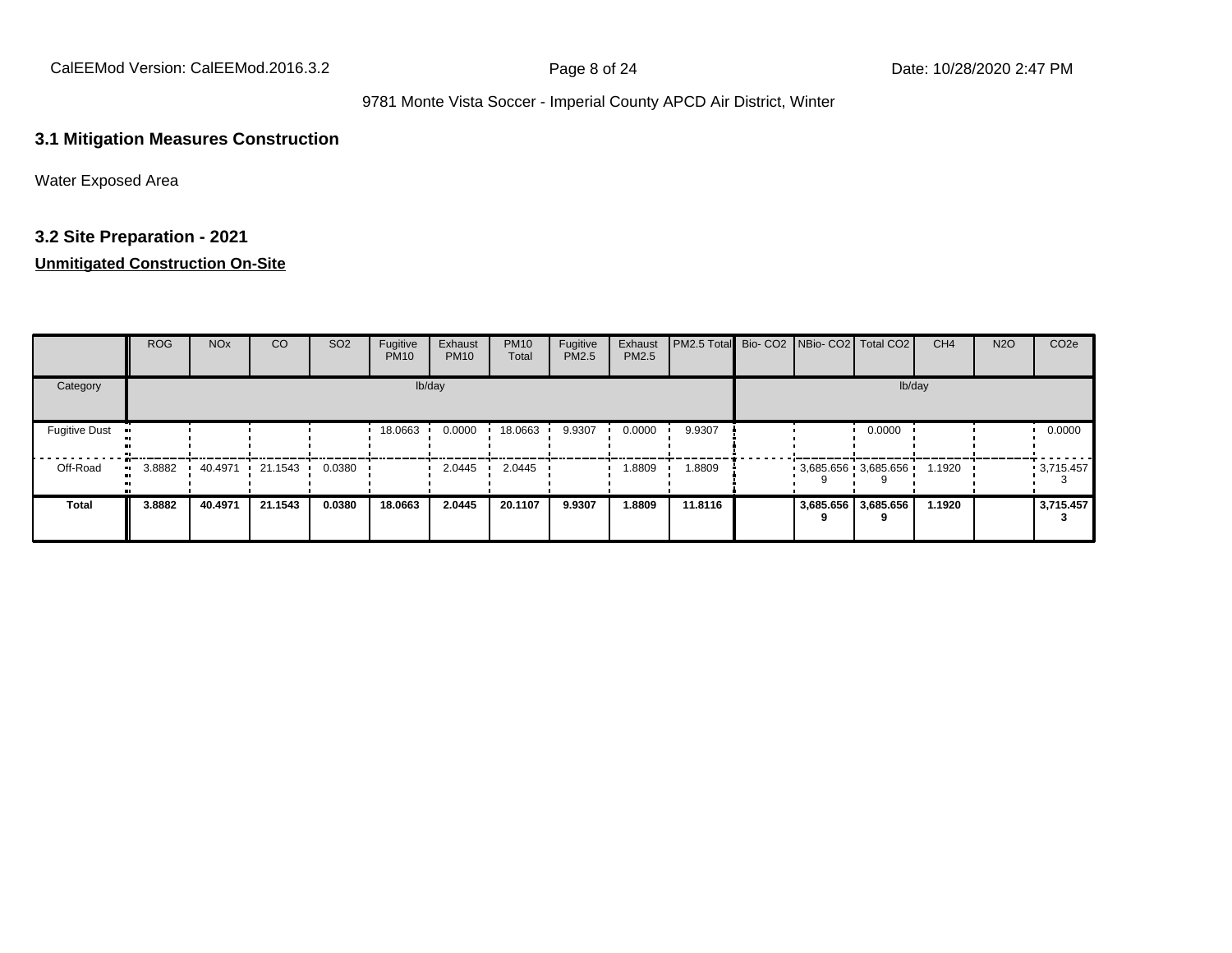#### **3.2 Site Preparation - 2021**

#### **Unmitigated Construction Off-Site**

|                      | <b>ROG</b> | <b>NO<sub>x</sub></b> | CO     | SO <sub>2</sub> | Fugitive<br><b>PM10</b> | Exhaust<br><b>PM10</b> | <b>PM10</b><br>Total | Fugitive<br><b>PM2.5</b> | Exhaust<br>PM2.5 | PM2.5 Total Bio- CO2 NBio- CO2 Total CO2 |         |         | CH <sub>4</sub> | <b>N2O</b> | CO <sub>2e</sub> |
|----------------------|------------|-----------------------|--------|-----------------|-------------------------|------------------------|----------------------|--------------------------|------------------|------------------------------------------|---------|---------|-----------------|------------|------------------|
| Category             |            |                       |        |                 |                         | lb/day                 |                      |                          |                  |                                          |         | lb/day  |                 |            |                  |
| Hauling<br>$\bullet$ | 0.0000     | 0.0000                | 0.0000 | 0.0000          | 0.0000                  | 0.0000                 | 0.0000               | 0.0000                   | 0.0000           | 0.0000                                   | 0.0000  | 0.0000  | 0.0000          |            | 0.0000           |
| Vendor<br>$\bullet$  | 0.0000     | 0.0000                | 0.0000 | 0.0000          | 0.0000                  | 0.0000                 | 0.0000               | 0.0000                   | 0.0000           | 0.0000                                   | 0.0000  | 0.0000  | 0.0000          |            | 0.0000           |
| Worker<br>$\bullet$  | 0.0940     | 0.0743                | 0.6316 | 8.3000e-<br>004 | 0.1000                  | 6.6000e-<br>004        | 0.1007               | 0.0265                   | 6.0000e-<br>004  | 0.0271                                   | 82.5326 | 82.5326 | 6.4100e-<br>003 |            | 82.6928          |
| <b>Total</b>         | 0.0940     | 0.0743                | 0.6316 | 8.3000e-<br>004 | 0.1000                  | 6.6000e-<br>004        | 0.1007               | 0.0265                   | 6.0000e-<br>004  | 0.0271                                   | 82.5326 | 82.5326 | 6.4100e-<br>003 |            | 82.6928          |

|                      | <b>ROG</b> | <b>NO<sub>x</sub></b> | CO      | SO <sub>2</sub> | Fugitive<br><b>PM10</b> | Exhaust<br><b>PM10</b> | <b>PM10</b><br>Total | Fugitive<br><b>PM2.5</b> | Exhaust<br>PM2.5 | PM2.5 Total Bio- CO2 NBio- CO2 Total CO2 |        |                       | CH <sub>4</sub> | <b>N2O</b> | CO <sub>2e</sub> |
|----------------------|------------|-----------------------|---------|-----------------|-------------------------|------------------------|----------------------|--------------------------|------------------|------------------------------------------|--------|-----------------------|-----------------|------------|------------------|
| Category             |            |                       |         |                 |                         | lb/day                 |                      |                          |                  |                                          |        | lb/day                |                 |            |                  |
| <b>Fugitive Dust</b> |            |                       |         |                 | 7.0458                  | 0.0000                 | 7.0458               | 3.8730                   | 0.0000           | 3.8730                                   |        | 0.0000                |                 |            | 0.0000           |
| Off-Road             | 3.8882     | 40.4971               | 21.1543 | 0.0380          |                         | 2.0445                 | 2.0445               |                          | 1.8809           | 1.8809                                   | 0.0000 | $3,685.656$ 3,685.656 | 1.1920          |            | .3715.457        |
| <b>Total</b>         | 3.8882     | 40.4971               | 21.1543 | 0.0380          | 7.0458                  | 2.0445                 | 9.0903               | 3.8730                   | 1.8809           | 5.7539                                   | 0.0000 | 3,685.656 3,685.656   | 1.1920          |            | 3,715.457        |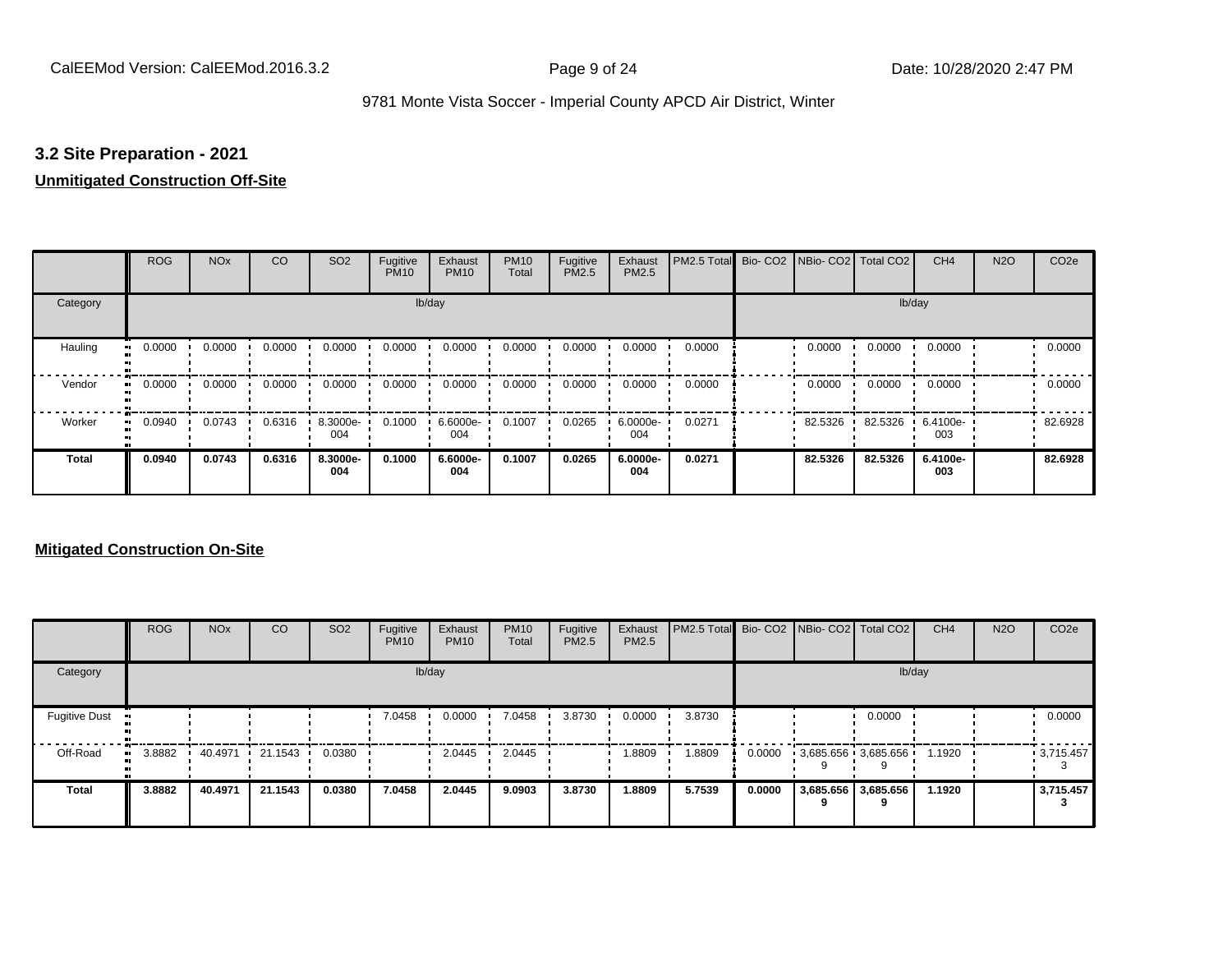#### **3.2 Site Preparation - 2021**

## **Mitigated Construction Off-Site**

|                            | <b>ROG</b> | <b>NO<sub>x</sub></b> | CO     | SO <sub>2</sub> | Fugitive<br><b>PM10</b> | Exhaust<br><b>PM10</b> | <b>PM10</b><br>Total | Fugitive<br>PM2.5 | Exhaust<br>PM2.5 | PM2.5 Total | Bio- CO2   NBio- CO2   Total CO2 |         | CH <sub>4</sub> | <b>N2O</b> | CO <sub>2e</sub> |
|----------------------------|------------|-----------------------|--------|-----------------|-------------------------|------------------------|----------------------|-------------------|------------------|-------------|----------------------------------|---------|-----------------|------------|------------------|
| Category                   |            |                       |        |                 |                         | lb/day                 |                      |                   |                  |             |                                  | lb/day  |                 |            |                  |
| Hauling<br>$\bullet$       | 0.0000     | 0.0000                | 0.0000 | 0.0000          | 0.0000                  | 0.0000                 | 0.0000               | 0.0000            | 0.0000           | 0.0000      | 0.0000                           | 0.0000  | 0.0000          |            | 0.0000           |
| Vendor<br>$\bullet$        | 0.0000     | 0.0000                | 0.0000 | 0.0000          | 0.0000                  | 0.0000                 | 0.0000               | 0.0000            | 0.0000           | 0.0000      | 0.0000                           | 0.0000  | 0.0000          |            | 0.0000           |
| Worker<br>$\bullet\bullet$ | 0.0940     | 0.0743                | 0.6316 | 8.3000e-<br>004 | 0.1000                  | 6.6000e-<br>004        | 0.1007               | 0.0265            | 6.0000e-<br>004  | 0.0271      | 82.5326                          | 82.5326 | 6.4100e-<br>003 |            | 82.6928          |
| <b>Total</b>               | 0.0940     | 0.0743                | 0.6316 | 8.3000e-<br>004 | 0.1000                  | 6.6000e-<br>004        | 0.1007               | 0.0265            | 6.0000e-<br>004  | 0.0271      | 82.5326                          | 82.5326 | 6.4100e-<br>003 |            | 82.6928          |

**3.3 Grading - 2021**

|                      | <b>ROG</b> | <b>NO<sub>x</sub></b> | CO      | SO <sub>2</sub> | Fugitive<br><b>PM10</b> | Exhaust<br><b>PM10</b> | <b>PM10</b><br>Total | Fugitive<br><b>PM2.5</b> | Exhaust<br>PM2.5 | PM2.5 Total Bio- CO2 NBio- CO2 Total CO2 |  |                                          | CH <sub>4</sub> | <b>N2O</b> | CO <sub>2e</sub> |
|----------------------|------------|-----------------------|---------|-----------------|-------------------------|------------------------|----------------------|--------------------------|------------------|------------------------------------------|--|------------------------------------------|-----------------|------------|------------------|
| Category             |            |                       |         |                 |                         | lb/day                 |                      |                          |                  |                                          |  | lb/day                                   |                 |            |                  |
| <b>Fugitive Dust</b> |            |                       |         |                 | 8.6733                  | 0.0000                 | 8.6733               | 3.5965                   | 0.0000           | 3.5965                                   |  | 0.0000                                   |                 |            | 0.0000           |
| Off-Road             | 4.1912     | 46.3998               | 30.8785 | 0.0620          |                         | .9853                  | 1.9853               |                          | 1.8265           | 1.8265                                   |  | $6,007.043 \cdot 6,007.043 \cdot 1.9428$ |                 |            | .6055.613        |
| <b>Total</b>         | 4.1912     | 46.3998               | 30.8785 | 0.0620          | 8.6733                  | 1.9853                 | 10.6587              | 3.5965                   | 1.8265           | 5.4230                                   |  | 6,007.043 6,007.043                      | 1.9428          |            | 6,055.613        |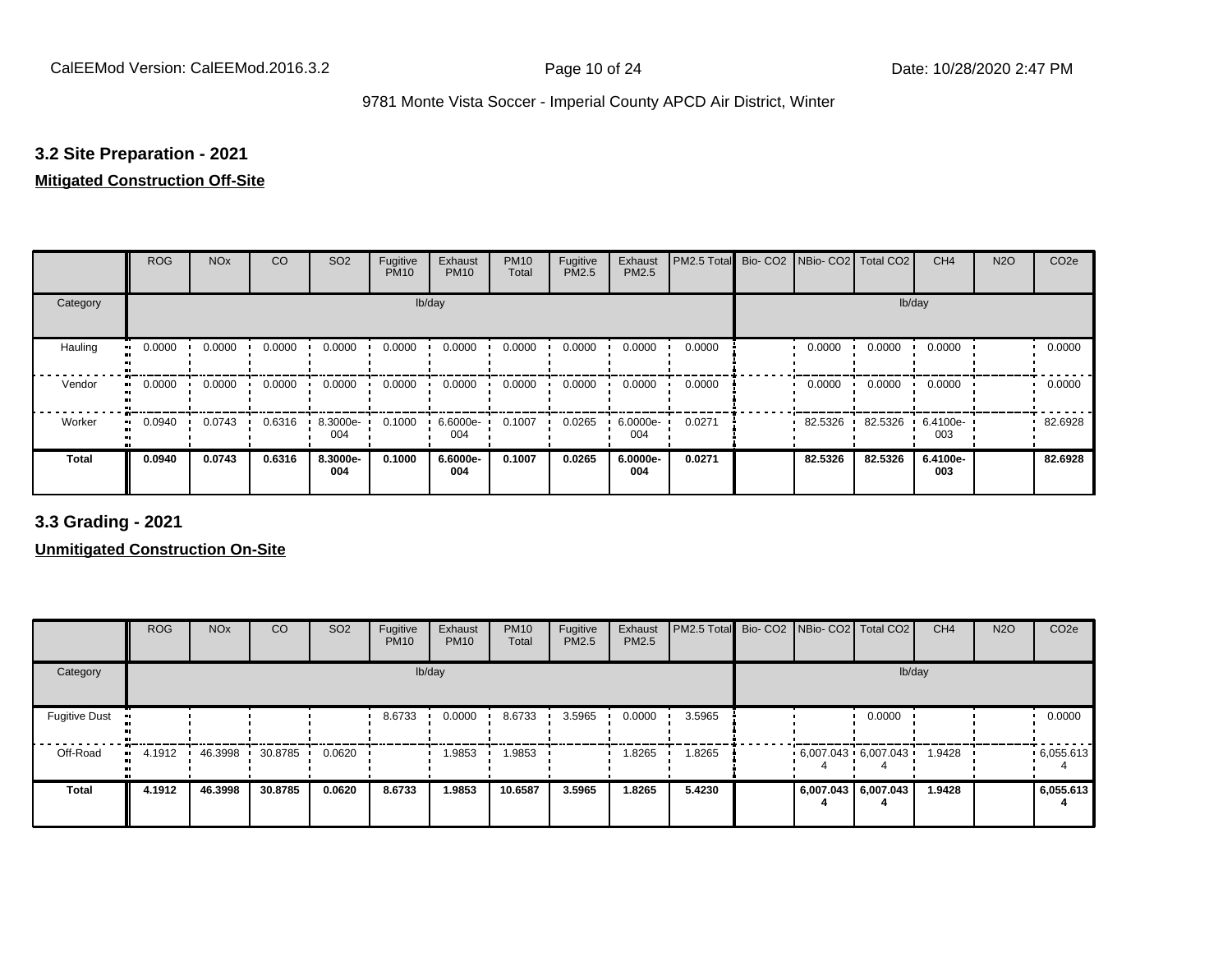#### **3.3 Grading - 2021**

#### **Unmitigated Construction Off-Site**

|                            | <b>ROG</b> | <b>NO<sub>x</sub></b> | CO     | SO <sub>2</sub> | Fugitive<br><b>PM10</b> | Exhaust<br><b>PM10</b> | <b>PM10</b><br>Total | Fugitive<br>PM2.5 | Exhaust<br>PM2.5 | PM2.5 Total Bio- CO2 NBio- CO2 Total CO2 |         |         | CH <sub>4</sub> | <b>N2O</b> | CO <sub>2e</sub> |
|----------------------------|------------|-----------------------|--------|-----------------|-------------------------|------------------------|----------------------|-------------------|------------------|------------------------------------------|---------|---------|-----------------|------------|------------------|
| Category                   |            |                       |        |                 |                         | lb/day                 |                      |                   |                  |                                          |         | lb/day  |                 |            |                  |
| Hauling<br>$\bullet$       | 0.0000     | 0.0000                | 0.0000 | 0.0000          | 0.0000                  | 0.0000                 | 0.0000               | 0.0000            | 0.0000           | 0.0000                                   | 0.0000  | 0.0000  | 0.0000          |            | 0.0000           |
| Vendor<br>$\bullet\bullet$ | 0.0000     | 0.0000                | 0.0000 | 0.0000          | 0.0000                  | 0.0000                 | 0.0000               | 0.0000            | 0.0000           | 0.0000                                   | 0.0000  | 0.0000  | 0.0000          |            | 0.0000           |
| Worker<br>$\bullet\bullet$ | 0.1045     | 0.0825                | 0.7018 | 9.3000e-<br>004 | 0.1111                  | 7.3000e-<br>004        | 0.1118               | 0.0295            | 6.7000e-<br>004  | 0.0302                                   | 91.7028 | 91.7028 | 7.1200e-<br>003 |            | 91.8808          |
| <b>Total</b>               | 0.1045     | 0.0825                | 0.7018 | 9.3000e-<br>004 | 0.1111                  | 7.3000e-<br>004        | 0.1118               | 0.0295            | 6.7000e-<br>004  | 0.0302                                   | 91.7028 | 91.7028 | 7.1200e-<br>003 |            | 91.8808          |

|                      | <b>ROG</b> | <b>NO<sub>x</sub></b> | <b>CO</b> | SO <sub>2</sub> | Fugitive<br><b>PM10</b> | Exhaust<br><b>PM10</b> | <b>PM10</b><br>Total | Fugitive<br><b>PM2.5</b> | Exhaust<br><b>PM2.5</b> | <b>PM2.5 Total</b> Bio- CO2 NBio- CO2 Total CO2 |        |                             |                     | CH <sub>4</sub> | <b>N2O</b> | CO <sub>2e</sub> |
|----------------------|------------|-----------------------|-----------|-----------------|-------------------------|------------------------|----------------------|--------------------------|-------------------------|-------------------------------------------------|--------|-----------------------------|---------------------|-----------------|------------|------------------|
| Category             |            |                       |           |                 |                         | lb/day                 |                      |                          |                         |                                                 |        |                             | lb/day              |                 |            |                  |
| <b>Fugitive Dust</b> |            |                       |           |                 | 3.3826                  | 0.0000                 | 3.3826               | 1.4026                   | 0.0000                  | 1.4026                                          |        |                             | 0.0000              |                 |            | 0.0000           |
| Off-Road             | 4.1912<br> | 46.3998               | 30.8785   | 0.0620          |                         | 1.9853                 | 1.9853               |                          | 1.8265                  | 1.8265                                          | 0.0000 | $6,007.043 \cdot 6,007.043$ |                     | 1.9428          |            | .6,055.613       |
| Total                | 4.1912     | 46.3998               | 30.8785   | 0.0620          | 3.3826                  | 1.9853                 | 5.3679               | 1.4026                   | 1.8265                  | 3.2292                                          | 0.0000 |                             | 6,007.043 6,007.043 | 1.9428          |            | 6,055.613        |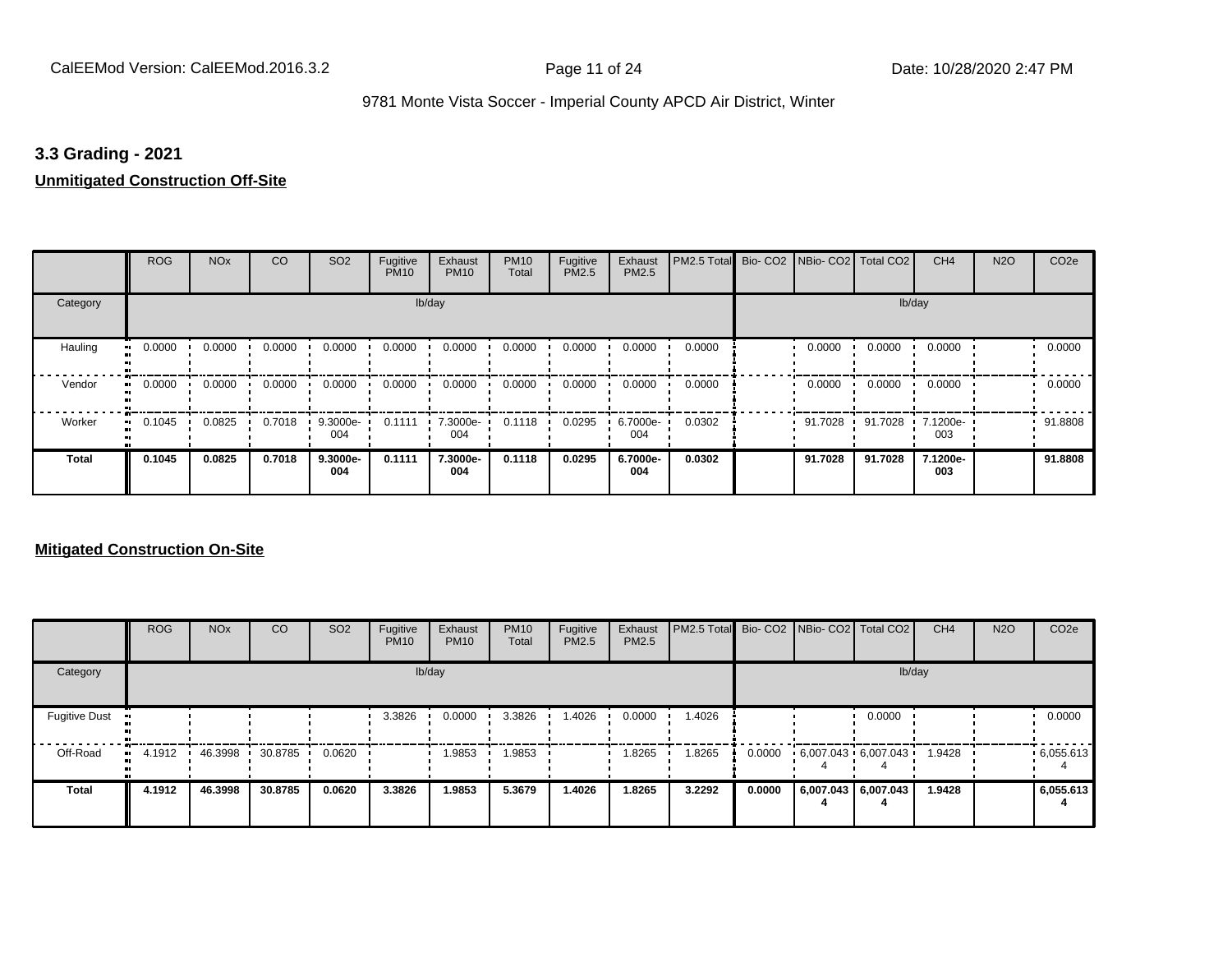#### **3.3 Grading - 2021**

## **Mitigated Construction Off-Site**

|                     | <b>ROG</b> | <b>NO<sub>x</sub></b> | CO     | SO <sub>2</sub> | Fugitive<br><b>PM10</b> | Exhaust<br><b>PM10</b> | <b>PM10</b><br>Total | Fugitive<br>PM2.5 | Exhaust<br>PM2.5 | PM2.5 Total | Bio-CO <sub>2</sub> | NBio- CO2   Total CO2 |         | CH <sub>4</sub> | <b>N2O</b> | CO <sub>2e</sub> |
|---------------------|------------|-----------------------|--------|-----------------|-------------------------|------------------------|----------------------|-------------------|------------------|-------------|---------------------|-----------------------|---------|-----------------|------------|------------------|
| Category            |            |                       |        |                 | lb/day                  |                        |                      |                   |                  |             |                     |                       | lb/day  |                 |            |                  |
| Hauling             | 0.0000     | 0.0000                | 0.0000 | 0.0000          | 0.0000                  | 0.0000                 | 0.0000               | 0.0000            | 0.0000           | 0.0000      |                     | 0.0000                | 0.0000  | 0.0000          |            | 0.0000           |
| Vendor<br>$\bullet$ | 0.0000     | 0.0000                | 0.0000 | 0.0000          | 0.0000                  | 0.0000                 | 0.0000               | 0.0000            | 0.0000           | 0.0000      |                     | 0.0000                | 0.0000  | 0.0000          |            | 0.0000           |
| Worker<br>$\bullet$ | 0.1045     | 0.0825                | 0.7018 | 9.3000e-<br>004 | 0.1111                  | 7.3000e-<br>004        | 0.1118               | 0.0295            | 6.7000e-<br>004  | 0.0302      |                     | 91.7028               | 91.7028 | 7.1200e-<br>003 |            | 91.8808          |
| <b>Total</b>        | 0.1045     | 0.0825                | 0.7018 | 9.3000e-<br>004 | 0.1111                  | 7.3000e-<br>004        | 0.1118               | 0.0295            | 6.7000e-<br>004  | 0.0302      |                     | 91.7028               | 91.7028 | 7.1200e-<br>003 |            | 91.8808          |

**3.4 Building Construction - 2022**

|              | <b>ROG</b> | <b>NO<sub>x</sub></b> | CO      | SO <sub>2</sub> | Fugitive<br><b>PM10</b> | Exhaust<br><b>PM10</b> | <b>PM10</b><br>Total | Fugitive<br><b>PM2.5</b> | Exhaust<br>PM2.5 | <b>PM2.5 Total</b> Bio- CO2 NBio- CO2   Total CO2 |                               |                     | CH <sub>4</sub> | <b>N2O</b> | CO <sub>2e</sub> |
|--------------|------------|-----------------------|---------|-----------------|-------------------------|------------------------|----------------------|--------------------------|------------------|---------------------------------------------------|-------------------------------|---------------------|-----------------|------------|------------------|
| Category     |            |                       |         |                 |                         | lb/day                 |                      |                          |                  |                                                   |                               |                     | lb/day          |            |                  |
| Off-Road     | 1.7062     | 15.6156               | 16.3634 | 0.0269          |                         | 0.8090                 | 0.8090               |                          | 0.7612           | 0.7612                                            | $-2,554.333 - 2,554.333$<br>b |                     | 0.6120          |            | .2,569.632       |
| <b>Total</b> | 1.7062     | 15.6156               | 16.3634 | 0.0269          |                         | 0.8090                 | 0.8090               |                          | 0.7612           | 0.7612                                            | 'n                            | 2,554.333 2,554.333 | 0.6120          |            | 2,569.632        |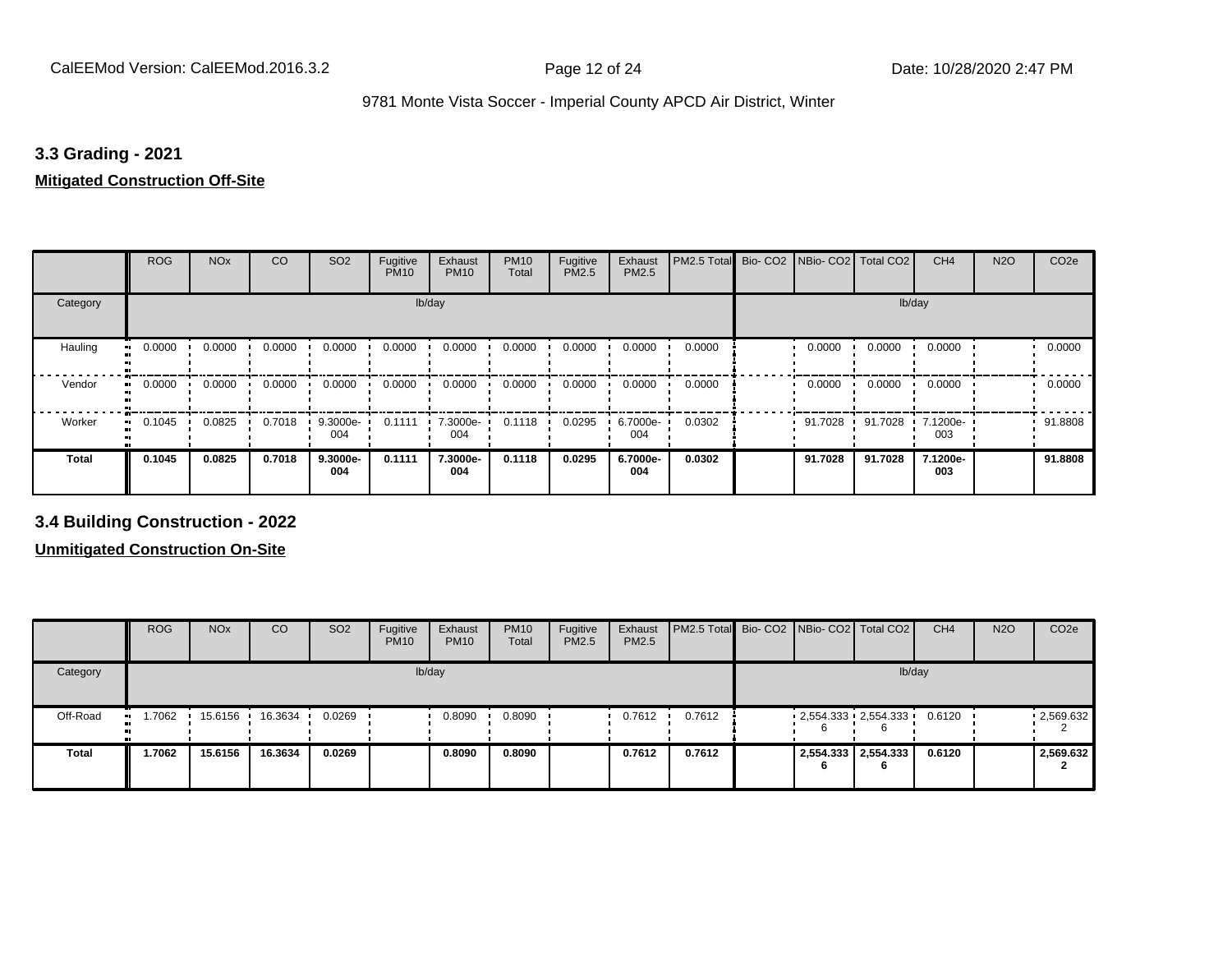## **3.4 Building Construction - 2022**

### **Unmitigated Construction Off-Site**

|                        | <b>ROG</b> | <b>NO<sub>x</sub></b> | CO        | SO <sub>2</sub> | Fugitive<br><b>PM10</b> | Exhaust<br><b>PM10</b> | <b>PM10</b><br>Total | Fugitive<br><b>PM2.5</b> | Exhaust<br>PM2.5 | PM2.5 Total Bio- CO2 NBio- CO2 Total CO2 |                 |                             | CH <sub>4</sub> | <b>N2O</b> | CO <sub>2e</sub>        |
|------------------------|------------|-----------------------|-----------|-----------------|-------------------------|------------------------|----------------------|--------------------------|------------------|------------------------------------------|-----------------|-----------------------------|-----------------|------------|-------------------------|
| Category               |            |                       |           |                 |                         | lb/day                 |                      |                          |                  |                                          |                 |                             | lb/day          |            |                         |
| Hauling<br>œ           | 0.0000     | 0.0000                | 0.0000    | 0.0000          | 0.0000                  | 0.0000                 | 0.0000               | 0.0000                   | 0.0000           | 0.0000                                   | 0.0000          | 0.0000                      | 0.0000          |            | 0.0000                  |
| Vendor<br>œ            | 1.6714     | 42.9361               | 12.8173 • | 0.1371          | 3.6593                  | 0.1013                 | 3.7605               | 1.0535                   | 0.0969           | 1.1503                                   |                 | $14,327.41$ 14,327.41<br>45 | 0.7837          |            | $\cdot$ 14,347.00<br>73 |
| Worker<br>$\mathbf{u}$ | 5.5538     | 4.2924                | 36.4648   | 0.0507          | 6.3114                  | 0.0396                 | 6.3510               | 1.6745                   | 0.0365           | 1.7110                                   |                 | $5,018.773$ 5,018.773       | 0.3709          |            | .5028.044               |
| Total                  | 7.2252     | 47.2285               | 49.2821   | 0.1878          | 9.9706                  | 0.1409                 | 10.1115              | 2.7280                   | 0.1333           | 2.8614                                   | 19,346.18<br>79 | 19,346.18<br>79             | 1.1546          |            | 19,375.05<br>20         |

|              | <b>ROG</b>                 | <b>NO<sub>x</sub></b> | CO      | SO <sub>2</sub> | Fugitive<br><b>PM10</b> | Exhaust<br><b>PM10</b> | <b>PM10</b><br>Total | Fugitive<br>PM2.5 | Exhaust<br><b>PM2.5</b> | <b>PM2.5 Total</b> Bio- CO2 NBio- CO2 Total CO2 |        |                                 |                          | CH <sub>4</sub> | <b>N2O</b> | CO <sub>2</sub> e |
|--------------|----------------------------|-----------------------|---------|-----------------|-------------------------|------------------------|----------------------|-------------------|-------------------------|-------------------------------------------------|--------|---------------------------------|--------------------------|-----------------|------------|-------------------|
| Category     |                            |                       |         |                 |                         | lb/day                 |                      |                   |                         |                                                 |        |                                 |                          | lb/day          |            |                   |
| Off-Road     | 1.7062<br>$\bullet\bullet$ | 15.6156               | 16.3634 | 0.0269          |                         | 0.8090                 | 0.8090               |                   | 0.7612                  | 0.7612                                          | 0.0000 | $2,554.333$ $2,554.333$ $\cdot$ | 6                        | 0.6120          |            | $-2,569.632$      |
| <b>Total</b> | 1.7062                     | 15.6156               | 16.3634 | 0.0269          |                         | 0.8090                 | 0.8090               |                   | 0.7612                  | 0.7612                                          | 0.0000 |                                 | 2,554.333 2,554.333<br>6 | 0.6120          |            | 2,569.632         |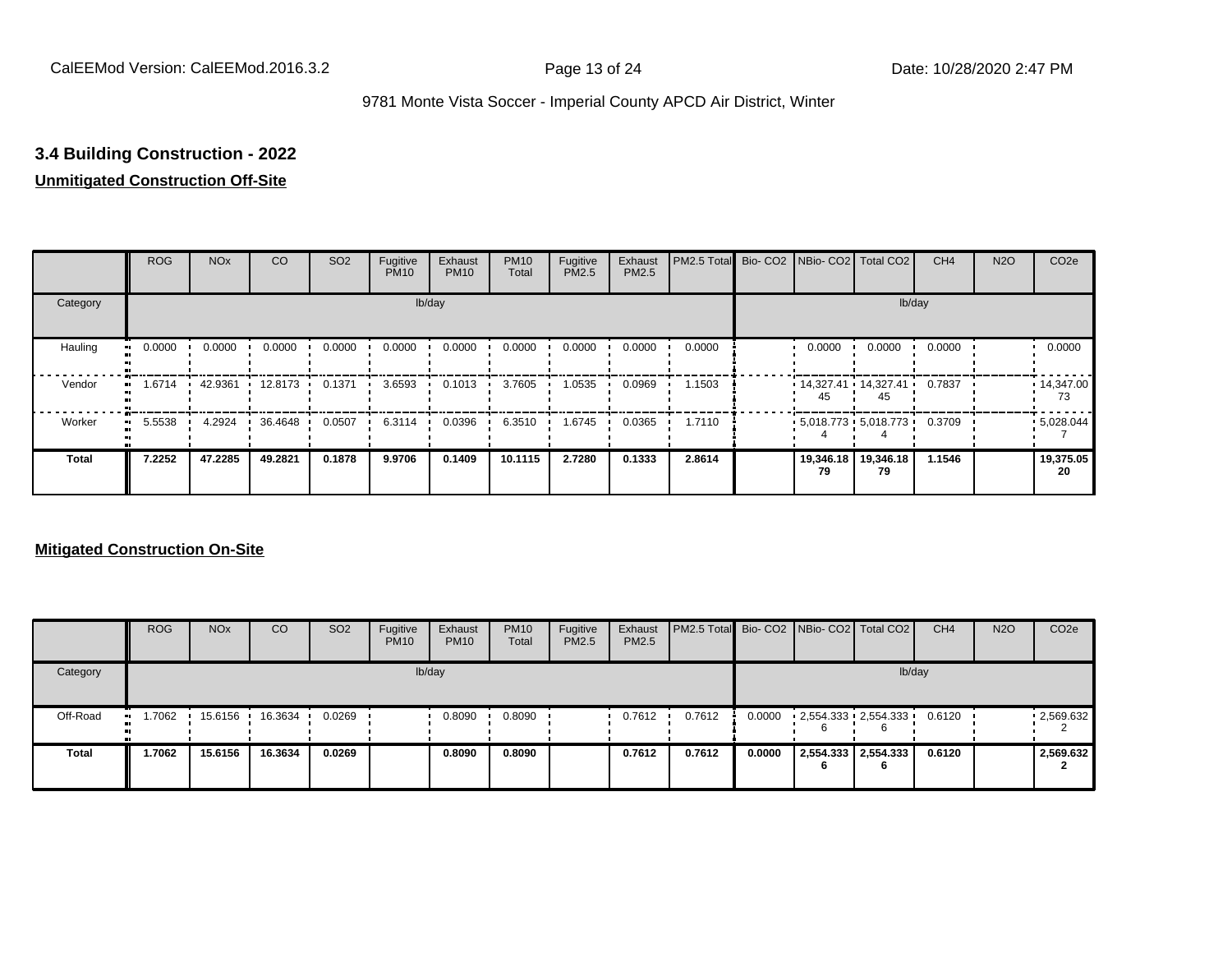### **3.4 Building Construction - 2022**

#### **Mitigated Construction Off-Site**

|                            | <b>ROG</b> | <b>NO<sub>x</sub></b> | CO        | SO <sub>2</sub> | Fugitive<br><b>PM10</b> | Exhaust<br><b>PM10</b> | <b>PM10</b><br>Total | Fugitive<br>PM2.5 | Exhaust<br>PM2.5 | PM2.5 Total | Bio- CO2 NBio- CO2   Total CO2  |                 | CH <sub>4</sub> | <b>N2O</b> | CO <sub>2e</sub>        |
|----------------------------|------------|-----------------------|-----------|-----------------|-------------------------|------------------------|----------------------|-------------------|------------------|-------------|---------------------------------|-----------------|-----------------|------------|-------------------------|
| Category                   |            |                       |           |                 |                         | lb/day                 |                      |                   |                  |             |                                 | lb/day          |                 |            |                         |
| Hauling<br>$\bullet$       | 0.0000     | 0.0000                | 0.0000    | 0.0000          | 0.0000                  | 0.0000                 | 0.0000               | 0.0000            | 0.0000           | 0.0000      | 0.0000                          | 0.0000          | 0.0000          |            | 0.0000                  |
| Vendor<br>$\bullet$        | 1.6714     | 42.9361               | 12.8173 · | 0.1371          | 3.6593                  | 0.1013                 | 3.7605               | 1.0535            | 0.0969           | 1.1503      | $14,327.41$ 14,327.41<br>45.    | 45              | 0.7837          |            | $\cdot$ 14,347.00<br>73 |
| Worker<br>$\bullet\bullet$ | 5.5538     | 4.2924                | 36.4648   | 0.0507          | 6.3114                  | 0.0396                 | 6.3510               | 1.6745            | 0.0365           | 1.7110      | $5,018.773$ $5,018.773$ $\cdot$ |                 | 0.3709          |            | .5028.044               |
| <b>Total</b>               | 7.2252     | 47.2285               | 49.2821   | 0.1878          | 9.9706                  | 0.1409                 | 10.1115              | 2.7280            | 0.1333           | 2.8614      | 19,346.18<br>79                 | 19,346.18<br>79 | 1.1546          |            | 19,375.05<br>20         |

**3.5 Paving - 2021**

|              | <b>ROG</b>          | <b>NO<sub>x</sub></b> | <b>CO</b> | SO <sub>2</sub> | Fugitive<br><b>PM10</b> | Exhaust<br><b>PM10</b> | <b>PM10</b><br>Total | Fugitive<br><b>PM2.5</b> | Exhaust<br>PM2.5 | PM2.5 Total Bio- CO2 NBio- CO2 Total CO2 |  |                         | CH <sub>4</sub> | <b>N2O</b> | CO <sub>2e</sub> |
|--------------|---------------------|-----------------------|-----------|-----------------|-------------------------|------------------------|----------------------|--------------------------|------------------|------------------------------------------|--|-------------------------|-----------------|------------|------------------|
| Category     |                     |                       |           |                 |                         | lb/day                 |                      |                          |                  |                                          |  | lb/day                  |                 |            |                  |
| Off-Road     | .2556<br>           | 12.9191               | 14.6532   | 0.0228          |                         | 0.6777                 | 0.6777               |                          | 0.6235           | 0.6235                                   |  | $2,207.210$ $2,207.210$ | 0.7139          |            | .2,225.057       |
| Paving       | 0.0992<br>$\bullet$ |                       |           |                 |                         | 0.0000                 | 0.0000               |                          | 0.0000           | 0.0000                                   |  | 0.0000                  |                 |            | 0.0000           |
| <b>Total</b> | 1.3548              | 12.9191               | 14.6532   | 0.0228          |                         | 0.6777                 | 0.6777               |                          | 0.6235           | 0.6235                                   |  | 2,207.210 2,207.210     | 0.7139          |            | 2,225.057        |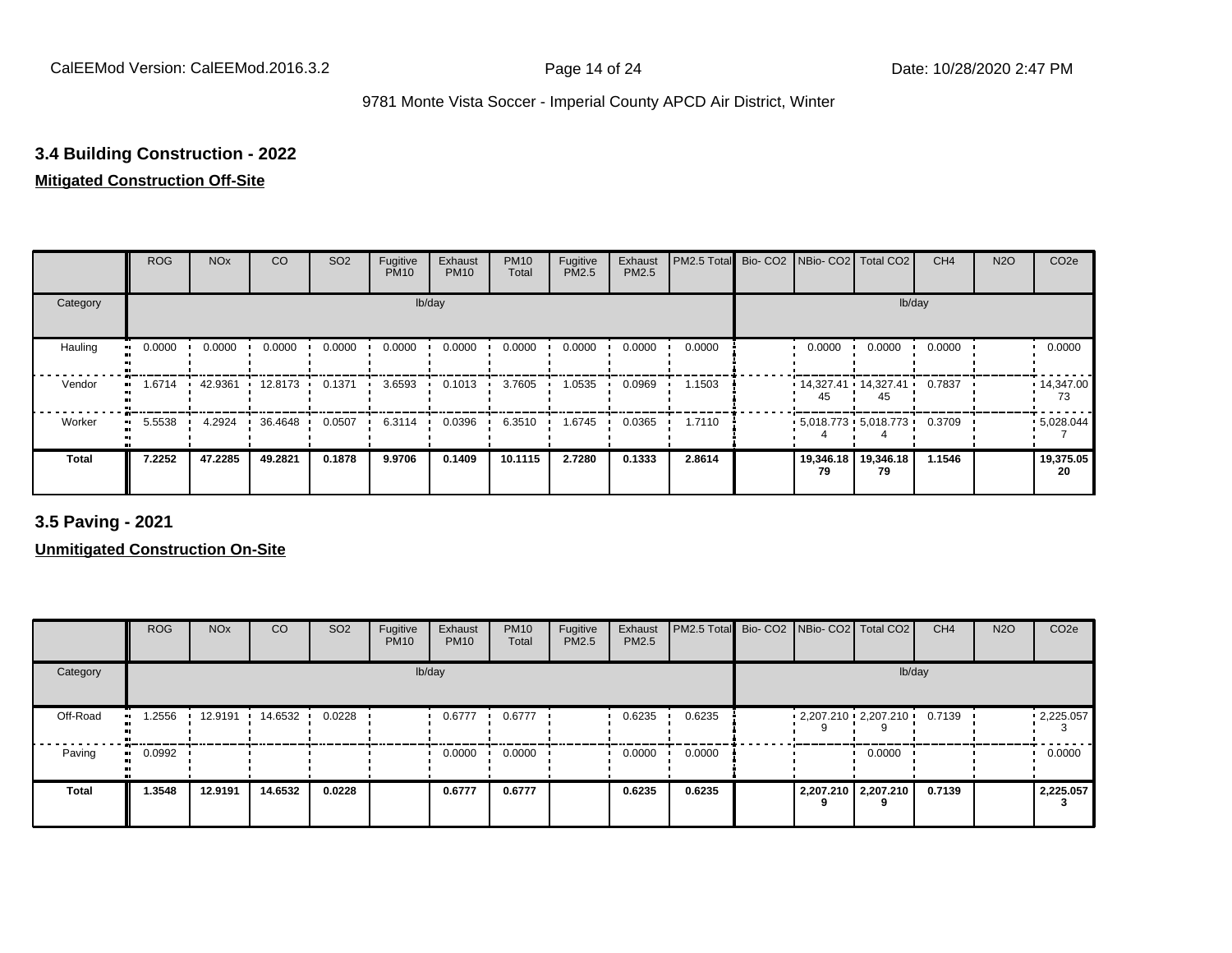#### **3.5 Paving - 2021**

#### **Unmitigated Construction Off-Site**

|                      | <b>ROG</b> | <b>NO<sub>x</sub></b> | CO     | SO <sub>2</sub> | Fugitive<br><b>PM10</b> | Exhaust<br><b>PM10</b> | <b>PM10</b><br>Total | Fugitive<br><b>PM2.5</b> | Exhaust<br>PM2.5 | PM2.5 Total Bio- CO2 NBio- CO2 Total CO2 |         |         | CH <sub>4</sub> | <b>N2O</b> | CO <sub>2e</sub> |
|----------------------|------------|-----------------------|--------|-----------------|-------------------------|------------------------|----------------------|--------------------------|------------------|------------------------------------------|---------|---------|-----------------|------------|------------------|
| Category             |            |                       |        |                 |                         | lb/day                 |                      |                          |                  |                                          |         | lb/day  |                 |            |                  |
| Hauling<br>$\bullet$ | 0.0000     | 0.0000                | 0.0000 | 0.0000          | 0.0000                  | 0.0000                 | 0.0000               | 0.0000                   | 0.0000           | 0.0000                                   | 0.0000  | 0.0000  | 0.0000          |            | 0.0000           |
| Vendor<br>$\bullet$  | 0.0000     | 0.0000                | 0.0000 | 0.0000          | 0.0000                  | 0.0000                 | 0.0000               | 0.0000                   | 0.0000           | 0.0000                                   | 0.0000  | 0.0000  | 0.0000          |            | 0.0000           |
| Worker<br>$\bullet$  | 0.0784     | 0.0619                | 0.5264 | 7.0000e-<br>004 | 0.0833                  | 5.5000e-<br>004        | 0.0839               | 0.0221                   | 5.0000e-<br>004  | 0.0226                                   | 68.7771 | 68.7771 | 5.3400e-<br>003 |            | 68.9106          |
| <b>Total</b>         | 0.0784     | 0.0619                | 0.5264 | 7.0000e-<br>004 | 0.0833                  | 5.5000e-<br>004        | 0.0839               | 0.0221                   | 5.0000e-<br>004  | 0.0226                                   | 68.7771 | 68.7771 | 5.3400e-<br>003 |            | 68,9106          |

|              | <b>ROG</b>   | <b>NO<sub>x</sub></b> | <b>CO</b> | SO <sub>2</sub> | Fugitive<br><b>PM10</b> | Exhaust<br><b>PM10</b> | <b>PM10</b><br>Total | Fugitive<br><b>PM2.5</b> | Exhaust<br><b>PM2.5</b> | <b>PM2.5 Total</b> Bio- CO2 NBio- CO2 Total CO2 |        |                         |                          | CH <sub>4</sub> | <b>N2O</b> | CO <sub>2e</sub>  |
|--------------|--------------|-----------------------|-----------|-----------------|-------------------------|------------------------|----------------------|--------------------------|-------------------------|-------------------------------------------------|--------|-------------------------|--------------------------|-----------------|------------|-------------------|
| Category     |              |                       |           |                 |                         | lb/day                 |                      |                          |                         |                                                 |        |                         |                          | lb/day          |            |                   |
| Off-Road     | .2556<br>    | 12.9191               | 14.6532   | 0.0228          |                         | 0.6777                 | 0.6777               |                          | 0.6235                  | 0.6235                                          | 0.0000 | $2,207.210$ $2,207.210$ |                          | 0.7139          |            | $\cdot$ 2,225.057 |
| Paving       | 0.0992<br>ш. |                       |           |                 |                         | 0.0000                 | 0.0000               |                          | 0.0000                  | 0.0000                                          |        |                         | 0.0000                   |                 |            | 0.0000            |
| <b>Total</b> | 1.3548       | 12.9191               | 14.6532   | 0.0228          |                         | 0.6777                 | 0.6777               |                          | 0.6235                  | 0.6235                                          | 0.0000 |                         | 2,207.210 2,207.210<br>9 | 0.7139          |            | 2,225.057         |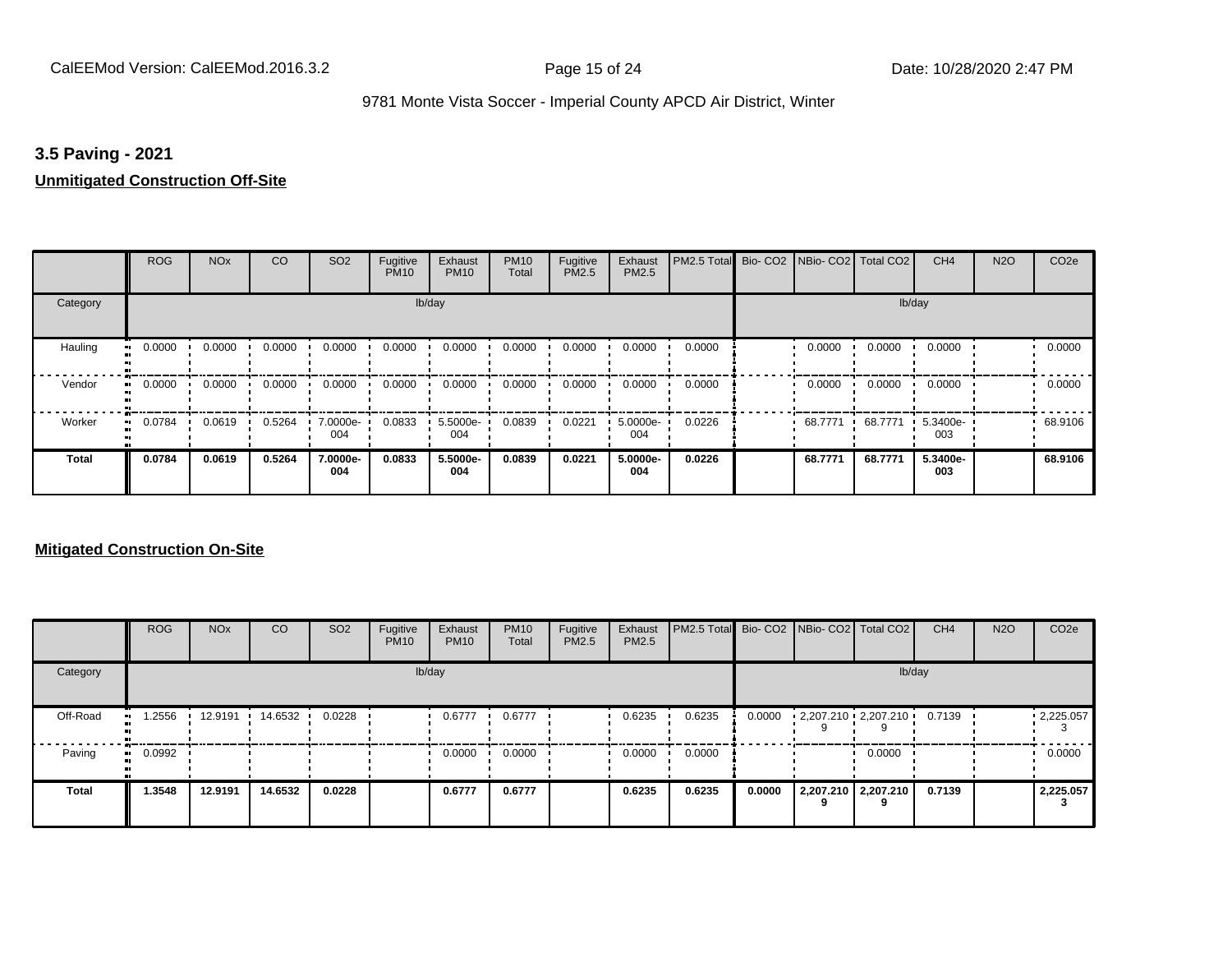#### **3.5 Paving - 2021**

#### **Mitigated Construction Off-Site**

|                           | <b>ROG</b> | <b>NO<sub>x</sub></b> | CO     | SO <sub>2</sub> | Fugitive<br><b>PM10</b> | Exhaust<br><b>PM10</b> | <b>PM10</b><br>Total | Fugitive<br>PM2.5 | Exhaust<br>PM2.5 | PM2.5 Total | Bio- CO2   NBio- CO2   Total CO2 |         | CH <sub>4</sub> | <b>N2O</b> | CO <sub>2e</sub> |
|---------------------------|------------|-----------------------|--------|-----------------|-------------------------|------------------------|----------------------|-------------------|------------------|-------------|----------------------------------|---------|-----------------|------------|------------------|
| Category                  |            |                       |        |                 | lb/day                  |                        |                      |                   |                  |             |                                  | lb/day  |                 |            |                  |
| Hauling<br>$\blacksquare$ | 0.0000     | 0.0000                | 0.0000 | 0.0000          | 0.0000                  | 0.0000                 | 0.0000               | 0.0000            | 0.0000           | 0.0000      | 0.0000                           | 0.0000  | 0.0000          |            | 0.0000           |
| Vendor<br>$\bullet$       | 0.0000     | 0.0000                | 0.0000 | 0.0000          | 0.0000                  | 0.0000                 | 0.0000               | 0.0000            | 0.0000           | 0.0000      | 0.0000                           | 0.0000  | 0.0000          |            | 0.0000           |
| Worker                    | 0.0784     | 0.0619                | 0.5264 | 7.0000e-<br>004 | 0.0833                  | 5.5000e-<br>004        | 0.0839               | 0.0221            | 5.0000e-<br>004  | 0.0226      | 68.7771 .                        | 68.7771 | 5.3400e-<br>003 |            | 68.9106          |
| <b>Total</b>              | 0.0784     | 0.0619                | 0.5264 | 7.0000e-<br>004 | 0.0833                  | 5.5000e-<br>004        | 0.0839               | 0.0221            | 5.0000e-<br>004  | 0.0226      | 68.7771                          | 68.7771 | 5.3400e-<br>003 |            | 68.9106          |

**3.6 Architectural Coating - 2022**

|                 | <b>ROG</b>          | <b>NO<sub>x</sub></b> | CO     | SO <sub>2</sub>                 | Fugitive<br><b>PM10</b> | Exhaust<br><b>PM10</b> | <b>PM10</b><br>Total | Fugitive<br><b>PM2.5</b> | Exhaust<br>PM2.5 | PM2.5 Total Bio- CO2 NBio- CO2 Total CO2 |                     |          | CH <sub>4</sub> | <b>N2O</b> | CO <sub>2e</sub> |
|-----------------|---------------------|-----------------------|--------|---------------------------------|-------------------------|------------------------|----------------------|--------------------------|------------------|------------------------------------------|---------------------|----------|-----------------|------------|------------------|
| Category        |                     |                       |        |                                 |                         | lb/day                 |                      |                          |                  |                                          |                     | lb/day   |                 |            |                  |
| Archit. Coating | 5.7718              |                       |        |                                 |                         | 0.0000                 | 0.0000               |                          | 0.0000           | 0.0000                                   |                     | 0.0000   |                 |            | 0.0000           |
| Off-Road        | 0.2045<br>$\bullet$ | 1.4085                | 1.8136 | $\cdot$ 2.9700e- $\cdot$<br>003 |                         | 0.0817                 | 0.0817               |                          | 0.0817           | 0.0817                                   | $281.4481$ 281.4481 |          | 0.0183          |            | 281.9062         |
| <b>Total</b>    | 5.9764              | 1.4085                | 1.8136 | 2.9700e-<br>003                 |                         | 0.0817                 | 0.0817               |                          | 0.0817           | 0.0817                                   | 281.4481            | 281.4481 | 0.0183          |            | 281.9062         |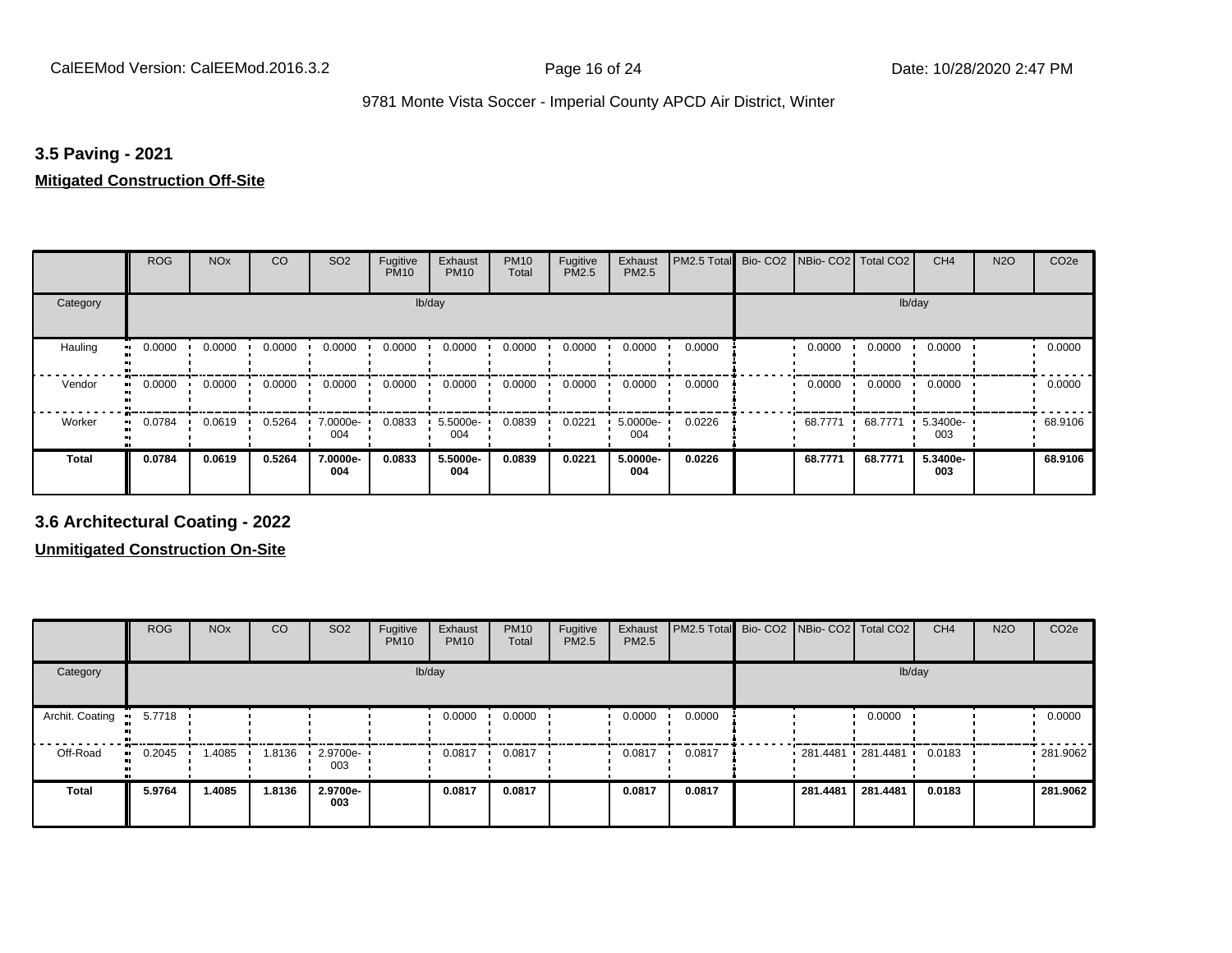## **3.6 Architectural Coating - 2022**

### **Unmitigated Construction Off-Site**

|                           | <b>ROG</b> | <b>NO<sub>x</sub></b> | CO     | SO <sub>2</sub> | Fugitive<br><b>PM10</b> | Exhaust<br><b>PM10</b> | <b>PM10</b><br>Total | Fugitive<br><b>PM2.5</b> | Exhaust<br>PM2.5 | PM2.5 Total Bio- CO2 NBio- CO2 Total CO2 |                        |           | CH <sub>4</sub> | <b>N2O</b> | CO <sub>2e</sub>  |
|---------------------------|------------|-----------------------|--------|-----------------|-------------------------|------------------------|----------------------|--------------------------|------------------|------------------------------------------|------------------------|-----------|-----------------|------------|-------------------|
| Category                  |            |                       |        |                 |                         | lb/day                 |                      |                          |                  |                                          |                        |           | lb/day          |            |                   |
| Hauling<br>$\blacksquare$ | 0.0000     | 0.0000                | 0.0000 | 0.0000          | 0.0000                  | 0.0000                 | 0.0000               | 0.0000                   | 0.0000           | 0.0000                                   | 0.0000                 | 0.0000    | 0.0000          |            | 0.0000            |
| Vendor<br>$\bullet$       | 0.0000     | 0.0000                | 0.0000 | 0.0000          | 0.0000                  | 0.0000                 | 0.0000               | 0.0000                   | 0.0000           | 0.0000                                   | 0.0000                 | 0.0000    | 0.0000          |            | 0.0000            |
| Worker<br>$\bullet$       | 1.1098     | 0.8577                | 7.2865 | 0.0101          | 1.2612                  | 7.9200e-<br>003        | .2691                | 0.3346                   | 7.2900e-<br>003  | 0.3419                                   | 1,002.871111,002.87111 |           | 0.0741          |            | $\cdot$ 1,004.723 |
| <b>Total</b>              | 1.1098     | 0.8577                | 7.2865 | 0.0101          | 1.2612                  | 7.9200e-<br>003        | 1.2691               | 0.3346                   | 7.2900e-<br>003  | 0.3419                                   | 1,002.871              | 1,002.871 | 0.0741          |            | 1,004.723         |

|                 | <b>ROG</b> | <b>NO<sub>x</sub></b> | CO     | SO <sub>2</sub> | Fugitive<br><b>PM10</b> | Exhaust<br><b>PM10</b> | <b>PM10</b><br>Total | Fugitive<br><b>PM2.5</b> | Exhaust<br><b>PM2.5</b> | PM2.5 Total Bio- CO2 NBio- CO2 Total CO2 |        |                   |          | CH <sub>4</sub> | <b>N2O</b> | CO <sub>2e</sub> |
|-----------------|------------|-----------------------|--------|-----------------|-------------------------|------------------------|----------------------|--------------------------|-------------------------|------------------------------------------|--------|-------------------|----------|-----------------|------------|------------------|
| Category        |            |                       |        |                 |                         | lb/day                 |                      |                          |                         |                                          |        |                   | lb/day   |                 |            |                  |
| Archit. Coating | 5.7718     |                       |        |                 |                         | 0.0000                 | 0.0000               |                          | 0.0000                  | 0.0000                                   |        |                   | 0.0000   |                 |            | 0.0000           |
| Off-Road        | 0.2045     | 1.4085                | 1.8136 | 2.9700e-<br>003 |                         | 0.0817                 | 0.0817               |                          | 0.0817                  | 0.0817                                   | 0.0000 | 281.4481 281.4481 |          | 0.0183          |            | .281.9062        |
| <b>Total</b>    | 5.9764     | 1.4085                | 1.8136 | 2.9700e-<br>003 |                         | 0.0817                 | 0.0817               |                          | 0.0817                  | 0.0817                                   | 0.0000 | 281.4481          | 281.4481 | 0.0183          |            | 281.9062         |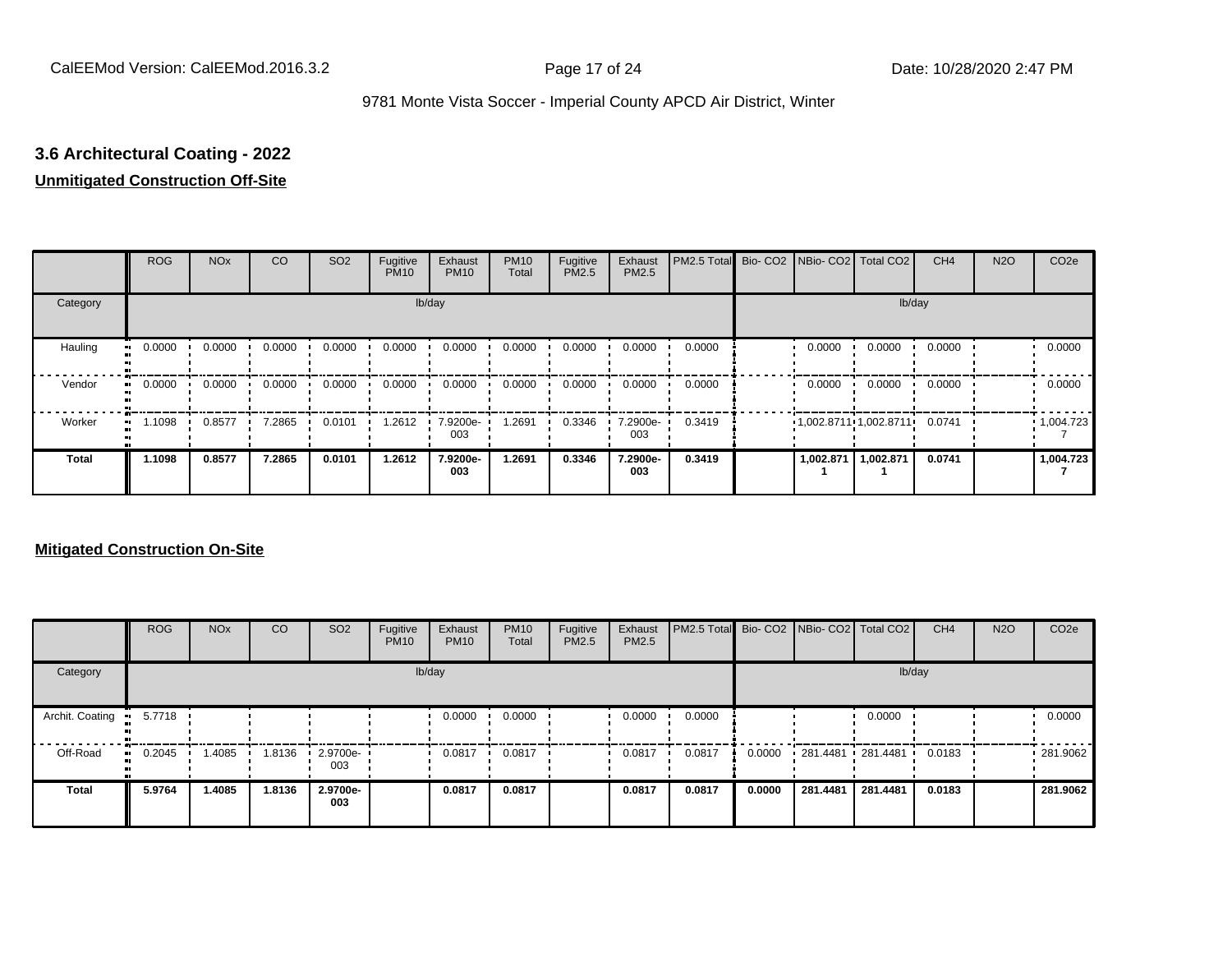# **3.6 Architectural Coating - 2022**

## **Mitigated Construction Off-Site**

|              | <b>ROG</b> | <b>NO<sub>x</sub></b> | CO     | SO <sub>2</sub> | Fugitive<br><b>PM10</b> | Exhaust<br><b>PM10</b> | <b>PM10</b><br>Total | Fugitive<br>PM2.5 | Exhaust<br>PM2.5 | PM2.5 Total | Bio- CO2   NBio- CO2   Total CO2 |                           | CH <sub>4</sub> | <b>N2O</b> | CO <sub>2e</sub>  |
|--------------|------------|-----------------------|--------|-----------------|-------------------------|------------------------|----------------------|-------------------|------------------|-------------|----------------------------------|---------------------------|-----------------|------------|-------------------|
| Category     |            |                       |        |                 |                         | lb/day                 |                      |                   |                  |             |                                  | lb/day                    |                 |            |                   |
| Hauling      | 0.0000     | 0.0000                | 0.0000 | 0.0000          | 0.0000                  | 0.0000                 | 0.0000               | 0.0000            | 0.0000           | 0.0000      | 0.0000                           | 0.0000                    | 0.0000          |            | 0.0000            |
| Vendor       | 0.0000     | 0.0000                | 0.0000 | 0.0000          | 0.0000                  | 0.0000                 | 0.0000               | 0.0000            | 0.0000           | 0.0000      | 0.0000                           | 0.0000                    | 0.0000          |            | 0.0000            |
| Worker       | 1.1098     | 0.8577                | 7.2865 | 0.0101          | 1.2612                  | 7.9200e-<br>003        | .2691                | 0.3346            | 7.2900e-<br>003  | 0.3419      |                                  | $1,002.8711$ $1,002.8711$ | 0.0741          |            | $\cdot$ 1,004.723 |
| <b>Total</b> | 1.1098     | 0.8577                | 7.2865 | 0.0101          | 1.2612                  | 7.9200e-<br>003        | 1.2691               | 0.3346            | 7.2900e-<br>003  | 0.3419      | 1,002.871                        | 1,002.871                 | 0.0741          |            | 1,004.723         |

## **4.0 Operational Detail - Mobile**

**4.1 Mitigation Measures Mobile**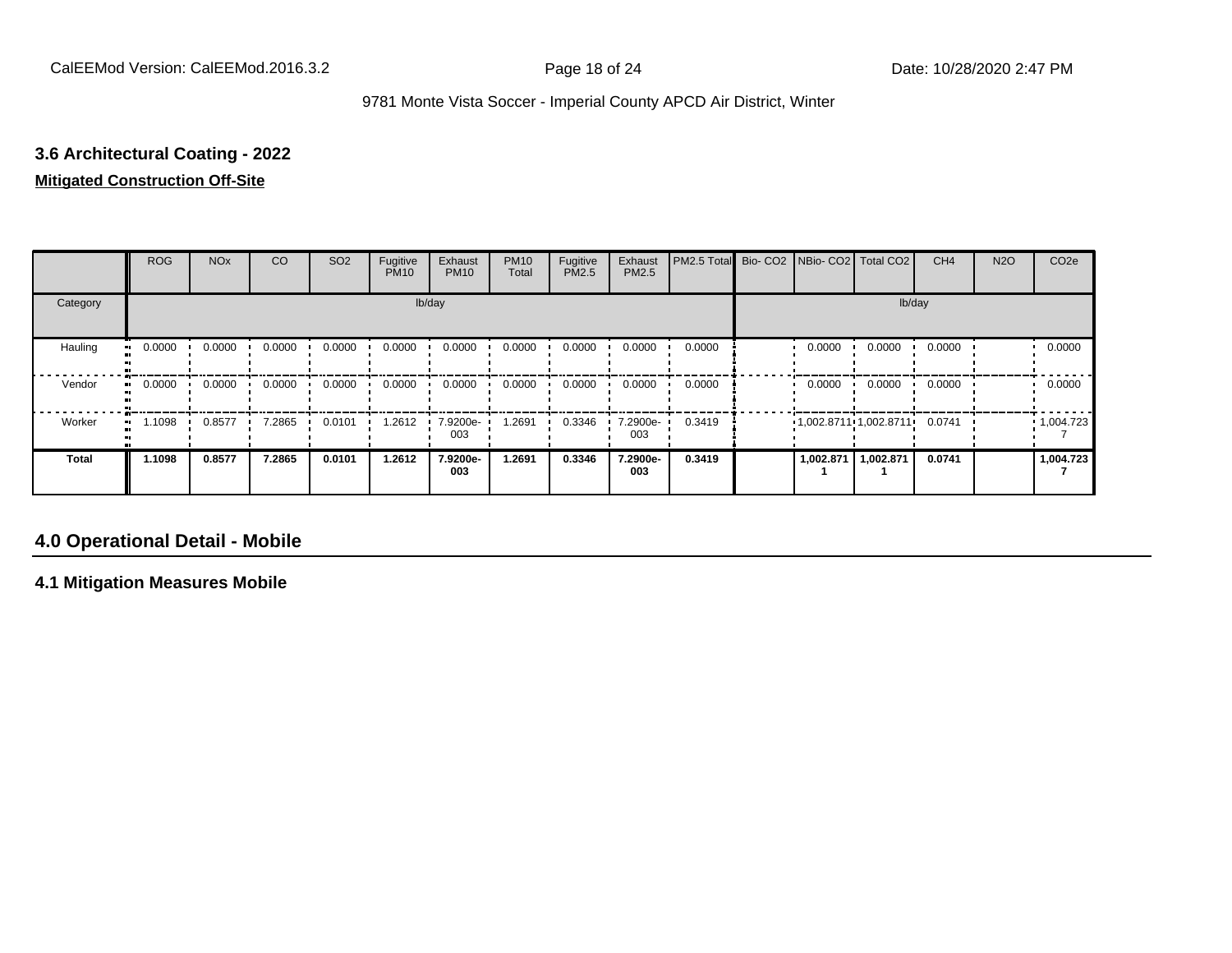|             | <b>ROG</b> | <b>NO<sub>x</sub></b> | CO      | SO <sub>2</sub> | Fugitive<br><b>PM10</b> | Exhaust<br><b>PM10</b> | <b>PM10</b><br>Total | Fugitive<br><b>PM2.5</b> | Exhaust<br>PM2.5 | <b>PM2.5 Total</b> Bio- CO2 NBio- CO2 Total CO2 |  |                     | CH <sub>4</sub> | <b>N2O</b> | CO <sub>2e</sub> |
|-------------|------------|-----------------------|---------|-----------------|-------------------------|------------------------|----------------------|--------------------------|------------------|-------------------------------------------------|--|---------------------|-----------------|------------|------------------|
| Category    |            |                       |         |                 |                         | lb/day                 |                      |                          |                  |                                                 |  | lb/day              |                 |            |                  |
| Mitigated   | 2.3121     | 19.0780               | 25.2158 | 0.0685          | 4.1083                  | 0.0478                 | 4.1561               | .1018                    | 0.0451           | 1.1468                                          |  | 7,003.826 7,003.826 | 0.6069          |            | .7018.998        |
| Unmitigated | 2.3121     | 19.0780               | 25.2158 | 0.0685          | 4.1083                  | 0.0478                 | 4.1561               | . 1018                   | 0.0451           | 1.1468                                          |  | 7,003.826 7,003.826 | 0.6069          |            | .7,018.998       |

#### **4.2 Trip Summary Information**

|                       |         | Average Daily Trip Rate |        | Unmitigated       | Mitigated         |
|-----------------------|---------|-------------------------|--------|-------------------|-------------------|
| Land Use              | Weekdav | Saturday                | Sunday | <b>Annual VMT</b> | <b>Annual VMT</b> |
| <b>City Park</b><br>. | 944.80  | 944.80                  | 944.80 | 1,910,069         | 1,910,069         |
| Parking Lot           | 0.00    | 0.00                    | 0.00   |                   |                   |
| Total                 | 944.80  | 944.80                  | 944.80 | 1,910,069         | 1,910,069         |

#### **4.3 Trip Type Information**

|             |            | <b>Miles</b>               |      |       | Trip % |                                               |         | Trip Purpose %  |         |
|-------------|------------|----------------------------|------|-------|--------|-----------------------------------------------|---------|-----------------|---------|
| Land Use    | H-W or C-W | $H-S$ or $C-C$ $\parallel$ |      |       |        | H-O or C-NW H-W or C-W H-S or C-C H-O or C-NW | Primary | <b>Diverted</b> | Pass-by |
| Citv Park   | 7.60       | 7.60                       | 7.60 | 33.00 | 48.00  | 19.00                                         | 66      | 28              |         |
| Parking Lot | 6.70       | 5.00                       | 8.90 | 0.00  | 0.00   | 0.00                                          |         |                 |         |

#### **4.4 Fleet Mix**

| Land Use    | LDA       | LDT <sub>1</sub> | LDT <sub>2</sub> | <b>MDV</b> | LHD1     | LHD2      | <b>MHD</b> | HHD                                      | <b>OBUS</b>       | UBUS     | <b>MCY</b> | <b>SBUS</b> | <b>MH</b> |
|-------------|-----------|------------------|------------------|------------|----------|-----------|------------|------------------------------------------|-------------------|----------|------------|-------------|-----------|
| City Park   | 0.514862  | 0.0317261        | 0.160627         | 0.119887i  | 0.016529 | 0.0049691 | 0.019101   | 0.120993i                                | 0.003465 <b>i</b> | 0.001214 | 0.0052361  | 0.000734    | 0.000658  |
| Parking Lot | 0.514862• | 0.031726         | 0.160627         | 0.119887   | 0.016529 | 0.004969  |            | $0.019101 \cdot 0.120993 \cdot 0.003465$ |                   | 0.001214 | 0.005236   | 0.000734    | 0.000658  |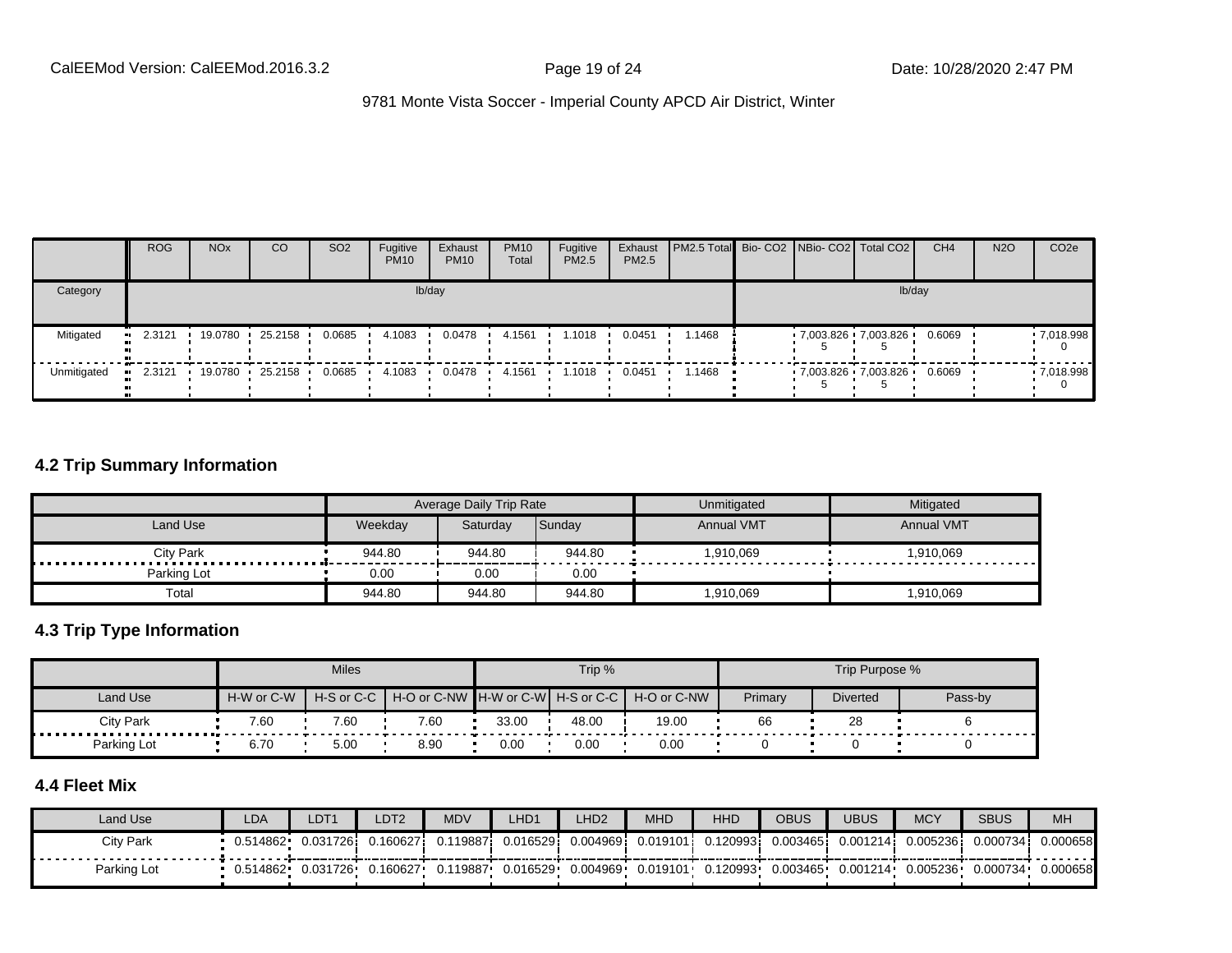## **5.0 Energy Detail**

Historical Energy Use: N

## **5.1 Mitigation Measures Energy**

|                           | <b>ROG</b> | <b>NO<sub>x</sub></b> | <sub>CO</sub> | <b>SO2</b> | Fugitive<br><b>PM10</b> | Exhaust<br><b>PM10</b> | <b>PM10</b><br>Total | Fugitive<br>PM2.5 | Exhaust<br>PM2.5 | PM2.5 Total  Bio- CO2   NBio- CO2   Total CO2 |        |        | CH <sub>4</sub> | <b>N2O</b> | CO <sub>2e</sub> |
|---------------------------|------------|-----------------------|---------------|------------|-------------------------|------------------------|----------------------|-------------------|------------------|-----------------------------------------------|--------|--------|-----------------|------------|------------------|
| Category                  |            |                       |               |            |                         | lb/day                 |                      |                   |                  |                                               |        | lb/day |                 |            |                  |
| NaturalGas<br>Mitigated   | 0.0000     | 0.0000                | 0.0000        | 0.0000     |                         | 0.0000                 | 0.0000               |                   | 0.0000           | 0.0000                                        | 0.0000 | 0.0000 | 0.0000          | 0.0000     | 0.0000           |
| NaturalGas<br>Unmitigated | 0.0000     | 0.0000                | 0.0000        | 0.0000     |                         | 0.0000                 | 0.0000               |                   | 0.0000           | 0.0000                                        | 0.0000 | 0.0000 | 0.0000          | 0.0000     | 0.0000           |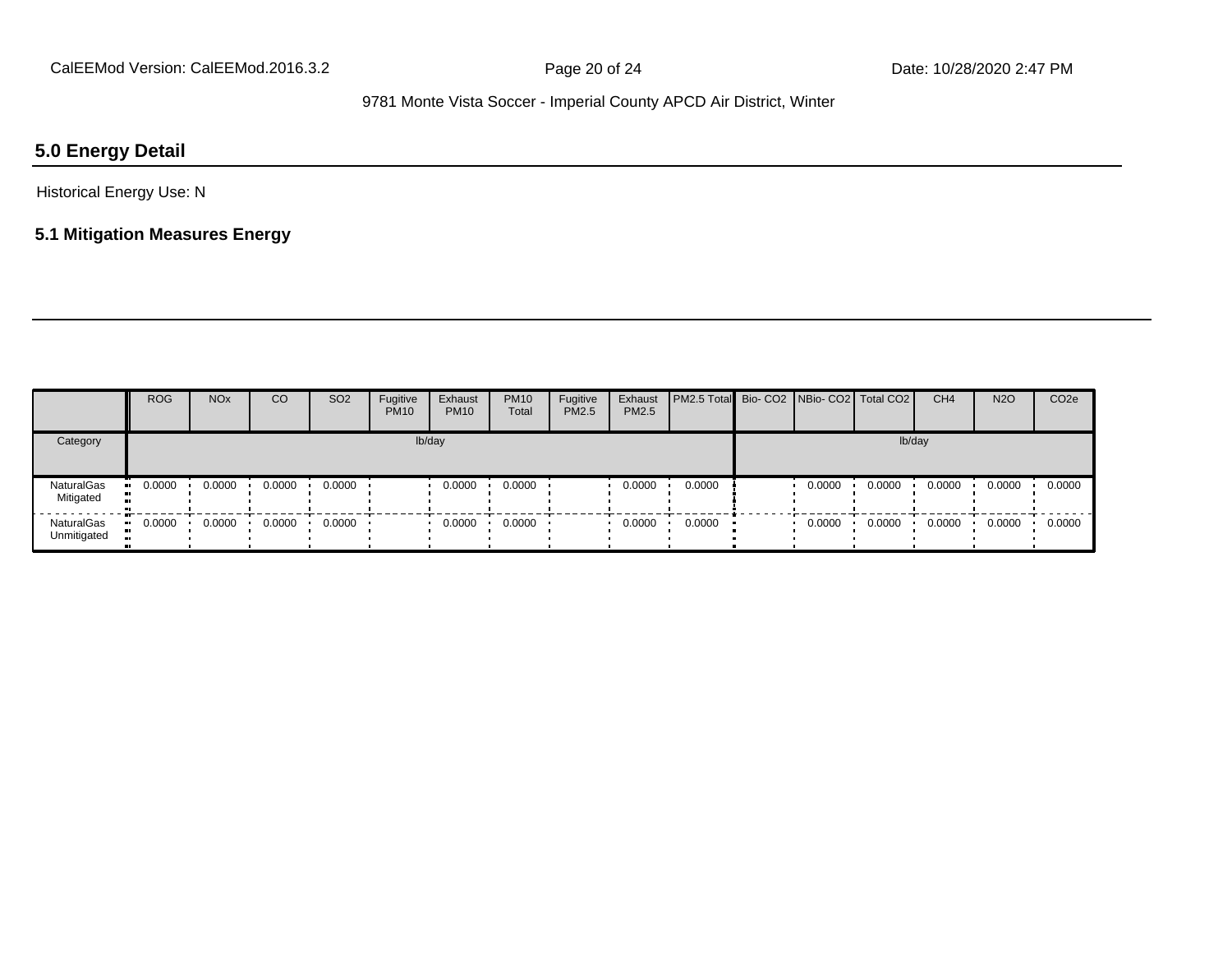## **5.2 Energy by Land Use - NaturalGas**

#### **Unmitigated**

|                  | NaturalGa<br>s Use | <b>ROG</b> | <b>NO<sub>x</sub></b> | CO     | SO <sub>2</sub> | Fugitive<br><b>PM10</b> | Exhaust<br><b>PM10</b> | <b>PM10</b><br>Total | Fugitive<br>PM2.5 | Exhaust<br>PM2.5 | PM2.5 Total Bio- CO2 NBio- CO2 Total CO2 |        |        | CH <sub>4</sub> | <b>N2O</b> | CO <sub>2e</sub> |
|------------------|--------------------|------------|-----------------------|--------|-----------------|-------------------------|------------------------|----------------------|-------------------|------------------|------------------------------------------|--------|--------|-----------------|------------|------------------|
| Land Use         | kBTU/yr            |            |                       |        |                 |                         | lb/day                 |                      |                   |                  |                                          |        | lb/day |                 |            |                  |
| <b>City Park</b> | 0                  | 0.0000     | 0.0000                | 0.0000 | 0.0000          |                         | 0.0000                 | 0.0000               |                   | 0.0000           | 0.0000                                   | 0.0000 | 0.0000 | 0.0000          | 0.0000     | 0.0000           |
| Parking Lot      | $\mathbf 0$        | 0.0000     | 0.0000                | 0.0000 | 0.0000          |                         | 0.0000                 | 0.0000               |                   | 0.0000           | 0.0000                                   | 0.0000 | 0.0000 | 0.0000          | 0.0000     | 0.0000           |
| <b>Total</b>     |                    | 0.0000     | 0.0000                | 0.0000 | 0.0000          |                         | 0.0000                 | 0.0000               |                   | 0.0000           | 0.0000                                   | 0.0000 | 0.0000 | 0.0000          | 0.0000     | 0.0000           |

#### **Mitigated**

|                  | NaturalGa<br>s Use | <b>ROG</b> | <b>NO<sub>x</sub></b> | CO     | SO <sub>2</sub> | Fugitive<br><b>PM10</b> | Exhaust<br><b>PM10</b> | <b>PM10</b><br>Total | Fugitive<br>PM2.5 | Exhaust<br>PM2.5 | <b>PM2.5 Total</b> Bio- CO2 NBio- CO2 Total CO2 |        |        | CH <sub>4</sub> | <b>N2O</b> | CO <sub>2</sub> e |
|------------------|--------------------|------------|-----------------------|--------|-----------------|-------------------------|------------------------|----------------------|-------------------|------------------|-------------------------------------------------|--------|--------|-----------------|------------|-------------------|
| Land Use         | kBTU/yr            |            |                       |        |                 |                         | lb/day                 |                      |                   |                  |                                                 |        | lb/day |                 |            |                   |
| <b>City Park</b> | $\mathbf 0$        | 0.0000     | 0.0000                | 0.0000 | 0.0000          |                         | 0.0000                 | 0.0000               |                   | 0.0000           | 0.0000                                          | 0.0000 | 0.0000 | 0.0000          | 0.0000     | 0.0000            |
| Parking Lot      | 0                  | 0.0000     | 0.0000                | 0.0000 | 0.0000          |                         | 0.0000                 | 0.0000               |                   | 0.0000           | 0.0000                                          | 0.0000 | 0.0000 | 0.0000          | 0.0000     | 0.0000            |
| <b>Total</b>     |                    | 0.0000     | 0.0000                | 0.0000 | 0.0000          |                         | 0.0000                 | 0.0000               |                   | 0.0000           | 0.0000                                          | 0.0000 | 0.0000 | 0.0000          | 0.0000     | 0.0000            |

## **6.0 Area Detail**

#### **6.1 Mitigation Measures Area**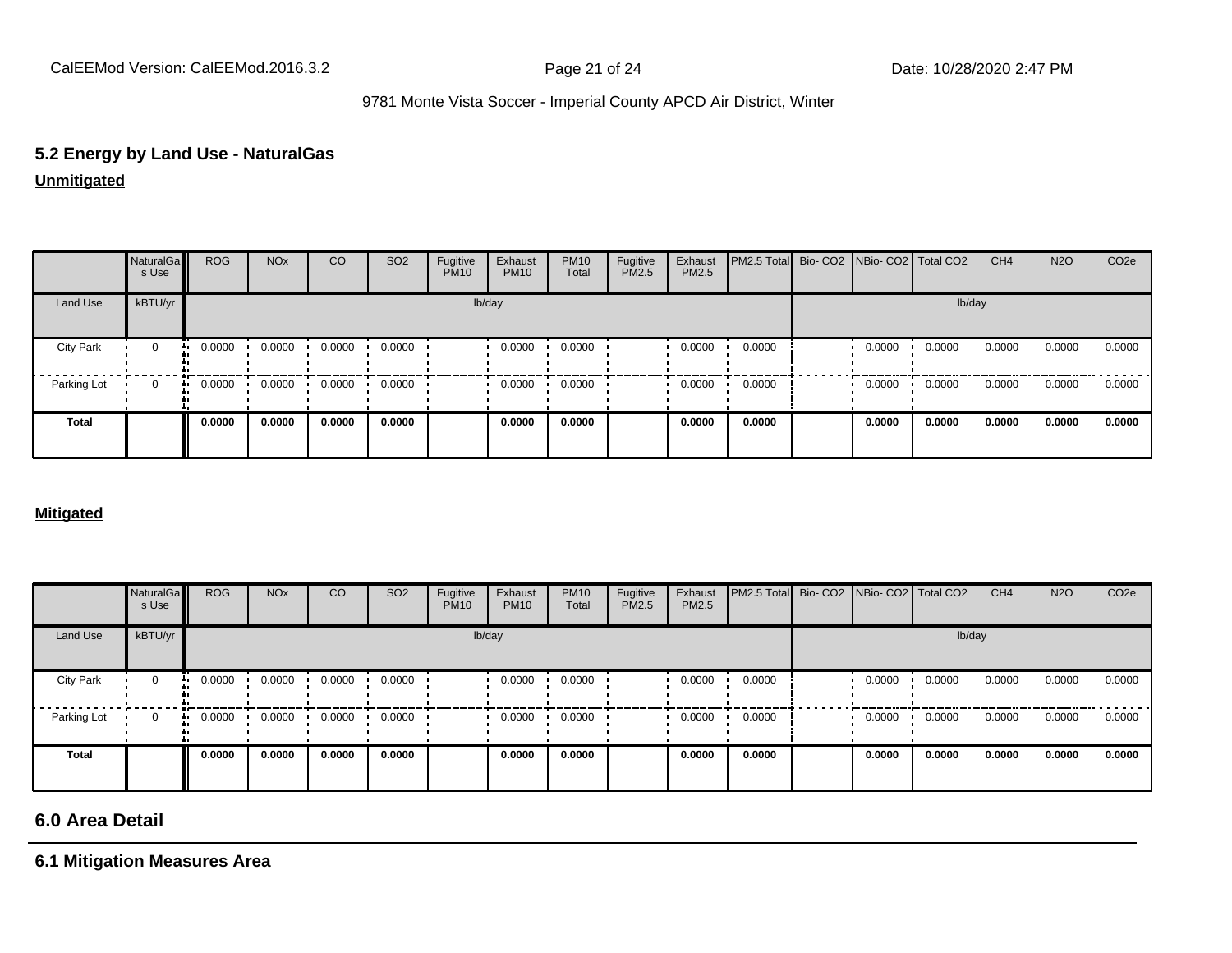|             | <b>ROG</b> | <b>NO<sub>x</sub></b> | CO     | SO <sub>2</sub> | Fugitive<br><b>PM10</b> | Exhaust<br><b>PM10</b>                           | <b>PM10</b><br>Total | Fugitive<br><b>PM2.5</b> | Exhaust<br>PM2.5 | PM2.5 Total Bio- CO2 NBio- CO2   Total CO2 |        |        | CH <sub>4</sub> | <b>N2O</b> | CO <sub>2e</sub> |
|-------------|------------|-----------------------|--------|-----------------|-------------------------|--------------------------------------------------|----------------------|--------------------------|------------------|--------------------------------------------|--------|--------|-----------------|------------|------------------|
| Category    |            |                       |        |                 |                         | lb/day                                           |                      |                          |                  |                                            |        | lb/day |                 |            |                  |
| Mitigated   | 0.3055     | 5.3000e-<br>004       | 0.0581 | 0.0000          |                         | 2.1000e- 1 2.1000e- 1<br>004                     | 004                  |                          | 2.1000e-<br>004  | 2.1000e-<br>004                            | 0.1244 | 0.1244 | 3.3000e-<br>004 |            | 0.1326           |
| Unmitigated | 0.3055     | 5.3000e-<br>004       | 0.0581 | 0.0000          |                         | $\cdot$ 2.1000e- $\cdot$ 2.1000e- $\cdot$<br>004 | 004                  |                          | 2.1000e-<br>004  | 2.1000e-<br>004                            | 0.1244 | 0.1244 | 3.3000e-<br>004 |            | 0.1326           |

#### **6.2 Area by SubCategory**

**Unmitigated**

|                          | <b>ROG</b>      | <b>NO<sub>x</sub></b> | CO     | SO <sub>2</sub> | Fugitive<br><b>PM10</b> | Exhaust<br><b>PM10</b>  | <b>PM10</b><br>Total | Fugitive<br>PM2.5 | Exhaust<br>PM2.5 | PM2.5 Total Bio- CO2 NBio- CO2 Total CO2 |        |        |        | CH <sub>4</sub> | <b>N2O</b> | CO <sub>2</sub> e |
|--------------------------|-----------------|-----------------------|--------|-----------------|-------------------------|-------------------------|----------------------|-------------------|------------------|------------------------------------------|--------|--------|--------|-----------------|------------|-------------------|
| SubCategory              | lb/day          |                       |        |                 |                         |                         |                      |                   |                  |                                          | lb/day |        |        |                 |            |                   |
| Architectural<br>Coating | 0.0348          |                       |        |                 |                         | 0.0000                  | 0.0000               |                   | 0.0000           | 0.0000                                   |        |        | 0.0000 |                 |            | 0.0000            |
| Consumer<br>Products     | 0.2653          |                       |        |                 |                         | 0.0000                  | 0.0000               |                   | 0.0000           | 0.0000                                   |        |        | 0.0000 |                 |            | 0.0000            |
| Landscaping              | 5.4100e-<br>003 | 5.3000e-<br>004       | 0.0581 | 0.0000          |                         | $\cdot$ 2.1000e-<br>004 | 2.1000e-<br>004      |                   | 2.1000e-<br>004  | 2.1000e-<br>004                          |        | 0.1244 | 0.1244 | 3.3000e-<br>004 |            | 0.1326            |
| <b>Total</b>             | 0.3055          | 5.3000e-<br>004       | 0.0581 | 0.0000          |                         | 2.1000e-<br>004         | 2.1000e-<br>004      |                   | 2.1000e-<br>004  | 2.1000e-<br>004                          |        | 0.1244 | 0.1244 | 3.3000e-<br>004 |            | 0.1326            |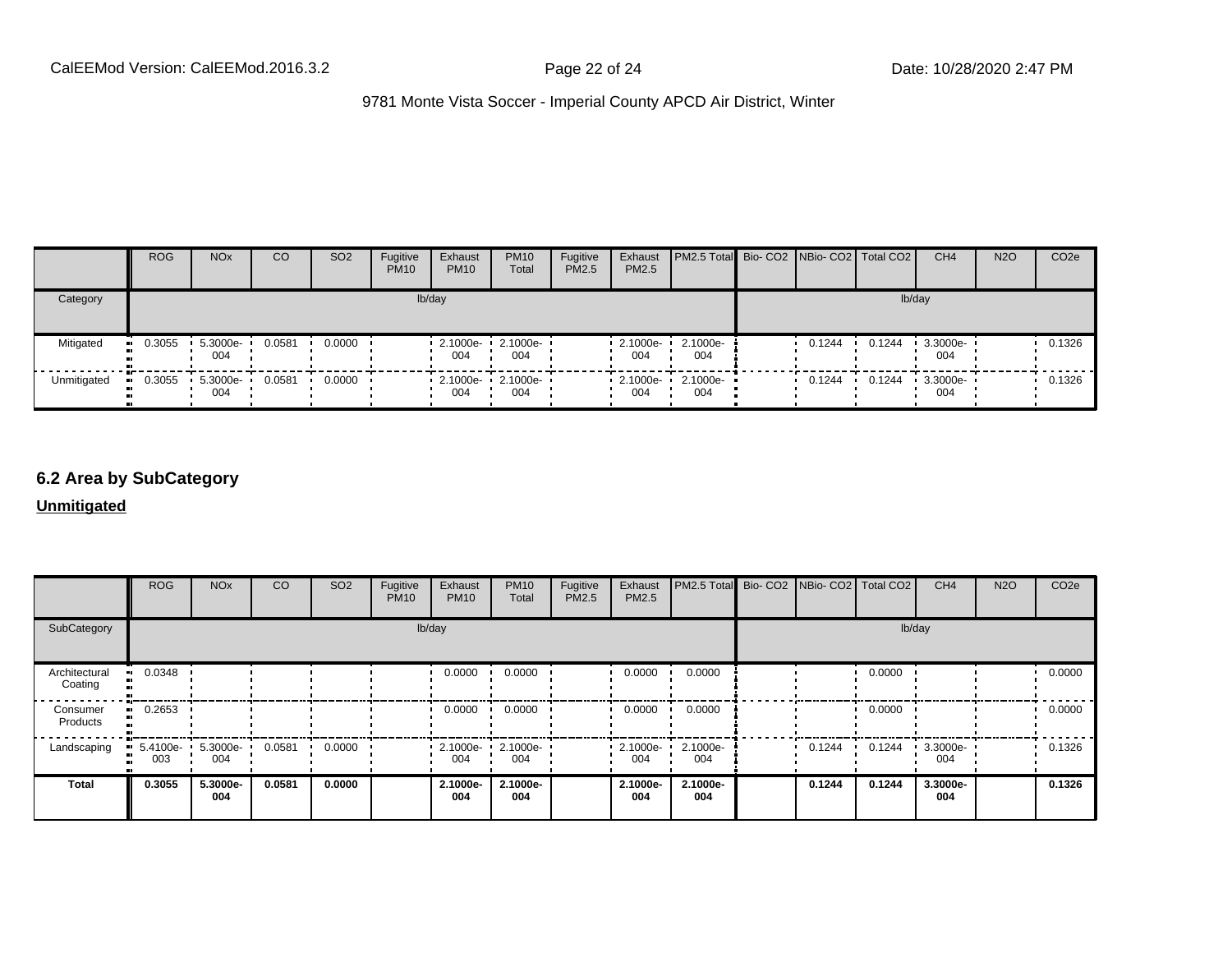#### **6.2 Area by SubCategory**

#### **Mitigated**

|                          | ROG                   | <b>NO<sub>x</sub></b> | CO     | SO <sub>2</sub> | Fugitive<br><b>PM10</b> | Exhaust<br><b>PM10</b>          | <b>PM10</b><br>Total | Fugitive<br><b>PM2.5</b> | Exhaust<br>PM2.5 | PM2.5 Total Bio- CO2 NBio- CO2   Total CO2 |        |        |        | CH <sub>4</sub> | <b>N2O</b> | CO <sub>2e</sub> |  |
|--------------------------|-----------------------|-----------------------|--------|-----------------|-------------------------|---------------------------------|----------------------|--------------------------|------------------|--------------------------------------------|--------|--------|--------|-----------------|------------|------------------|--|
| SubCategory              | lb/day                |                       |        |                 |                         |                                 |                      |                          |                  |                                            | lb/day |        |        |                 |            |                  |  |
| Architectural<br>Coating | $\blacksquare$ 0.0348 |                       |        |                 |                         | 0.0000                          | 0.0000               |                          | 0.0000           | 0.0000                                     |        |        | 0.0000 |                 |            | 0.0000           |  |
| Consumer<br>Products     | $\blacksquare$ 0.2653 |                       |        |                 |                         | 0.0000                          | 0.0000               |                          | 0.0000           | 0.0000                                     |        |        | 0.0000 |                 |            | 0.0000           |  |
| Landscaping              | $-5.4100e-$<br>003    | 5.3000e-<br>004       | 0.0581 | 0.0000          |                         | $\cdot$ 2.1000e- $\cdot$<br>004 | 2.1000e-<br>004      |                          | 2.1000e-<br>004  | 2.1000e-<br>004                            |        | 0.1244 | 0.1244 | 3.3000e-<br>004 |            | 0.1326           |  |
| <b>Total</b>             | 0.3055                | 5.3000e-<br>004       | 0.0581 | 0.0000          |                         | 2.1000e-<br>004                 | 2.1000e-<br>004      |                          | 2.1000e-<br>004  | 2.1000e-<br>004                            |        | 0.1244 | 0.1244 | 3.3000e-<br>004 |            | 0.1326           |  |

## **7.0 Water Detail**

#### **7.1 Mitigation Measures Water**

#### **8.0 Waste Detail**

#### **8.1 Mitigation Measures Waste**

#### **9.0 Operational Offroad**

| $\epsilon$ quipment Type<br>Number | Hours/Day | Days/Year | <b>Horse Power</b> | Load Factor | $-$ uer<br>I vpe |
|------------------------------------|-----------|-----------|--------------------|-------------|------------------|
|------------------------------------|-----------|-----------|--------------------|-------------|------------------|

## **10.0 Stationary Equipment**

**Fire Pumps and Emergency Generators**